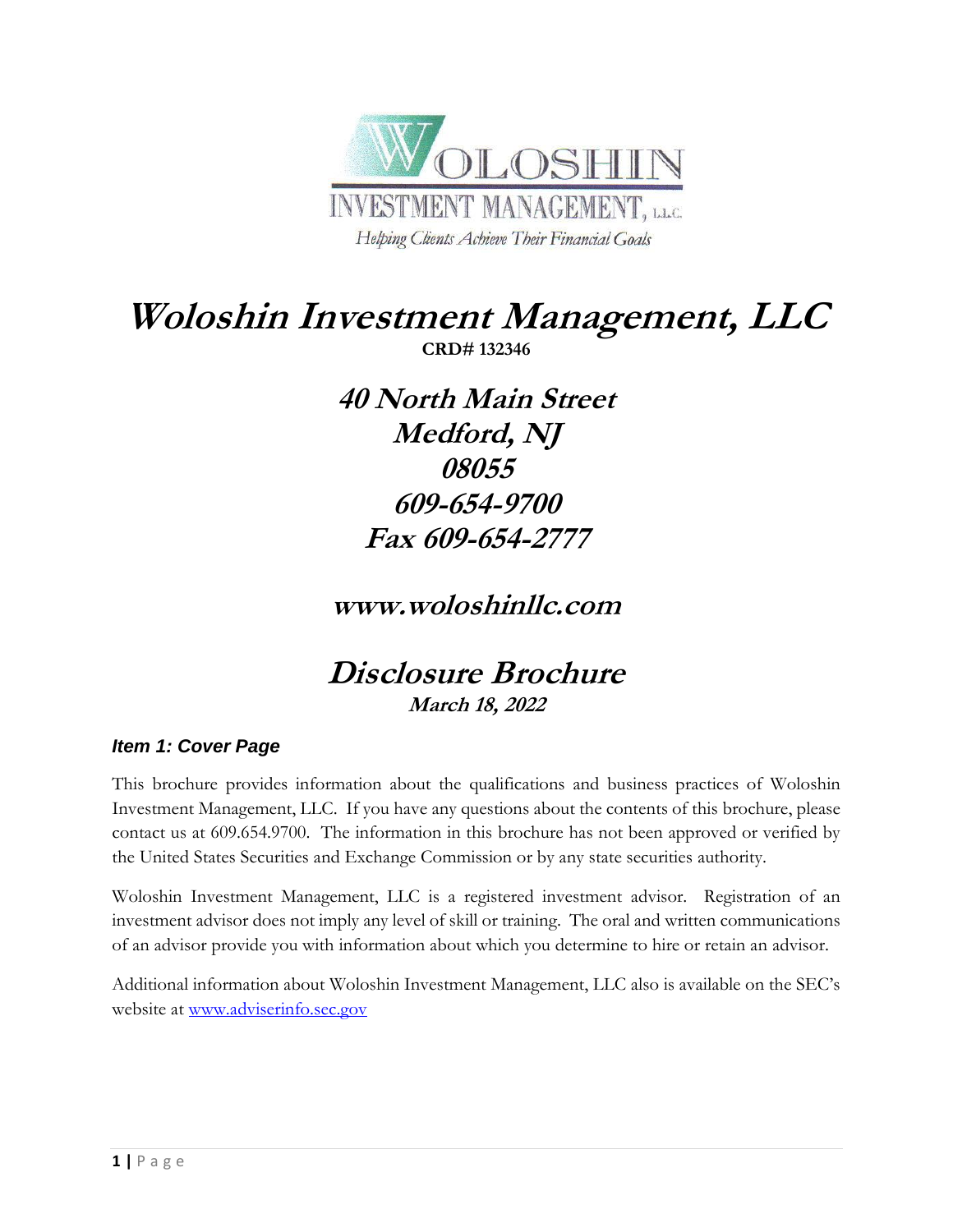*Item 2: Material Changes* Material Changes Since March 22, 2021, Update:

Woloshin Investment Management has added the DOL Written Acknowledgement of Fiduciary Status (Item 4).

Currently, our brochure may be requested by contacting Michael Woloshin at 609.654.9700 or  $mike@$ woloshinllc.com. Our brochure is also available on our website [http://www.woloshinllc.com.](http://www.woloshinllc.com/)

Additional information about our company is also available via the SEC's website: [www.adviserinfo.sec.gov.](http://www.adviserinfo.sec.gov/)

The SEC's website also provides information about any persons affiliated with Woloshin Investment Management (WIM) who are registered as investment advisor representatives of WIM. Information on our investment advisor representatives who work with your account can be found in our brochure supplements on the page shown in the table of contents to the right of this column.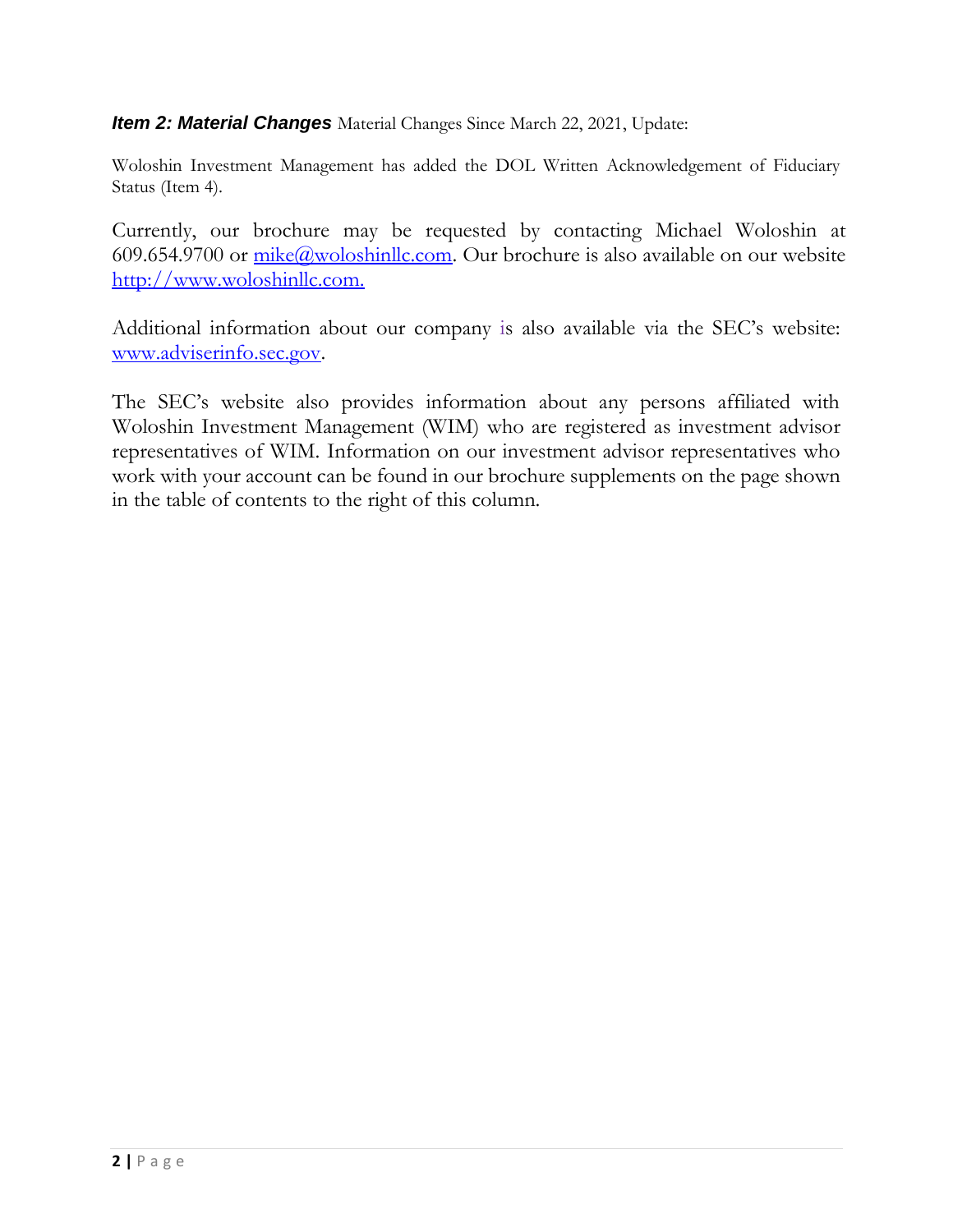## **Table of Contents**

| Item 1: Cover Page                                                                             | $\mathbf{1}$ |
|------------------------------------------------------------------------------------------------|--------------|
| Item 2: Material Changes                                                                       | 2            |
| Item 3: Table of Contents                                                                      | 3            |
| Item 4: Advisory Business                                                                      | 4            |
| Item 5: Fees & Compensation                                                                    | 6            |
| Item 6: Performance Based Fees                                                                 | 9            |
| Item 7: Types of Clients                                                                       | 10           |
| Item 8: Methods of Analysis, Investment Strategies and Risk of Loss                            | 10           |
| Item 9: Disciplinary Information                                                               | 14           |
| Item 10: Other Financial Industry Activities and Affiliations                                  | 14           |
| Item 11: Code of Ethics; Participation or Interest in Client Transactions and Personal Trading | 14           |
| Item 12: Brokerage Practices                                                                   | 16           |
| Item 13: Review of Accounts                                                                    | 19           |
| Item 14: Client Referrals and Other Compensation                                               | 20           |
| Item: 15: Custody                                                                              | 20           |
| Item 16: Investment Discretion                                                                 | 21           |
| Item 17: Voting Client Securities                                                              | 21           |
| Item 18: Financial Information                                                                 | 22           |
| Item 19: Requirements for State Registered Advisors                                            | 22           |
| Appendix 1: Wrap Fee Program Brochure                                                          |              |

Brochure Supplement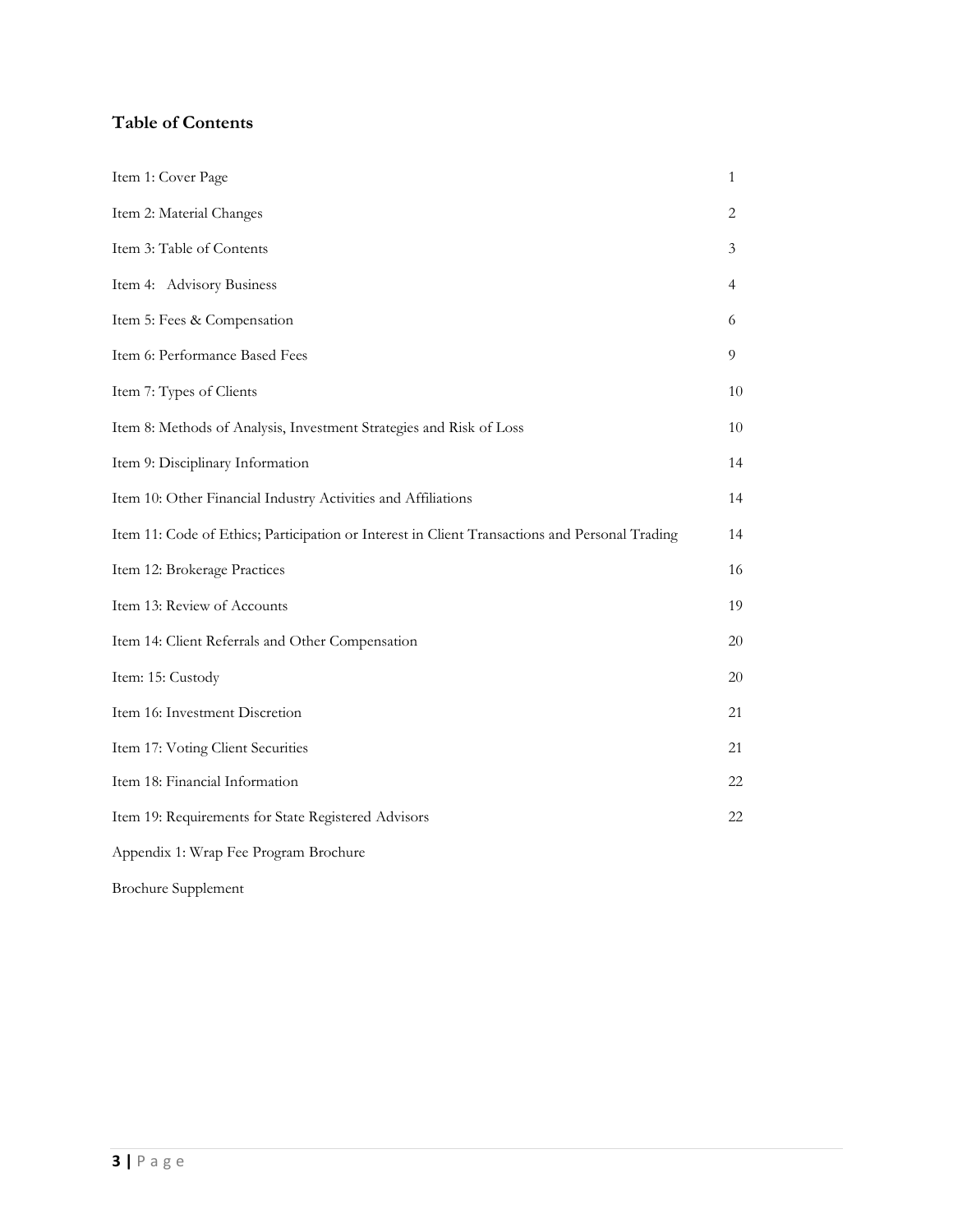## *Item 4: Advisory Business*

**4A** WIM is a Limited Liability Company organized under the laws of New Jersey. Michael Woloshin founded the Medford, NJ-based investment advisory firm in 2004. Michael Woloshin is the principal owner. WIM is a NJ, PA, FL, NC, CA, VA, TX, and MA registered investment advisory firm.

WIM provides discretionary and non-discretionary investment management services to individuals, trusts, estates, foundations, retirement plans and corporations. WIM also serves as the sub-advisor to clients who are also clients of wealth managers not affiliated with WIM.

Assets under the direct management of WIM are held at independent custodians including TD Ameritrade Institutional (TDAI) WIM does not serve as a custodian of client assets.

As of December 31, 2021, WIM managed approximately \$116,458,400.00 on a discretionary basis and no assets on a non-discretionary basis.

## **SERVICES PROVIDED**

*Asset Management Services for Private Clients of WIM (WIM Managed Accounts)*

WIM provides advice as to the allocation of client portfolios and the investment of client assets. Investment advice is tailored to the individual needs of each client. WIM evaluates the client's personal and financial circumstances at the onset of the relationship, and periodically thereafter. Each client is advised that it remains his responsibility to promptly notify WIM when there is any change in his/her financial situation and/or financial objectives for the purpose of reviewing, evaluating or revising previous recommendations or services. Managed Accounts will typically be invested in one of the four strategies described in Item 8 of this Brochure.

WIM will manage the client's investment portfolio on a discretionary or a non-discretionary basis. As a discretionary investment advisor, WIM will have the authority to supervise and direct the portfolio without prior consultation with the client. Clients who choose a non-discretionary arrangement must be contacted prior to the execution of any trade in the account(s) under management. This may result in a delay in executing recommended trades, which could adversely affect the performance of the portfolio. This delay also normally means the affected account(s) will not be able to participate in block trades, a practice designed to enhance the execution quality, timing and/or cost for all accounts included in the block. In a non-discretionary arrangement, the client retains the responsibility for the final decision on all actions taken with respect to the portfolio.

Clients may impose restrictions on investing in certain securities or types of securities. This must be executed in writing and signed by the client, WIM and any third-party manager if applicable.

The advisory engagement requires execution of a written contract and includes implementation of recommendations accepted by the client, unlimited telephone support, meetings as required, on-going communication and provision of periodic performance and portfolio reports.

*Sub-Advisory Services (Asset Management for Clients of other Investment Professionals)*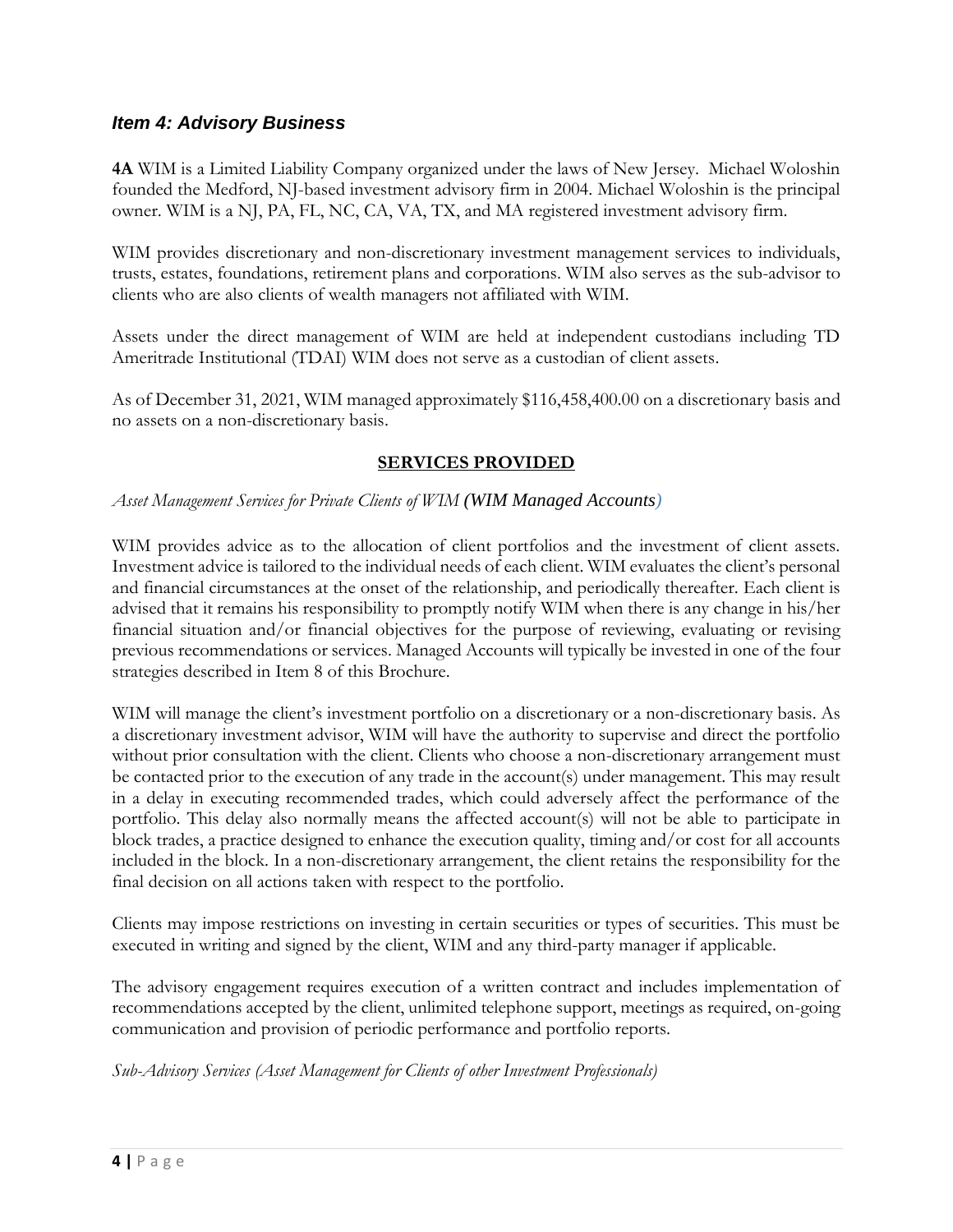Other registered investment advisors and investment professionals (the "primary advisors") may hire WIM to manage their clients' assets. In these arrangements, WIM will implement and manage an investment strategy in the client's account; however, WIM does not serve as the primary advisor to the client. The primary advisor will retain direct contact with the client and will manage the client relationship. The primary advisor's client will typically enter into an advisory contract directly with WIM or alternatively, depending on the contractual arrangement the client has with his primary advisor, WIM may contract directly with the primary advisor to provide the client investment advisory services.

WIM will have exclusive investment discretion as to which securities shall be purchased or sold in the sub-advised client's account in a manner consistent with the client's selected product, investment objectives, policies and restrictions (if any) and the capabilities of the broker-dealer.

Accounts will typically be invested in one of four strategies described in Item 8 of this Brochure. In order to determine whether the strategy is suitable for a client, the primary advisor and the client are responsible for ascertaining the goals and objectives of the portfolio in question. In addition, WIM will obtain initial documentation of the client's risk parameters and investment objectives. However, it is the responsibility of the primary advisor and/or the client to promptly notify WIM of any changes in financial condition of the client that would necessitate a change in the client's investment objective.

## *Financial Planning and Consulting Services*

WIM provides clients a broad range of financial planning and consulting services, which may include any or all of the following functions:

- ❖ Cash Flow Forecasting
- ❖ Trust and Estate Planning
- ❖ Investment Consulting
- ❖ Insurance Planning
- ❖ Retirement Planning
- ❖ Risk Management
- ❖ Charitable Giving
- ❖ Distribution Planning
- ❖ Tax Planning

In performing these services, WIM is not required to verify any information received from the client or from the client's other professionals (e.g., attorneys, accountants, etc.) and is expressly authorized to rely on such information. WIM may recommend clients engage the Firm for additional related services, its Supervised Persons in their individual capacities (which may include registration as insurance agents or registered representatives of a broker-dealer) and/or other professionals to implement its recommendations. Clients are advised that a conflict of interest exists if clients engage WIM or its affiliates to provide additional services for compensation. Clients retain absolute discretion over all decisions regarding implementation and are under no obligation to act upon any of the recommendations made by WIM under a financial planning or consulting engagement. Clients are advised that it remains their responsibility to promptly notify us of any change in their financial situation or investment objectives for the purpose of reviewing, evaluating or revising WIM's recommendations and/or services.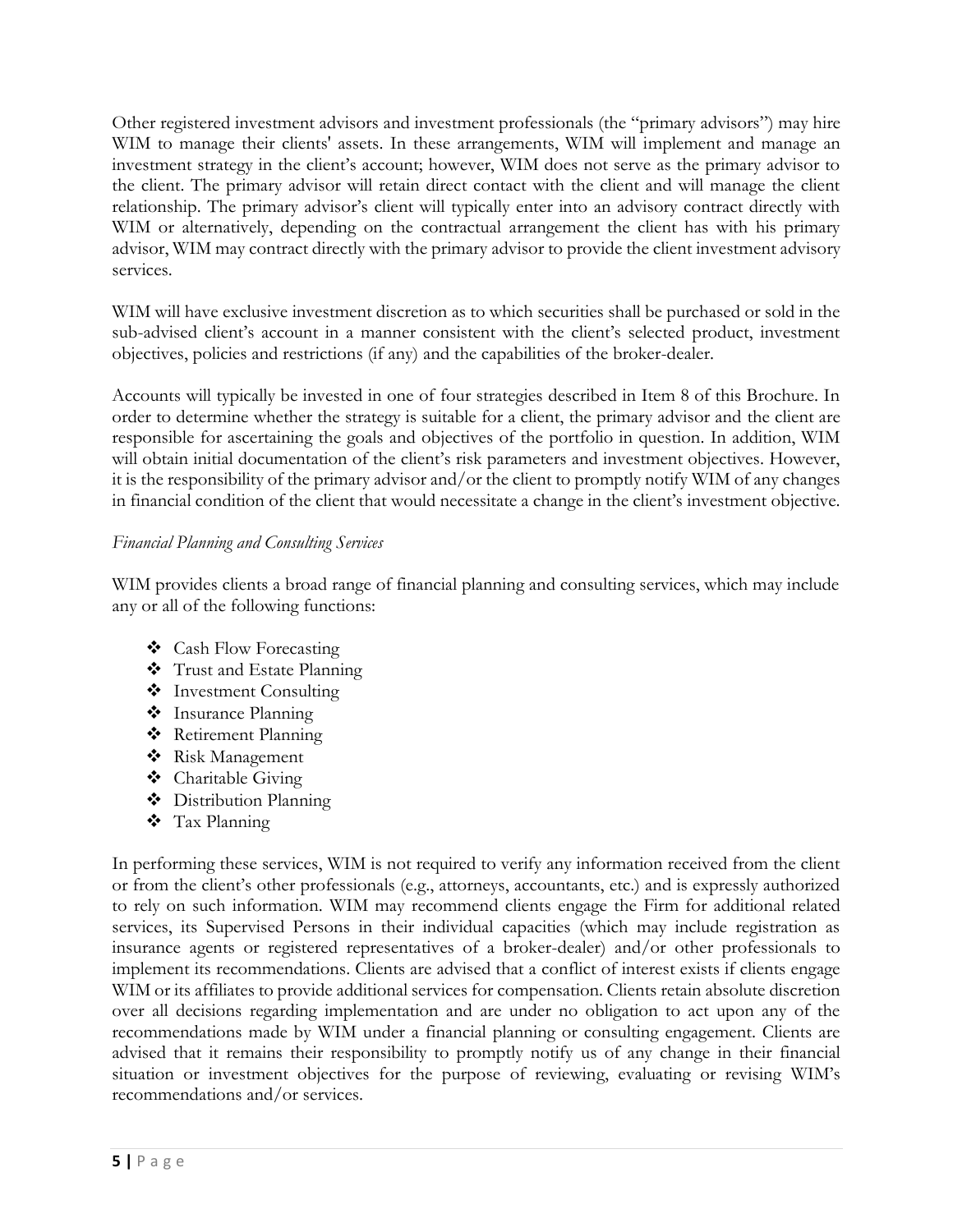#### *Management of Wrap Accounts*

The WIM Managed Accounts for direct clients and other sub-advisory Programs may be offered on a wrap fee basis. The fee you pay in this program covers our advisory fee and all brokerage commissions and other trading costs of transactions placed through the custodian. We receive a portion of the wrap fee for our services.

#### *Written Acknowledgement of Fiduciary Status*

When we provide investment advice to you regarding your retirement plan account or individual retirement account, we are fiduciaries within the meaning of Title I of the Employee Retirement Income Security Act and/or the Internal Revenue Code, as applicable, which are laws governing retirement accounts. The way we make money creates some conflicts with your interests, so we operate under a special rule that requires us to act in your best interest and not put our interest ahead of yours. Under this special rule's provisions, we must:

- Meet a professional standard of care when making investment recommendations (give prudent advice);
- Never put our financial interests ahead of yours when making recommendations (give loyal advice);
- Avoid misleading statements about conflicts of interest, fees, and investments;
- Follow policies and procedures designed to ensure that we give advice that is in your best interest;
- Charge no more than is reasonable for our services; and
- Give you basic information about conflicts of interest.

#### *Other Services*

We offer educational seminars and workshops for clients and prospective clients as the need arises. Topics, generally, cover broad based material that we feel would be a service to those who attend. There is no fee for these seminars. They are purely educational.

As part of our client relationship, we offer investment consulting services to our clients. This would include a review of all investments, annuities and retirement accounts and recommendations we deem appropriate. These services are included as part of our client relationship.

## *Item 5: Fees and Compensation*

We offer our advisory services on a fee-only basis. Our fee is calculated based upon the market value of the assets in your account on the last day of the previous quarter. It should be noted that lower fees for comparable services may be available from other sources. There is a minimum quarterly fee of \$25 per account.

Broker-dealers and other financial institutions that hold client accounts are referred to as custodians ("custodian/broker-dealer"). Your custodian/broker-dealer determines the values of the assets in your portfolio.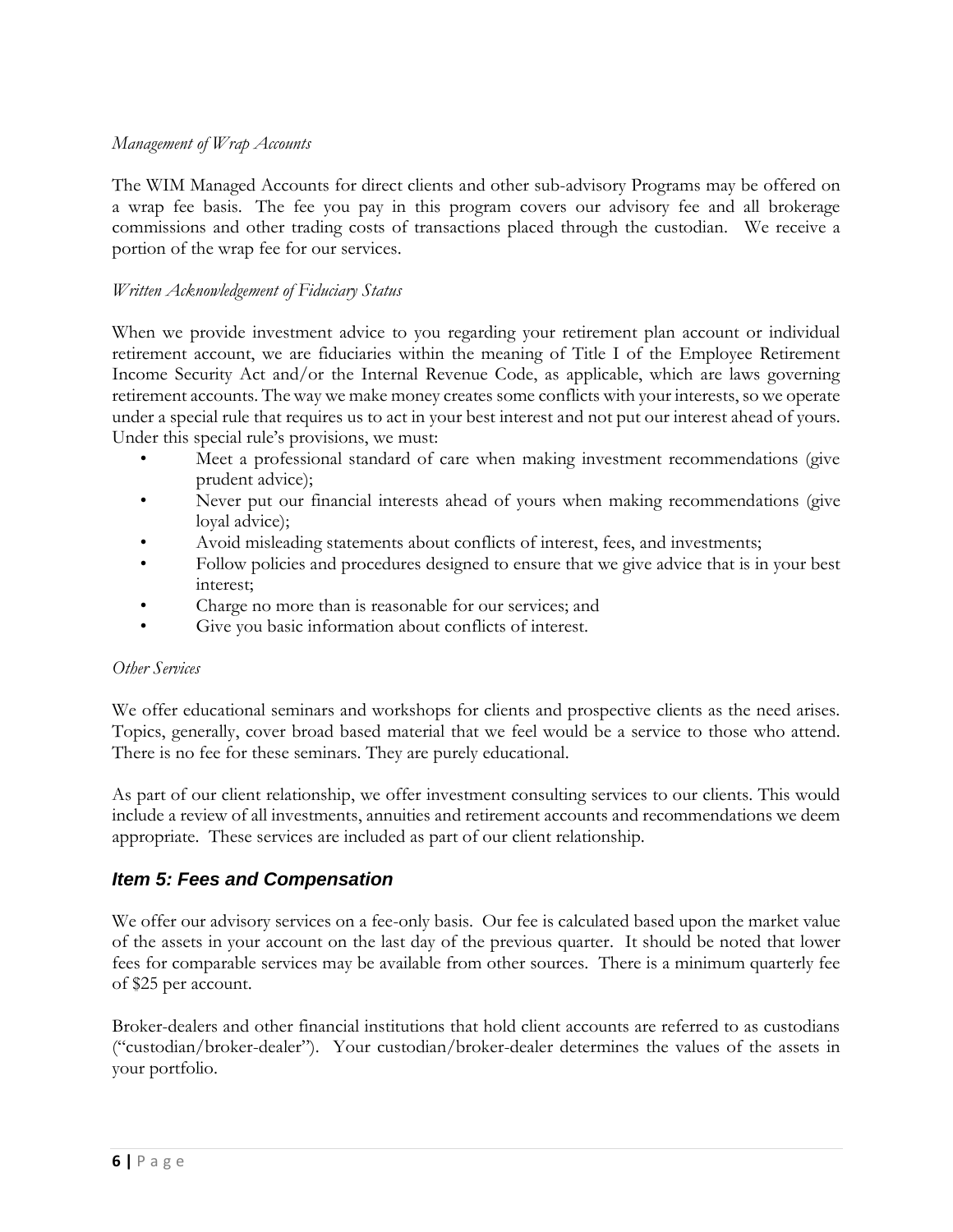Fees for the initial quarter are based on the value of your cash and securities on the date the custodian/broker-dealer receives them and are prorated based upon the number of calendar days in the calendar quarter that our agreement is initiated.

### *Asset Management Fees for Direct Clients of WIM*

WIM Clients participating in WIM Managed Accounts are only available with a wrapped pricing option. Wrap pricing structures allow the client to pay an all-inclusive fee for management, brokerage, clearance, custody and administrative services. Ancillary charges such as account fees or transfer costs are not included in the wrap fee.

| <b>Assets Under</b><br>Management | <b>WIM</b><br><b>Advisory</b><br>Fee | Execution,<br><b>Custodial</b><br>& Clearing<br>Fee* | Total<br>Annual<br><b>Advisory</b><br>Fee** |
|-----------------------------------|--------------------------------------|------------------------------------------------------|---------------------------------------------|
| Up To \$500,000                   | 1.80%                                | 0.17%                                                | 1.97%                                       |
| Next \$500,000                    | 1.70%                                | 0.17%                                                | 1.87%                                       |
| $$1,000,001$ to<br>\$2,000,000    | 1.60%                                | $0.17\%$                                             | $1.77\%$                                    |
| $$2,000,001$ to<br>\$3,000,000    | $1.50\%$                             | $0.17\%$                                             | $1.67\%$                                    |
| $$3,000,001$ to<br>\$4,000,000    | 1.40%                                | $0.17\%$                                             | $1.57\%$                                    |
| \$4,000,001 to<br>\$5,000,000     | $1.30\%$                             | 0.17%                                                | $1.47\%$                                    |
| Over \$5,000,000                  | $1.20\%$                             | 0.17%                                                | $1.37\%$                                    |

## Our Wrap fee schedule is described below:

*\* WIM Managed Assets Program execution, custodial, and clearing fee is included in Maximum Total Annual Advisory Fee. A portion of this fee will be retained by WIM.* 

*\*\*\* There is a minimum quarterly fee of \$25 per account.*

You must authorize us to have the custodian/broker-dealer pay us directly by charging your account. This authorization must be provided in writing. Fees are deducted quarterly in advance.

The custodian/broker-dealer provides you with statements that show the amount paid directly to us. You should review and verify the calculation of our fees. The custodian/broker-dealer does not verify the accuracy of fee calculations.

WIM may agree to direct billing of fees in certain circumstances. Both the client and WIM must agree to this arrangement in writing. The client agreement will generally serve as the memorializing document but WIM in its sole discretion may agree to such an arrangement in other written formats.

*<sup>\*\*</sup>All fees are negotiable at our sole discretion.*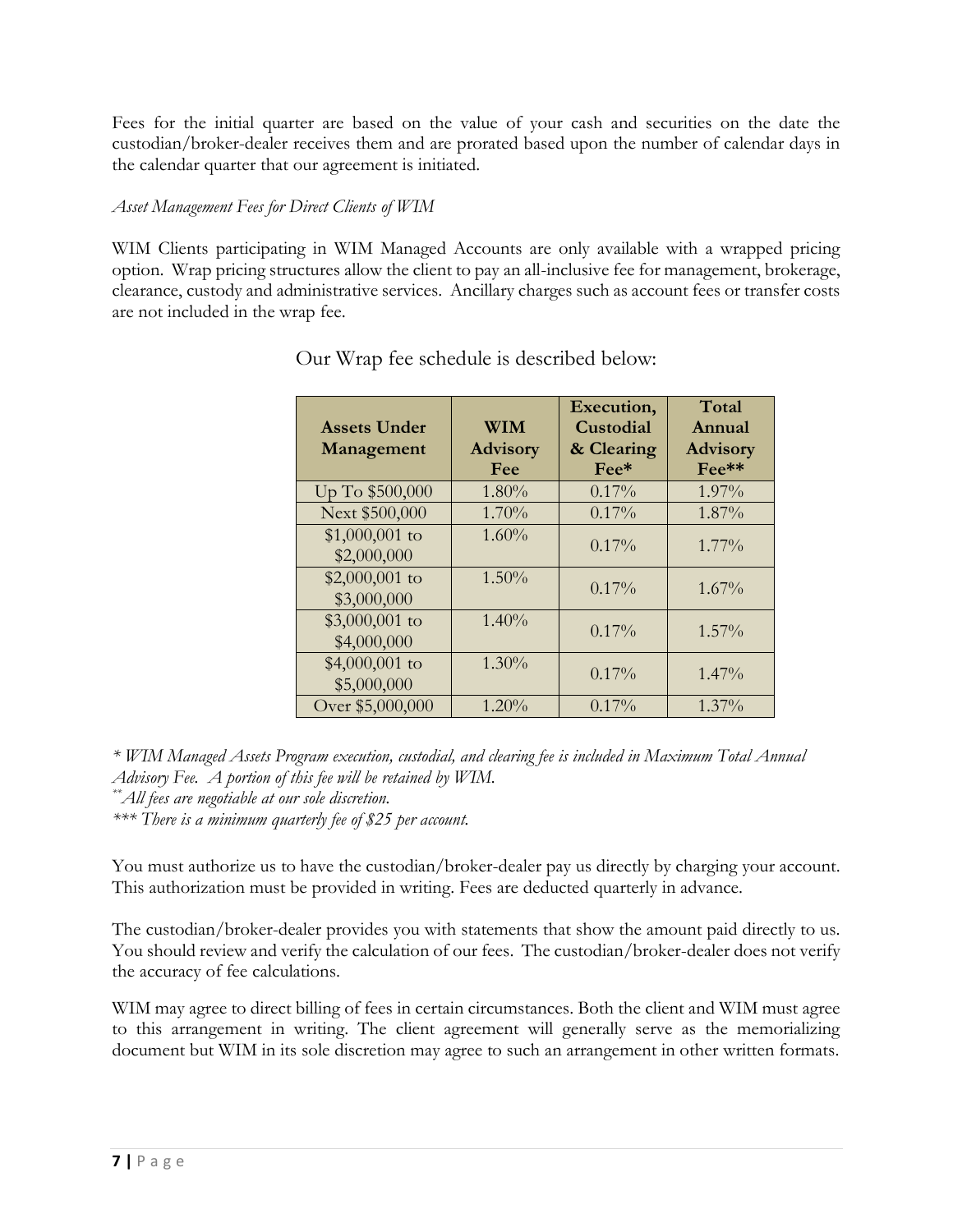WIM will send a detailed statement that itemizes your quarterly fee. The itemization will include the formula used to calculate the fee, the value of the assets under management on which the fee is based, and the time period covered by the fee.

In addition to our fee, you may be required to pay other charges such as:

- $\triangleright$  custodial fees.
- ➢ brokerage commissions,
- ➢ transaction fees,
- ➢ SEC fees,
- ➢ internal fees and expenses charged by mutual funds or exchange traded funds ("ETFs"), and
- ➢ other fees and taxes on brokerage accounts and securities transactions.

Mutual fund companies, ETFs, and variable annuity issuers charge internal fees and expenses for their products. These fees and expenses are in addition to any advisory fees charged by us. Complete details of these internal fees and expenses are explained in the prospectuses for each investment. You are strongly encouraged to read these explanations before investing any money. You may ask us any questions you have about fees and expenses.

If you purchase mutual funds through the custodian/broker-dealer, you may pay a transaction fee that would not be charged if the transactions were made directly through the mutual fund company. Also, mutual funds held in accounts at brokerage firms may pay internal fees that are different from funds held at the mutual fund company.

While you may purchase shares of mutual funds directly from the mutual fund company without a transaction fee, those investments would not be part of our advisory relationship with you. This means that they would not be included in our investment strategies, investment performance monitoring, or portfolio reallocations.

Please be sure to read the section entitled "Brokerage Practices," which follows later in this brochure.

Advisory fees are charged in advance on a quarterly basis. Should you terminate the advisory agreement we have entered into within five (5) business days from the date the agreement is executed, you will receive a full refund of any fees paid.

Should either one of us terminate the advisory agreement we have entered into before the end of a billing period, any unearned fees that were deducted from your account will be returned to you by us. The amount refunded to you is calculated by dividing the most recent advisory fee you paid by the total number of days in the quarter. This daily fee is then multiplied by the number of calendar days in the quarter that our agreement was in effect. This amount, which equals the amount we earned for the partial quarter, is subtracted from the total fee you paid in advance to determine your refund.

## *Sub-Advisory Services Fees (Asset Management for Clients of Other Investment Professionals)*

When other advisors and investment professionals (i.e., the primary advisors) hire WIM to manage their clients' accounts, there are three components that comprise the fee/pricing structure in the subadvisory relationship: the primary advisor's management fee, WIM's management fee, and the broker-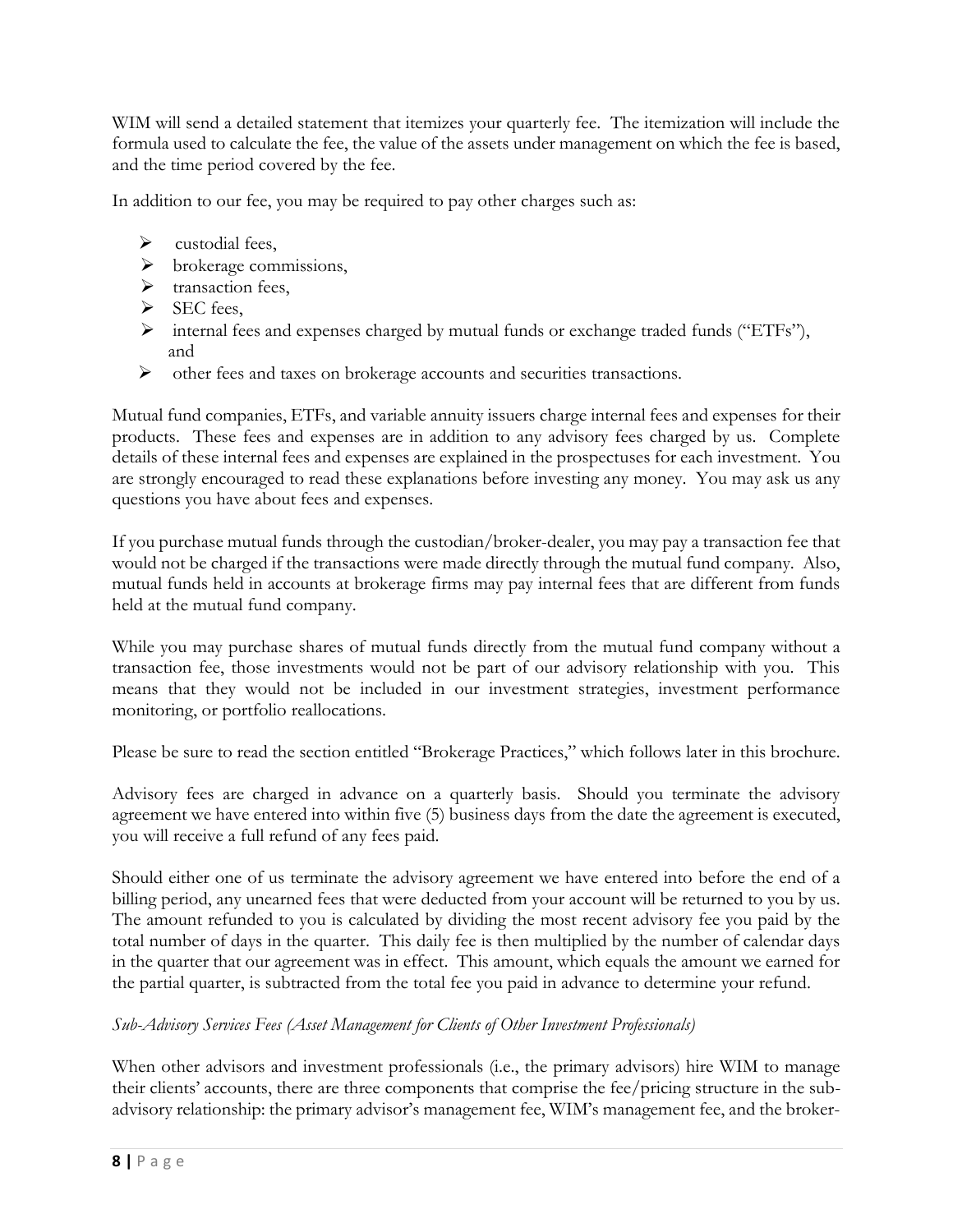dealer's fee for brokerage and custody services. WIM's fee is 0.75% per annum based on the client's assets under management. (For more information about how WIM's calculates and charges its fees, please see the previous section "Fees & Compensation".) WIM's minimum sub-advised account size is \$125,000. At the discretion of WIM, minimum amounts to open accounts may be lowered and some clients may negotiate a lesser management fee. You should see your primary advisor's Form ADV Part 2A for more information regarding the advisor's fees and how you will be billed for all fees, as they will vary by advisor. For brokerage and custody services, the broker-dealer will charge a transaction fee on trades executed in the client's account and may also charge custodial and other fees.

### *Financial Planning and Consulting Fees*

WIM generally charges a fixed fee or fee based upon the net worth of assets held by the client (even if not managed by WIM) for providing financial planning and consulting services under a stand-alone or wealth management engagement. These fees are negotiable, but generally range from \$500 to \$25,000 on a fixed fee basis or up to 2% of net worth of assets, depending upon the scope and complexity of the services and the professional rendering the financial planning and/or the consulting services. If the client engages the Firm for additional investment advisory services, WIM may, but is not required to, offset all or a portion of its fees for those services based upon the amount paid for the financial planning and/or consulting services. The terms and conditions of the financial planning and/or consulting engagement are set forth in the Advisory Agreement and WIM generally requires the entire fee upon execution of the Advisory Agreement. The Firm does not, however, take receipt of \$500 or more in prepaid fees in excess of six months in advance of services rendered.

Our investment advisors are also licensed with various insurance companies. Commissions may be earned by our financial advisors if insurance products are purchased through these insurance companies.

We may receive benefits such as assistance with conferences and educational meetings from product/insurance sponsors. We are not required to place a minimum volume of transaction or maintain a minimum dollar amount of client assets to receive these benefits.

The above arrangements present a conflict of interest because they create an incentive to make recommendations based upon the amount of compensation, we receive rather than based upon your needs. We will explain the specific costs associated with any recommended investments with you upon request. We also recommend no-load and load-waived mutual funds to further reduce conflicts of interest. Additionally, you have the option to purchase investment and insurance products through other brokers or agents who are not affiliated with us.

We do not charge commissions and markups along with advisory fees and our advisors' primary compensation is advisory fees.

## *Item 6: Performance Based Fees*

We do not charge performance-based fees on any of our client accounts. Performance-based fees are designed to give a portion of the [returns](http://www.investorwords.com/4244/return.html) of an [investment](http://www.investorwords.com/2599/investment.html) to the investment [advisor](http://www.investorwords.com/2937/manager.html) as a [reward](http://www.businessdictionary.com/definition/reward.html) for [positive](http://www.investorwords.com/10659/positive.html) [performance.](http://www.investorwords.com/3665/performance.html) The fee is generally a [percentage](http://www.businessdictionary.com/definition/percentage.html) of the [profits](http://www.investorwords.com/3880/profit.html) made [on](http://www.investorwords.com/9376/cut_down_on.html) the investments.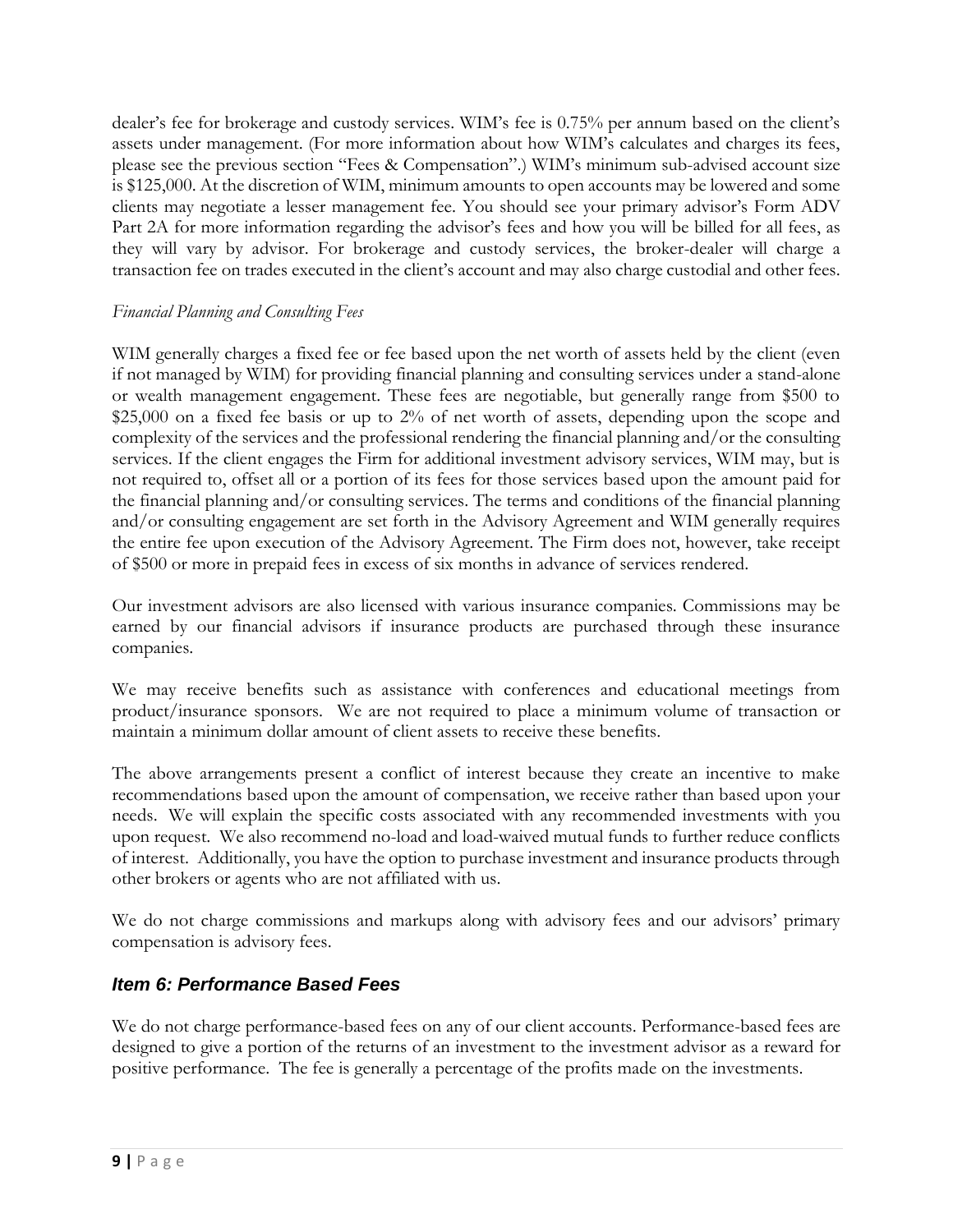### *Item 7: Types of Clients*

We provide advisory services primarily to high-net-worth individuals, including their trusts, estates and retirement accounts. We also provide services to corporations or business entities including their pension and profit-sharing plans. As a condition for starting and maintaining an advisory relationship, we generally require the following:

#### *Minimum Investment for Private Clients*

WIM requires a minimum investment for a new client *household* (i.e., a client's aggregate accounts under management) in the amount of \$200,000 for private asset management services. These minimums may be waived or reduced at WIM's discretion.

#### *Minimum Investment for Clients of Other Investment Professionals (i.e., Sub-Advised Accounts)*

WIM requires a minimum investment in the amount of \$125,000 for each sub-advised account. The minimum investment may be waived at WIM's discretion. WIM does not serve as the primary advisor in these arrangements.

## *Item 8: Methods of Analysis, Investment Strategies and Risk of Loss*

We select specific investments for your portfolios through the use of fundamental, cyclical, and technical analysis, as well as charting. Each method of analysis has associated risk and all are based on interpretation which is why we utilized multiple methods in making investment decisions to mitigate some of the risk.

**Fundamental analysis** is a method of evaluating a company that has issued a security by attempting to measure the value of its underlying assets. It entails studying overall economic and industry conditions as well as the financial condition and the quality of the company's management. Earnings, expenses, assets, and liabilities are all important in determining the value of a company. The value is then compared to the current price of the issuing company's security to determine whether to purchase, sell or hold the security. The risks associated with fundamental analysis include that the information analyzed could be incorrect, misinterpreted, or flawed in some way.

**Cyclical analysis** is a form of fundamental analysis that involves the process of making investment decisions based on the different stages of an industry at a given point in time. The risks associated with cyclical analysis include that the information analyzed could be incorrect, misinterpreted or flawed in some way.

**Technical analysis** is a method of evaluating securities by analyzing statistics generated by market activity, such as past prices and volume. Technical analysts do not attempt to measure a security's intrinsic value, but instead use charts and other tools to identify patterns that can suggest future activity. The risks associated with technical analysis included that it is limited to the time frame of the analysis, and does not take into account fundamental information.

**Charting** involves identifying patterns that can suggest future activity in price movements. A chart pattern is a distinct formation on a stock chart that creates a trading signal or a sign of future price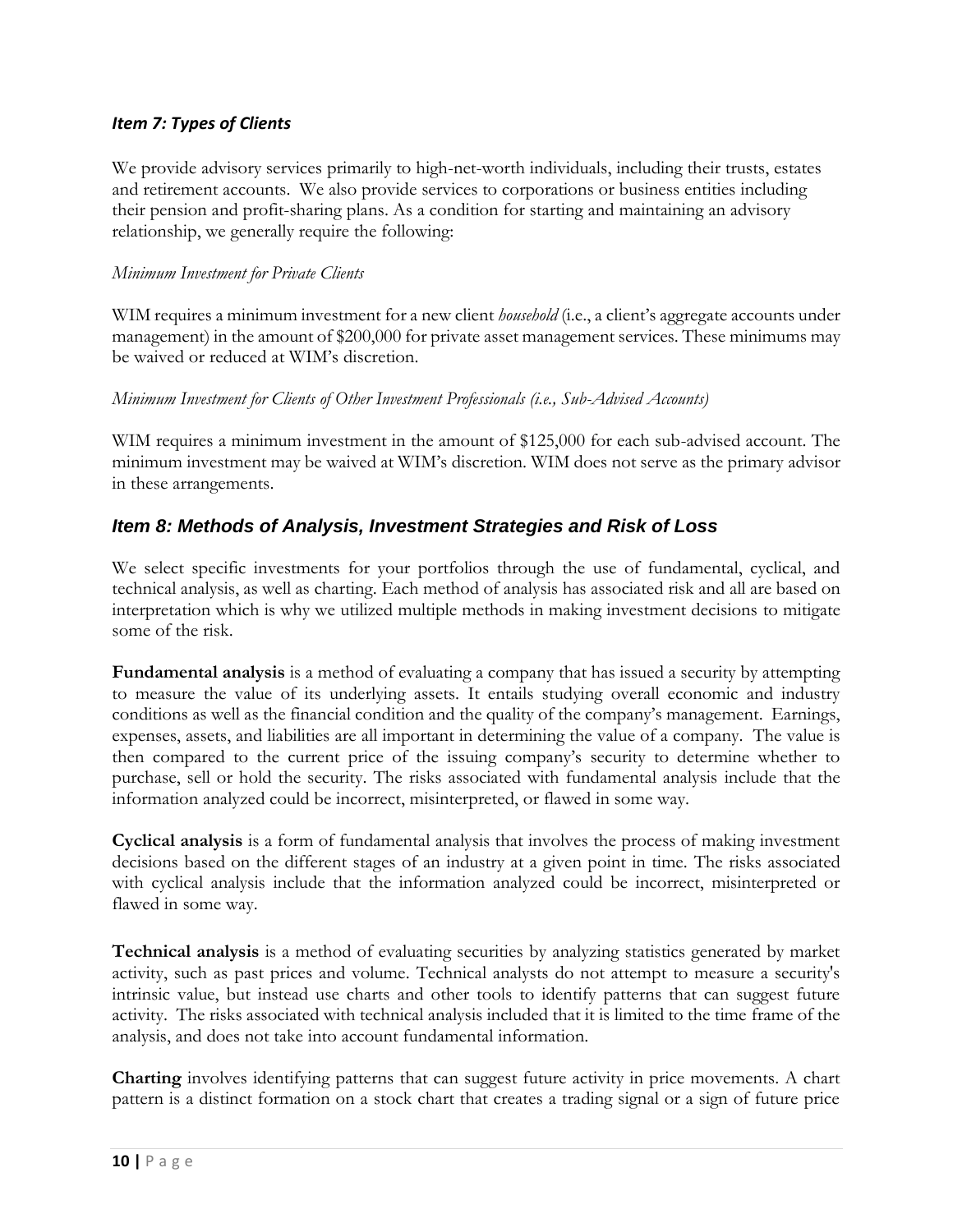movements. Chartists use these patterns to identify current trends and trend reversals to trigger buy and sell signals. Some of the chart types are Line Charts, Bar Charts, Candlestick, Point and Figure, etc. Charting is a type of technical analysis and the risks include that it is limited to the time frame of the analysis, and does not take into account fundamental information.

### *Where We Obtain Information*

Primary sources of information include Bloomberg, Morningstar, Zephyr, fund prospectuses, financial newspapers, company press releases and magazines, research materials prepared by others and annual reports. Investment Policy Committee members also conduct on and off-site visits with funds and portfolio managers, participate in conference calls, and attend industry conferences.

### *Types of Investments*

WIM typically invests client assets in the following types of securities:

- No-load mutual funds;
- Closed-End Funds
- Exchange traded funds (ETFs);
- Equities;
- Corporate Bonds;

• Certificates of deposit; and WIM may also hire unrelated third-party separate account managers with expertise in certain investment techniques or styles to sub-advise its clients' accounts.

#### *Investment Strategies*

WIM uses strategic asset allocation as its primary investment strategy for its clients. Like many others, our philosophy centers on the preservation and growth of capital. However, we employ a flexible and adaptive approach in our investment practice - flexible in the types of investment sub-styles and strategies we pursue and adaptive in our ability to be nimble and capitalize on changing market conditions.

#### *Model Portfolios*

WIM has developed model portfolios for four investment strategies. Each strategy is designed to target a different investment time horizon, risk tolerance and potential for return.

**WIM Income Portfolio**: The income portfolio is managed with a goal to produce a high level of current income. Income is available to be paid out to clients. The high level of income is achieved through the active management of a portfolio of stocks, mutual funds and corporate bonds. The portfolio is actively managed and adheres to a buy and sell policy as prescribed by the Investment Policy Committee. Securities are selected through a disciplined repeatable investment process combining intensive screening and rigorous first-hand analysis. The portfolio is not limited to country, industry or security concentrations. If the Investment Policy Committee deems necessary, due to adverse market conditions, the portfolio will increase its cash position.

**WIM Growth and Income Portfolio:** The growth and income portfolio is managed with a balanced approach to provide moderate capital appreciation and a moderate level of current income. Goals are achieved through the active management of a portfolio of equity and fixed income securities. The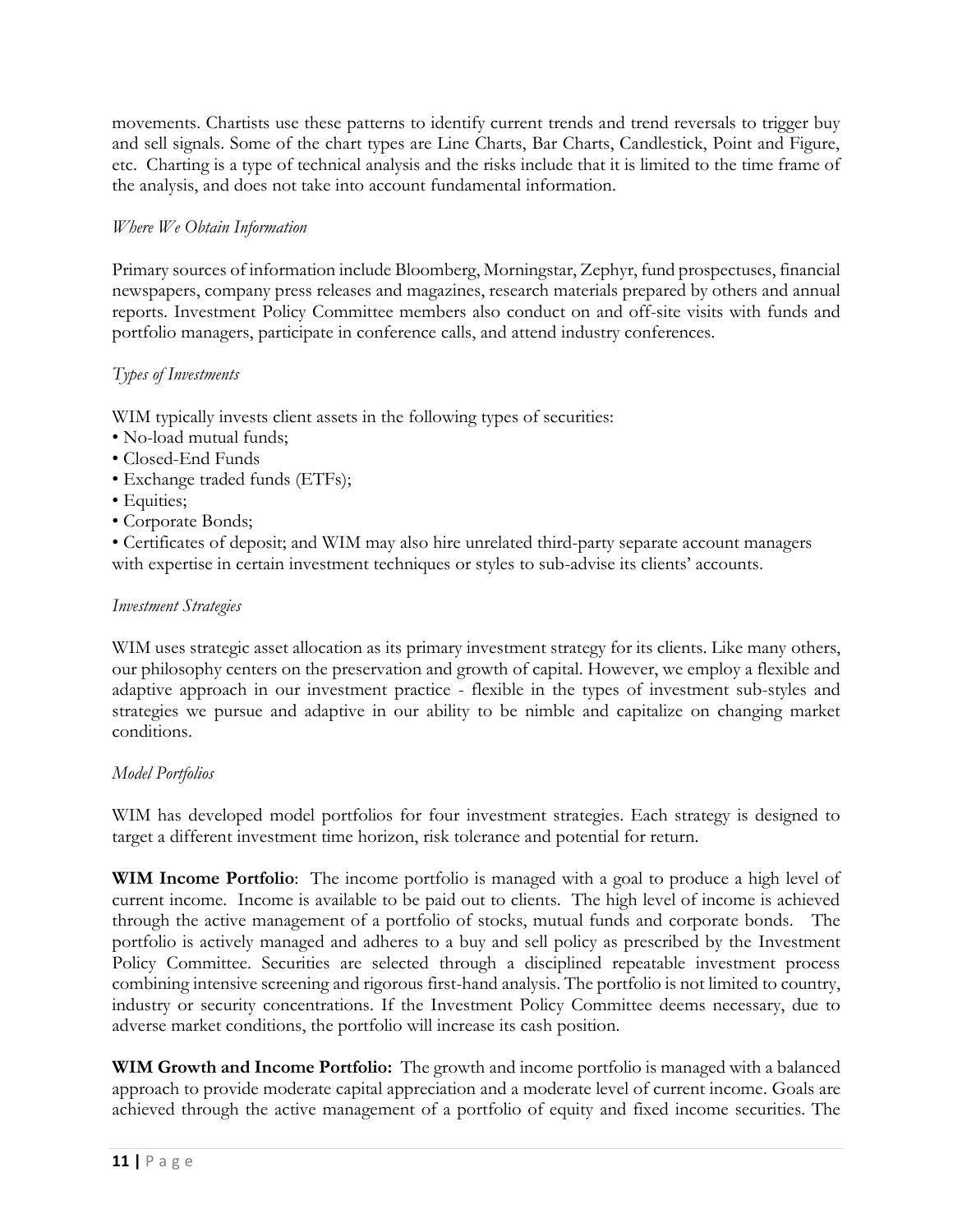portfolio is actively managed and adheres to a buy and sell policy as prescribed by the Investment Policy Committee. Securities are selected through a disciplined repeatable investment process combining intensive screening and rigorous first-hand analysis. The portfolio is not limited to country, industry or security concentrations. If the Investment Policy Committee deems necessary, due to adverse market conditions, the portfolio will increase its cash position.

**WIM Conservative Portfolio:** The conservative portfolio is managed with a goal of capital preservation with a secondary goal of current income. Goals are achieved through the active management of a portfolio of equity and fixed income securities. The portfolio is actively managed and adheres to a buy and sell policy as prescribed by the Investment Policy Committee. Securities are selected through a disciplined repeatable investment process combining intensive screening and rigorous first-hand analysis. The portfolio is not limited to country, industry or security concentrations. If the Investment Policy Committee deems necessary, due to adverse market conditions, the portfolio will increase its cash position.

**WIM Growth Portfolio**: The growth portfolio is managed with a goal to produce long term capital appreciation at or above the overall market. Goals are achieved through the active management of a portfolio of equity securities regardless of company size or industry. The portfolio is actively managed and adheres to a buy and sell policy as prescribed by the Investment Policy Committee. Securities are selected through a disciplined repeatable investment process combining intensive screening and rigorous first-hand analysis. The portfolio is not limited to country, industry or security concentrations. If the Investment Policy Committee deems necessary, due to adverse market conditions, the portfolio will increase its cash position.

## **Risk of Loss**

Clients must understand that past performance is not indicative of future results. Therefore, current and prospective clients should never assume that future performance of any specific investment or investment strategy will be profitable. Investing in securities (including stocks, mutual funds, and bonds) involves risk of loss. Further, depending on the different types of investments, there may be varying degrees of risk. Clients and prospective clients should be prepared to bear investment loss including loss of original principal.

## *Principal Risks*

• *Market Risk* – Either the stock market as a whole, or the value of an individual company, goes down resulting in a decrease in the value of client investments. This is also referred to as systemic risk.

• *Equity (Stock) Market Risk* – Common stocks are susceptible to general stock market fluctuations and to volatile increases and decreases in value as market confidence in and perceptions of their issuers change. If you held common stock, or common stock equivalents, of any given issuer, you would generally be exposed to greater risk than if you held preferred stocks and debt obligations of the issuer.

• *Company Risk* – When investing in stock positions, there is always a certain level of company or industry specific risk that is inherent in each investment. This is also referred to as unsystematic risk and can be reduced through appropriate diversification. There is the risk that the company will perform poorly or have its value reduced based on factors specific to the company or its industry. For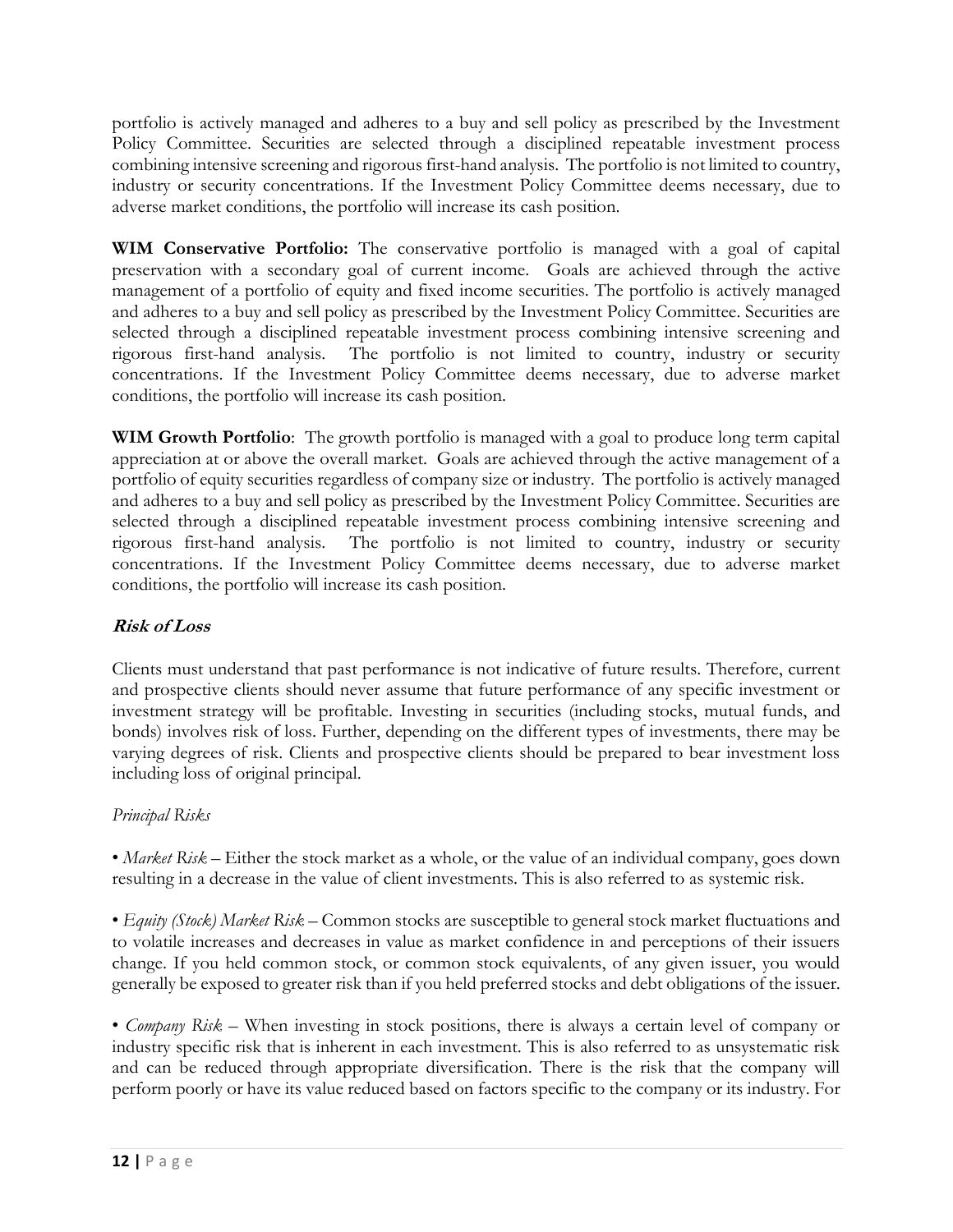example, if a company's employees go on strike or the company receives unfavorable media attention for its actions, the value of the company may be reduced.

• *ETF and Mutual Fund Risk* – When the client is invested in an ETF or mutual fund, it will bear additional expenses based on its pro rata share of the ETFs or mutual fund's operating expenses, including the potential duplication of management fees. The risk of owning an ETF or mutual fund generally reflects the risks of owning the underlying securities the ETF or mutual fund holds.

• *Management Risk* – Your investment with WIM varies with the success and failure of our investment strategies, research, analysis and determination of portfolio securities. If our investment strategies do not produced the expected returns, the value of the investment will decrease.

• *ETF Tracking Risk -* ETFs will not be able to replicate exactly the performance of the indices they track because the total return generated by the securities will be reduced by transaction costs incurred in adjusting the actual balance of the securities. In addition, the ETFs incur expenses not incurred by their applicable indices. Certain securities comprising the indices tracked by the ETFs may, from time to time, temporarily be unavailable, which may further impede the ETFs' ability to track their applicable indices.

• *Foreign Investment Risk -* Foreign investing involves risks not typically associated with U.S. investments, including adverse fluctuations in foreign currency values, adverse political, social and economic developments, less liquidity, greater volatility, less developed or less efficient trading markets, political instability and differing auditing and legal standards. Investing in emerging markets imposes risks different from, or greater than, risks of investing in foreign developed countries.

• *Commodity Risk -* Investing in the commodities markets may subject investors to greater volatility than investments in traditional securities. Commodity prices may be influenced by unfavorable weather, animal and plant disease, geologic and environmental factors as well as changes in government regulation such as tariffs, embargoes or burdensome production rules and restrictions.

• *Credit Risk -* Issuers of fixed-income securities (including ETNs) may default on interest and principal payments. Generally, securities with lower debt ratings have speculative characteristics and carry greater risk that the issuer may default on its obligation. Changes in economic conditions or other circumstances are more likely to lead to a weakened capacity of those issuers to make principal or interest payments, as compared to issuers of more highly rated securities.

• *Interest Rate Risk -* In general, the price of a debt security falls when interest rates rise. Securities with longer maturities tend to be more sensitive to interest rate changes.

• *Lower-Rated Securities Risk - S*ecurities rated below investment-grade, sometimes called "high-yield" or "junk" bonds, generally have more credit risk than higher-rated securities. Companies issuing high yield fixed-income securities are not as strong financially as those issuing securities with higher credit ratings. These companies are more likely to encounter financial difficulties and are more vulnerable to changes in the economy, such as a recession or a sustained period of rising interest rates, which could affect their ability to make interest and principal payments.

• *Real Estate Risk -* REIT share prices may decline because of adverse developments affecting the real estate industry and real property values. In general, real estate values can be affected by a variety of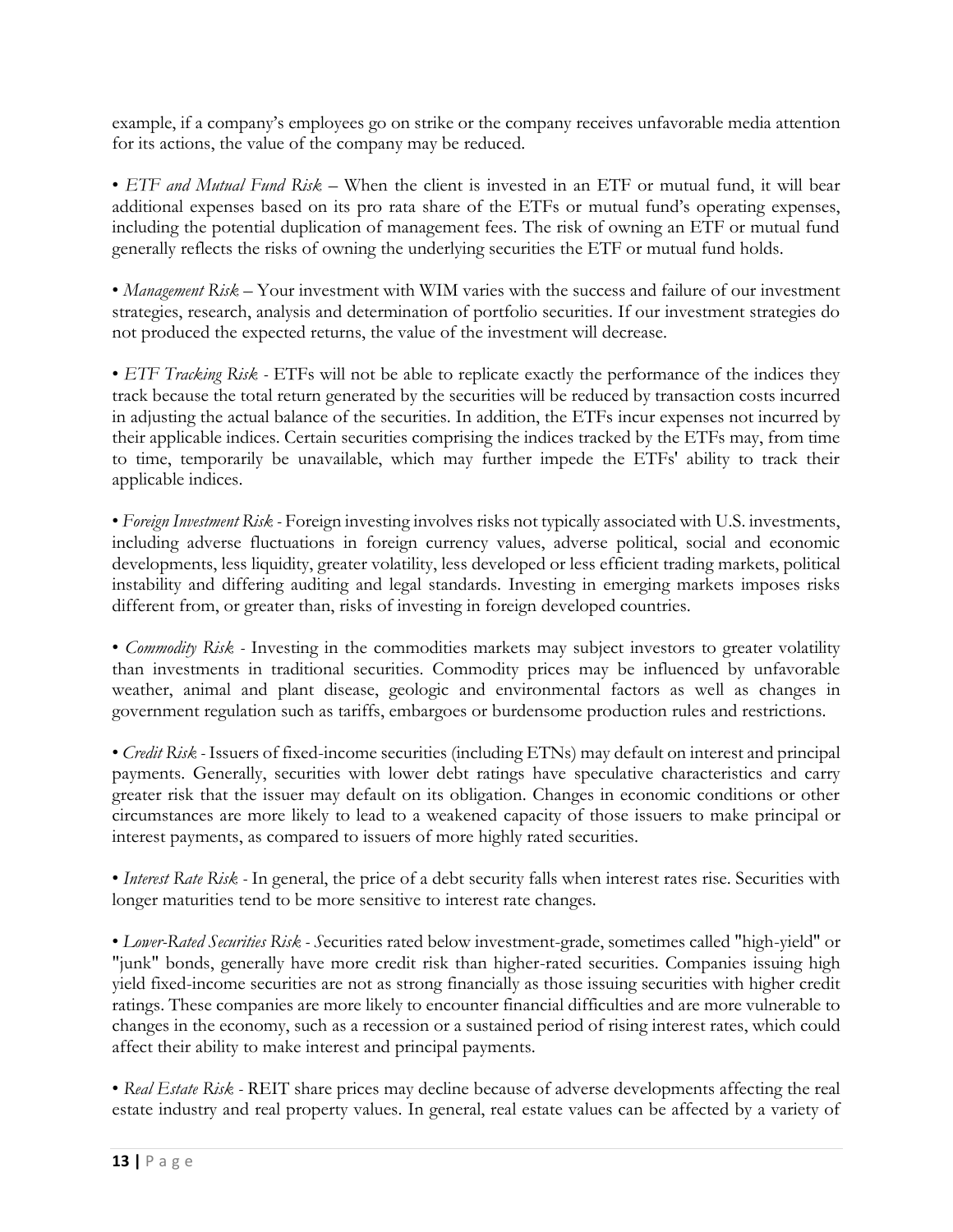factors, including supply and demand for properties, the economic health of the country or of different regions, and the strength of specific industries that rent properties.

• *Smaller Capitalization Securities Risk* - Investments in smaller capitalization companies may be more vulnerable than larger, more established organizations to adverse business or economic developments. In particular, smaller capitalization companies may have limited product lines, markets, and financial resources and may be dependent upon a relatively small management group.

You must also be aware that the use of margin, options and short sales are higher risk strategies. It is possible to lose all of the principal you invest, and sometimes more. In a cash account, your risk is limited to the amount of money that you have invested. In a margin account, your risk includes the amount of money invested plus the amount that has been loaned to you. When you short sell, your losses can be infinite.

## *Item 9: Disciplinary Information*

We are obligated to disclose any disciplinary event that would be material to you when evaluating us when you are considering initiating or continuing a Client/Advisor relationship with us. We do not have any legal, financial or disciplinary information to report to you.

## *Item 10: Other Financial Industry Activities and Affiliations*

As explained under Item 5 "Fees and Compensation", all of our investment advisors are also licensed as insurance agents with various insurance companies. Our advisors have insurance licenses in the states of New Jersey, Pennsylvania, Massachusetts, Maryland, Connecticut, Florida, Georgia, Virginia, and North Carolina. These arrangements present a conflict of interest because they create an incentive to make recommendations based upon the amount of compensation your advisory representative can receive rather than based upon your needs.

As previously noted, we will explain the specific costs associated with any recommended investments with you upon request. We also recommend no-load and load-waived mutual funds to further reduce conflicts of interest. You have the option to purchase investment and insurance products through other brokers or agents who are not affiliated with us.

Currently, WIM nor any of our advisors are not registered nor have an application pending to register, as a futures commission merchant, commodity pool operator, or a commodity trading advisor.

## *Item 11: Code of Ethics; Participation or Interest in Client Transactions and Personal Trading*

WIM has a *Code of Ethics* ("*Code*"), the full text of which is available to you upon request. WIM's Code has several goals. First, the Code is designed to assist WIM in complying with applicable laws and regulations governing its investment advisory business. The Code requires persons associated with WIM (managers, officers and employees) to act with honesty, good faith and fair dealing in working with clients. In addition, the Code prohibits such associated persons from trading or otherwise acting on insider information.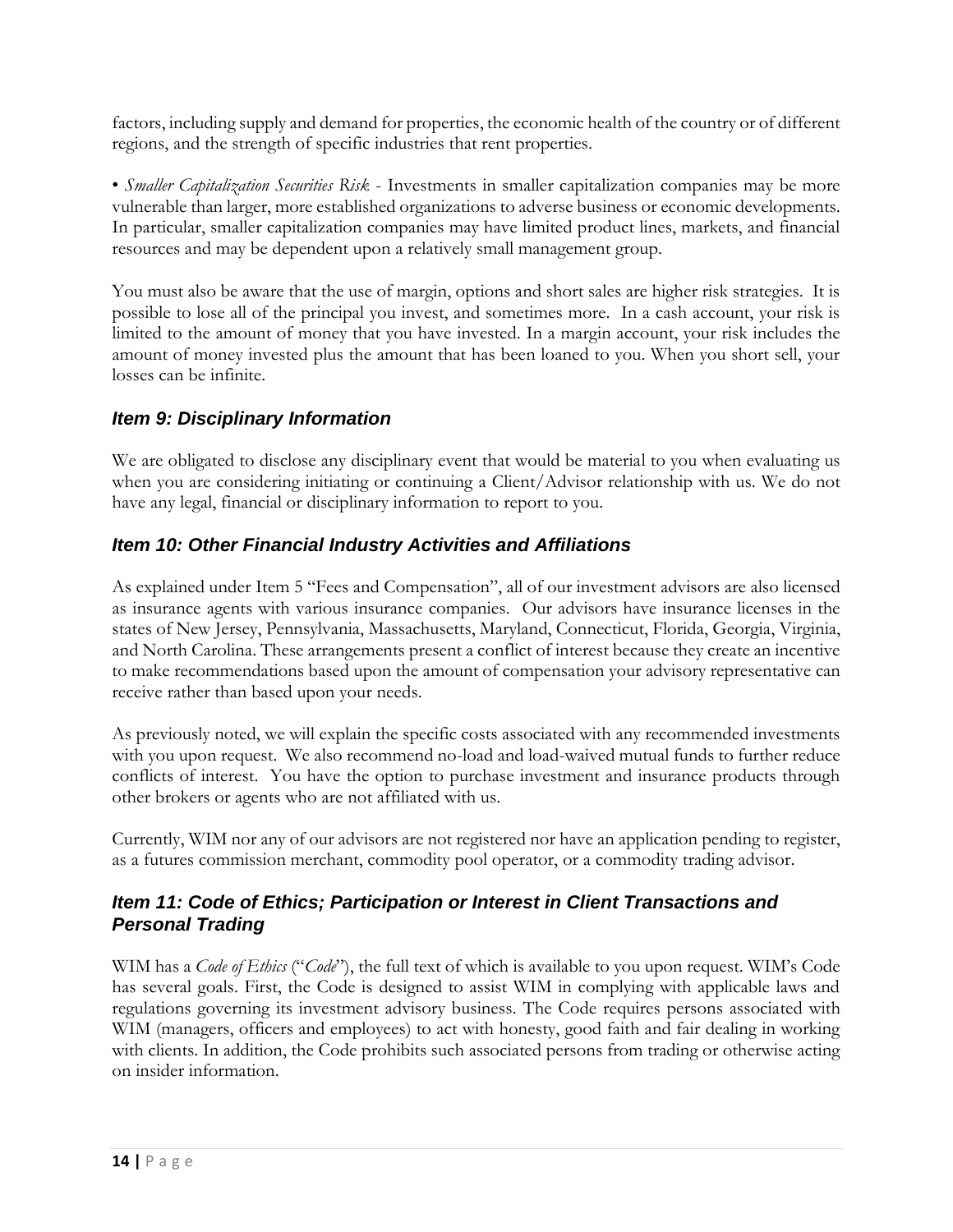Next, the Code sets forth guidelines for professional standards for WIM's associated persons. Under the Code's Professional Standards, WIM expects its associated persons to put the interests of its clients first, ahead of personal interests. In this regard, WIM associated persons are not to take inappropriate advantage of their positions in relation to WIM clients.

Third, the Code sets forth policies and procedures to monitor and review the personal trading activities of associated persons. From time to time, WIM's associated persons may invest in the same securities recommended to clients. Under its Code, WIM has adopted procedures designed to reduce or eliminate conflicts of interest that this could potentially cause. The Code's personal trading policies include procedures for limitations on personal securities transactions of associated persons, reporting and review of such trading and pre-clearance of certain types of personal trading activities. These policies are designed to discourage and prohibit personal trading that would disadvantage clients. The Code also provides for disciplinary action as appropriate for violations.

Our investment advisors and employees are permitted to buy or sell the same securities for their personal and family accounts that are bought or sold for your account(s). The personal securities transactions by investment advisor and employees may raise potential conflicts of interest when they trade in a security that is:

- ➢ owned by you; or
- ➢ considered for purchase or sale for you.

We have adopted policies and procedures that are intended to address these conflicts of interest. These policies and procedures:

- ➢ receive prior approval from Chief Compliance Officer (CCO) prior to the purchase/sale of any security that is included in our model portfolios,
- ➢ require our investment advisors and employees to act in your best interest,
- ➢ prohibit favoring one client over another, and
- ➢ review transactions to discover and correct any same-day trades that result in an investment advisor or employee receiving a better price than a client.

Additionally, personal securities transactions by access persons are subject to the following trading restrictions:

Access persons are prohibited from acquiring any securities in an initial public offering (IPO) without first obtaining written pre-clearance from the CCO or her designee. The prior approval must take into account, among other factors, whether the investment opportunity should be reserved for clients, and whether the opportunity is being offered to an individual by virtue of their position with WIM.

Upon receiving a request for pre-clearance, the CCO or her designee will review the intended transaction for consideration. The final decision will then be sent in writing to the access person requesting the permission for the IPO. Only upon receipt of the written approval from WIM can the access person then engage in the purchase of the requested IPO. The access person making the request and the CCO or her designee must maintain final written approval or denial for their files.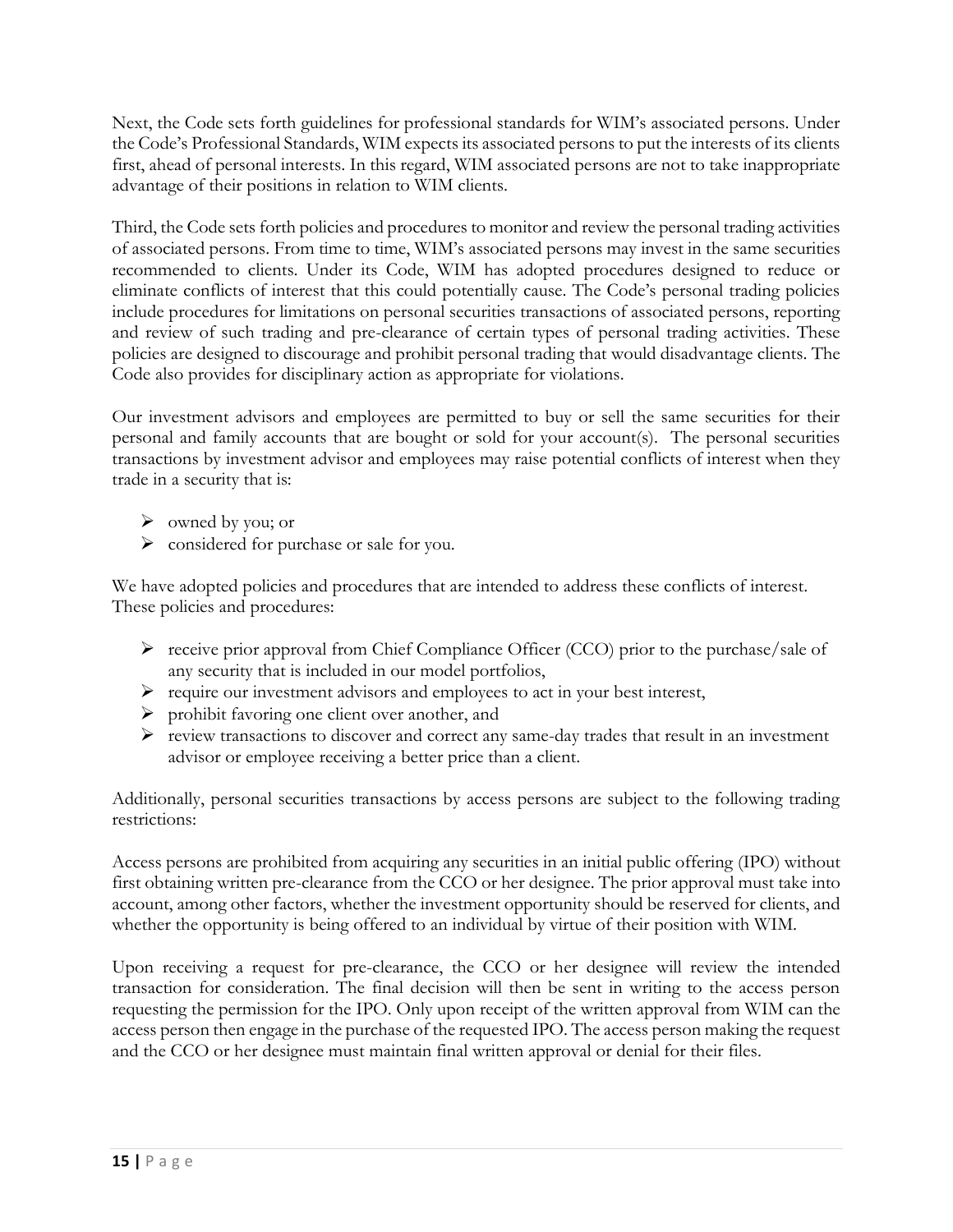Access persons are prohibited from acquiring any securities in a limited offering (i.e., private placement) without first obtaining written pre-clearance from the CCO or her designee. The prior approval must take into account, among other factors, whether the investment opportunity should be reserved for clients, and whether the opportunity is being offered to an individual by virtue of their position with WIM.

Upon receiving a request for pre-clearance, the CCO or her designee will review the intended transaction for consideration. The final decision will then be sent in writing to the access person requesting the permission for the limited offering. Only upon receipt of the written approval from WIM can the access person then engage in the purchase of the requested limited offering. The access person making the request and the CCO or her designee must maintain final written approval or denial for their files.

Investment advisors and employees must follow our procedures when purchasing or selling the same securities purchased or sold for you.

WIM advisors are prohibited from recommending any limited offering (i.e., private placement) in which they have a material financial interest (i.e., majority ownership, board position).

## *Item 12: Brokerage Practices*

We generally recommend that your broker-dealer and your custodian be TDAmeritrade Institutional and TDAmeritrade Institutional Clearing Corporation (TDAI). TDAI will assist us in servicing your account. We are independently owned and operated and not affiliated with TDAI. Our use of TDAI is, however, a beneficial business arrangement for us and for TDAI. Information regarding the benefits of this relationship is described below.

In recommending TDAI as broker-dealer/custodian we consider at a minimum TDAI's:

- $\triangleright$  existing relationship with us,
- $\triangleright$  financial strength,
- ➢ reputation,
- ➢ reporting capabilities,
- $\triangleright$  execution capabilities,
- $\triangleright$  pricing, and
- $\triangleright$  types and quality of research.

The determining factor in the selection of TDAI to execute transactions for your accounts is not the lowest possible transaction cost, but whether TDAI can provide what is in our view the best qualitative execution for your account.

TDAI provides us with access to its institutional trading and custody services, which includes:

- ➢ brokerage,
- $\blacktriangleright$  custody,
- ➢ research, and
- $\triangleright$  access to mutual funds and other investments that are otherwise generally available only to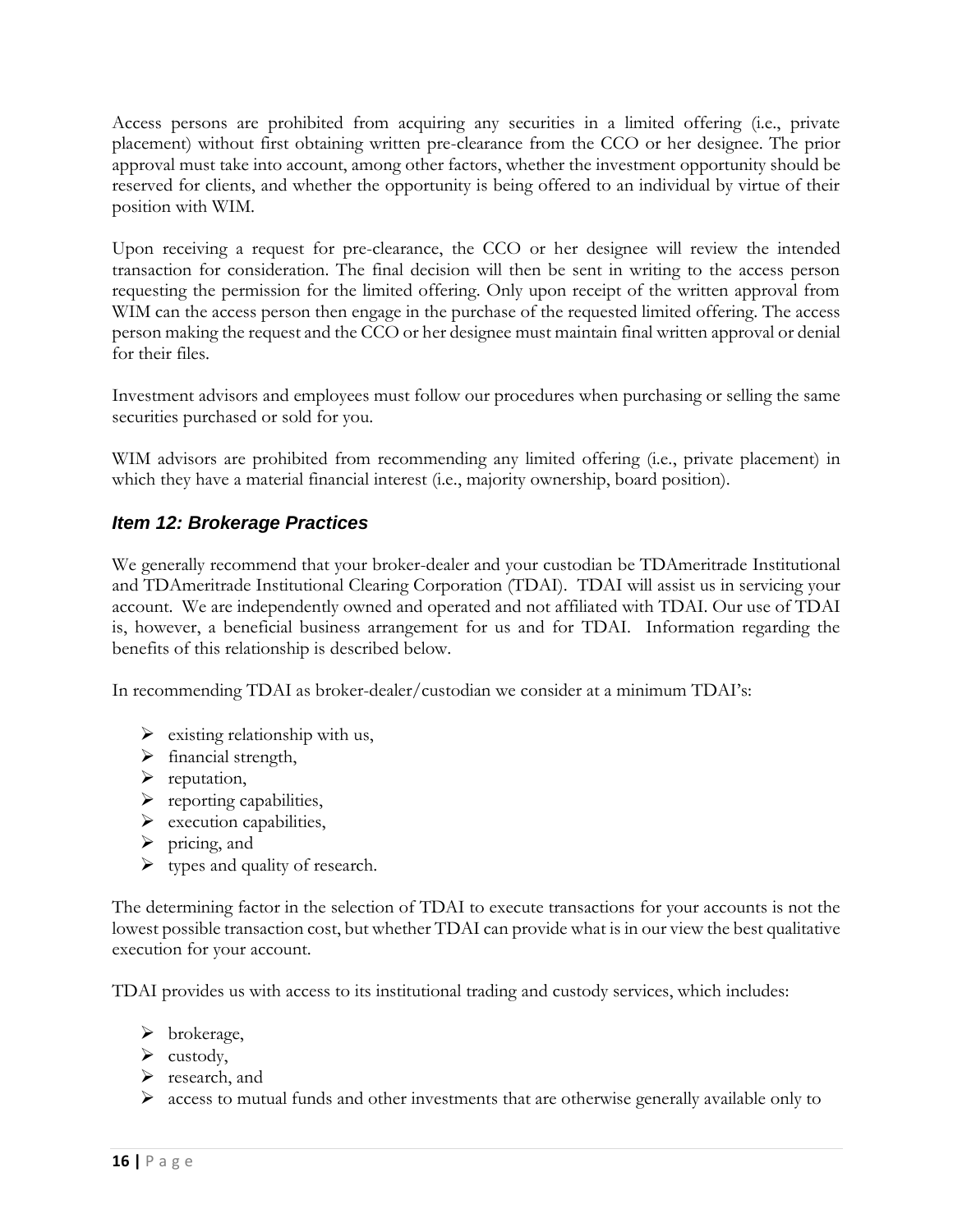institutional investors or would require a significantly higher minimum initial investment.

We are not required to place a minimum volume of transactions or maintain a minimum dollar amount of client assets to receive these services.

TDAI does not charge separately for holding our clients' accounts, but may be compensated by you through other transaction-related fees associated with the securities transactions it executes for your accounts.

TDAI also makes available to us other products and services that benefit us but may not benefit you directly. Some of these products and services assist us in managing and administering our client accounts, such as software and other technology that:

- ➢ provide access to account data such as:
	- duplicate trade confirmations,
	- bundled duplicate account statements, and
	- **EXECCESS** to an electronic communication network for client order entry and account information;
- ➢ facilitate trade execution, including:
	- access to a trading desk serving advisory participants exclusively, and
	- access to block trading which provides the ability to combine securities transactions and then allocate the appropriate number of shares to each individual account;
- ➢ provide research, pricing information and other market data;
- ➢ facilitate payment of our fees from client accounts;
- ➢ assist with back-office functions, record keeping and client reporting; and
- ➢ receipt of compliance publications.

TDAI also makes available to us other services intended to help us manage and further develop our business. These services may include:

- $\triangleright$  consulting,
- ➢ publications and conferences on practice management,
- ➢ information technology,
- ➢ business succession,
- ➢ regulatory compliance, and
- ➢ marketing.

TDAI may also make available or arrange for these types of services to be provided to us by independent third parties. TDAI may discount or waive the fees it would otherwise charge for some of the services it makes available to us. It may also pay all or a part of the fees of a third party providing these services to us. Thus, we receive economic benefits as a result of our relationship with TDAI, because we do not have to produce or purchase the products and services listed above. This economic benefit is provided because of our relationship with TDAI, the portion of your fee that is paid to TDAI does not change as a result of their benefits. You are not charged a commission or mark-up by WIM or TDAI.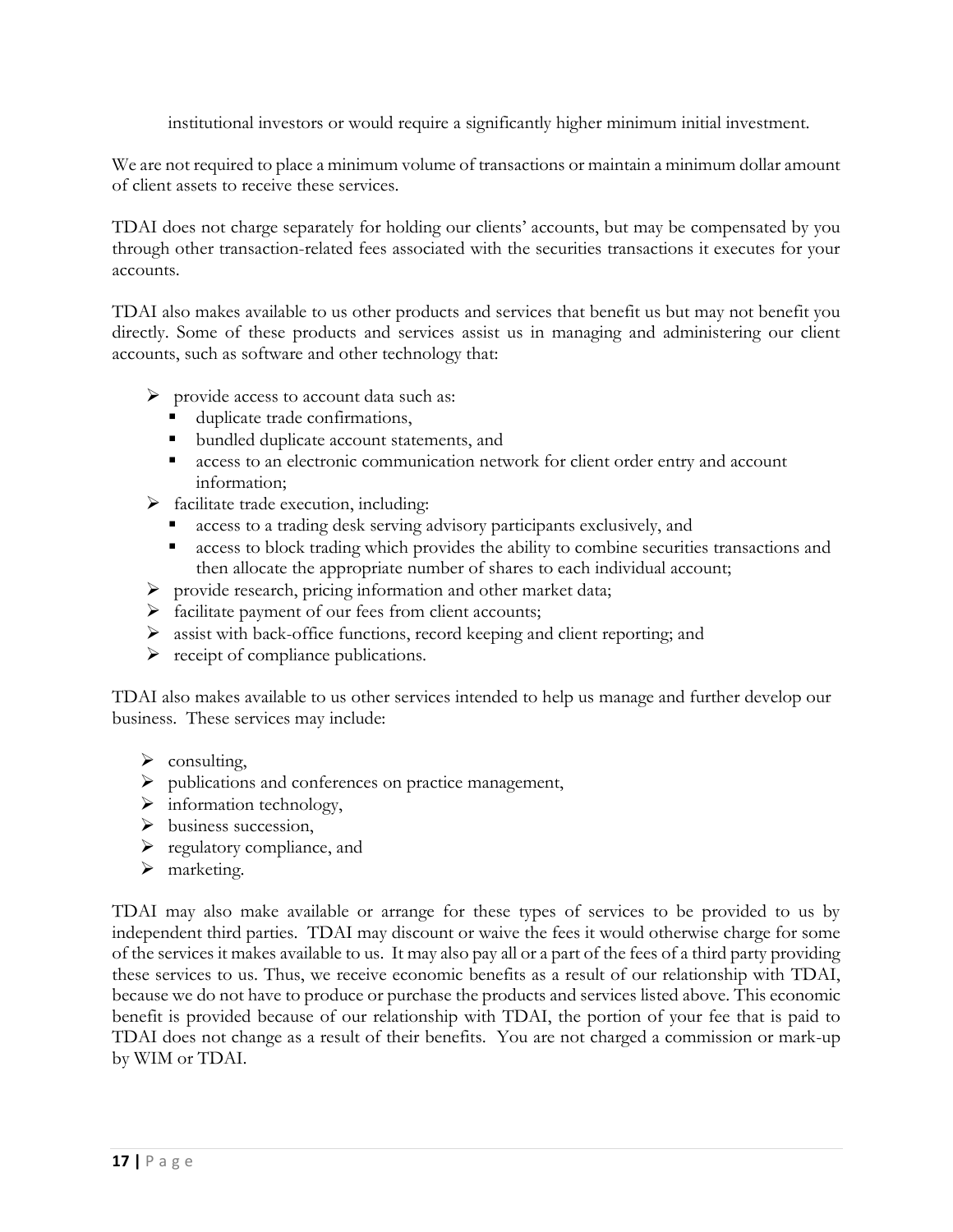Because the amount of our compensation or the products or services we receive may vary depending on the custodian/broker-dealer we recommend to be used by our clients; we may have a conflict of interest in making that recommendation. Our recommendation of specific custodian/broker-dealers may be based in part on the economic benefit to us and not solely on the nature, cost or quality of custody and brokerage services provided to you and our other clients. We nonetheless strive to act in your best interests at all times.

Commissions and other fees for transactions executed through TDAI may be higher than commissions and other fees available if you use another custodian/broker-dealer firm to execute transactions and maintain custody of your account. We believe, however, that the overall level of services and support provided to our clients by TDAI outweighs the benefit of possibly lower transactions cost which may be available under other brokerage arrangements.

Many of the services described above may be used to benefit all or a substantial number of our accounts, including accounts not maintained at TDAI. We do not attempt to allocate these benefits to specific clients.

You may direct us in writing to use a particular broker-dealer to execute some or all of the transactions for your account. If you do so, you are responsible for negotiating the terms and arrangements for the account with that broker-dealer. We may not be able to negotiate commissions, obtain volume discounts, or best execution. In addition, under these circumstances a difference in commission charges may exist between the commissions charged to clients who direct us to use a particular broker or dealer and other clients who do not direct us to use a particular broker or dealer.

We may engage in block trading, which is the purchase or sale of a security for the accounts of multiple clients in a single transaction. If a block trade is executed, each participating client receives a price that represents the average of the prices at which all of the transactions in a given block were executed. Executing a block trade allows transaction costs to be shared equally and on a pro rata basis among all of the participating clients. If the order is not completely filled, the securities purchased or sold are distributed among participating clients on a pro rata basis or in some other equitable manner.

Block trades are placed only when we reasonably believe that the combination of the transactions provides better prices for clients than had individual transactions been placed for clients. Transactions for nondiscretionary client accounts are not blocked with transactions for discretionary client accounts. Transactions for the accounts of our employees and advisory representatives may be included in block trades. They receive the same average price and pay the same commissions and other transaction costs as clients. Transactions for the accounts of our advisory representatives or employees will not be favored over transactions for client accounts.

We are not obligated to include any client account in a block trade. Block trades will not be affected for any client's account if doing so is prohibited or otherwise inconsistent with that client's investment advisory agreement. No client will be favored over any other client.

## *Investment Allocation and Trade Aggregation*

The overriding principle governing WIM's allocation and aggregation process is the fair and equitable treatment of all clients in the allocation of investment opportunities and in the aggregation of client orders and resulting allocation of securities or transaction proceeds.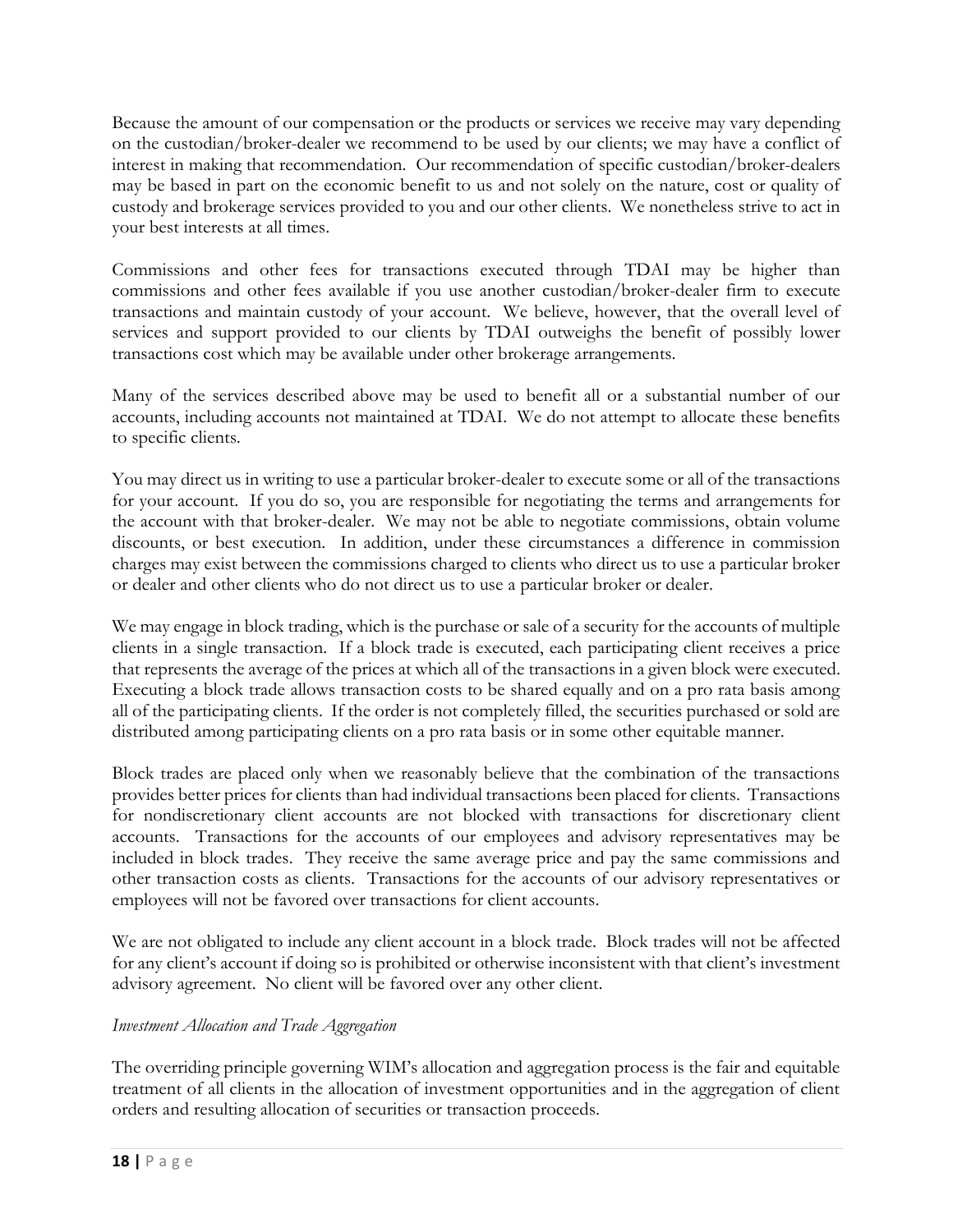WIM has various model strategies that are used in the management of its separate accounts. These model strategies are also provided to other advisors and third-party investment platforms for use with clients that are unrelated to WIM's advisory practice. When communicating any models or model changes, WIM will first notify its internal trading department to take action with respect to WIM's advised separate accounts. WIM will then communicate its models and model changes to other Programs (such as turnkey asset management platforms) on a rotational basis.

The WIM trading department prioritizes the release of trading orders with respect to its advised separate accounts as follows:

- 1. Discretionary accounts that have no restrictions that require manual trade adjustments (such as deviations from the model for cash requirements or that hold non-model securities, etc.);
- 2. Accounts with restrictions that require manual intervention to process trades;
- 3. Accounts with directed brokerage arrangements (i.e., clients that choose to custody their assets outside of TDAI);
- 4. Non-discretionary accounts that require a client's pre-approval of trades.

Due to the sequence of placing trades for accounts it is possible that accounts that are traded first may receive more favorable pricing than accounts that are traded last.

#### *Client Participation in Transactions*

In general, investment decisions for each account are made independently from those of other accounts and are made with specific reference to the circumstances and objectives of each account. A particular account may or may not participate in any specific transaction, or may receive allocations of securities or investments that differ from that provided to other accounts, based on a number of factors including, but not limited to, the trade rotation policy, previous transactions, account restrictions, account size, tax status, risk tolerance, cash and liquidity.

Although WIM generally will seek to be consistent in its investment approach for all accounts with the same or substantially similar investment objectives, strategies and restrictions, the act of purchasing, selling or holding a security for one account does not mean it will be purchased, sold or held for another account. WIM will transact for some accounts in securities already owned by other accounts. Due to differing market conditions and factors previously cited, WIM may purchase (or sell) a security on behalf of some accounts that WIM has sold (or purchased) on behalf of other accounts. This would occur when a specific account is withdrawing from their account and we are purchasing positions for a new account or additional monies added to an account. We make every effort to treat each account as fairly as possible and execute to meet the needs of each individual client.

## *Item 13: Review of Accounts*

Reviews are performed at a minimum semi-annually or more or less often upon your request. We initially review your information to determine whether a particular advisory program or investment strategy is suitable for you. We also review and update your financial status, goals and objectives on an annual basis to document continued suitability.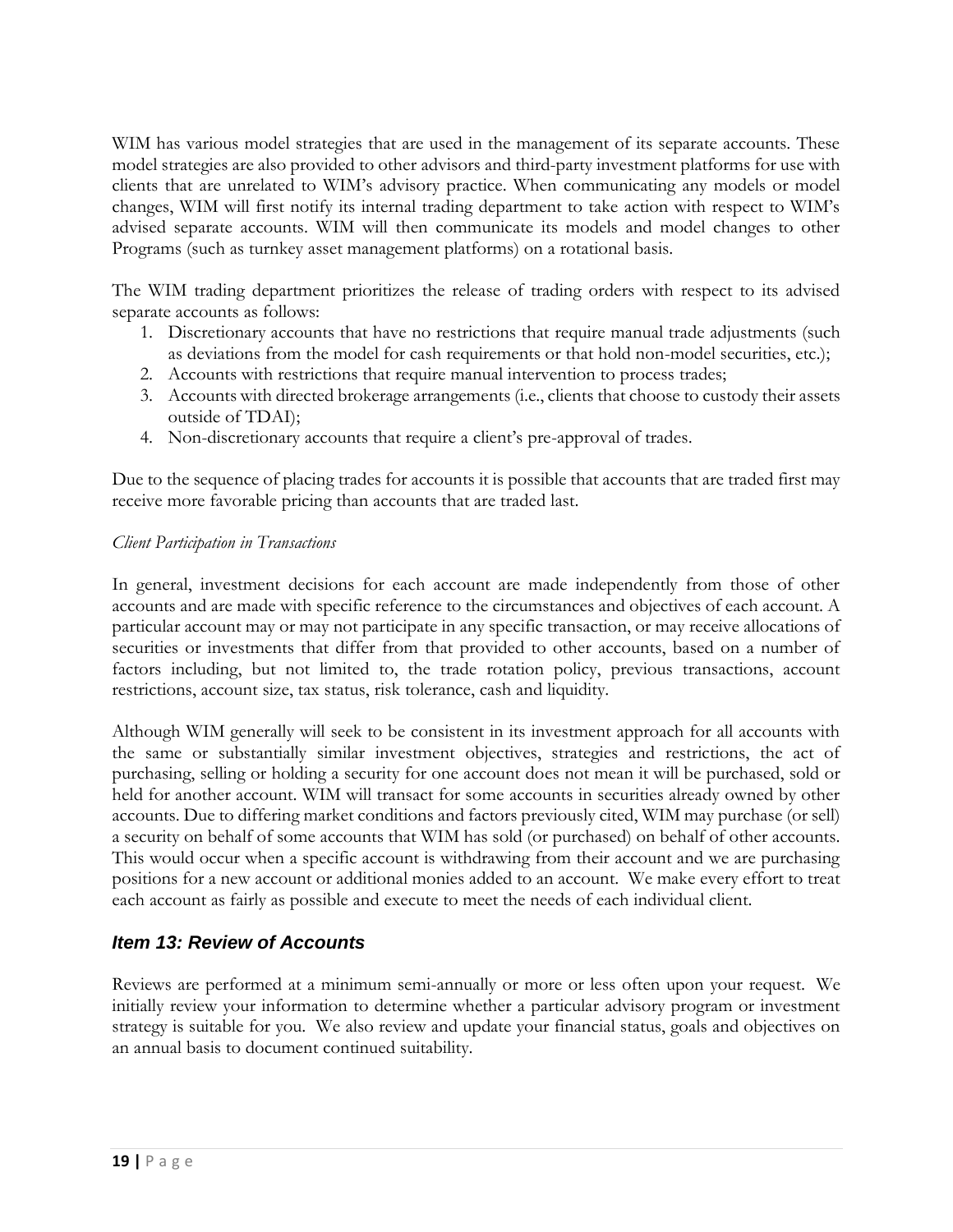More frequent reviews may be triggered by material changes in your individual circumstances, changes or shifts in the economy, changes in the management of mutual funds, or market shifts and corrections. Your investment advisor is responsible for reviewing your account.

Certain clients, depending upon their choice of investment program, receive quarterly reports showing the investment performance in their account.

You will receive statements from the custodian/broker-dealer at least quarterly. These statements identify your current investment holdings, the cost of each of those investments, and their current market values.

## *Item 14: Client Referrals and Other Compensation*

We receive certain economic benefits as a result of our participation in TDAI. Those benefits are described in detail in the preceding section entitled "Brokerage Practices."

If a client is introduced to WIM by either an unaffiliated or an affiliated solicitor, WIM will pay that solicitor a referral fee in accordance with the requirements of Rule 206(4)-3 of the Investment Advisors Act of 1940, and any corresponding state securities law requirements. Through these arrangements, we pay a cash referral fee to the Solicitor and/or their firm based upon a percentage of our advisory fee. The payment of referrals fees will not increase the amount of the fees paid by program participants. However, clients should be aware that the receipt of this compensation may create an incentive for the individual to recommend participation in this Program over others for which no such compensation may be received. Any such referral fee shall be paid solely from WIM's investment management fee, and shall not result in any additional charge to the client. If the client is introduced to WIM by an unaffiliated solicitor, the solicitor, at the time of the solicitation, shall disclose the nature of the solicitor relationship, and shall provide each prospective client with a copy of WIM's written disclosure statement, Form ADV 2A. Concurrently, the solicitor will also provide a copy of the written disclosure statement from the solicitor to the client disclosing the terms of the solicitation arrangement between WIM and the solicitor, including the compensation to be received by the solicitor from WIM.

Unaffiliated or affiliated solicitors may receive incentive awards for the recommendation or introduction of WIM to advisory clients. The receipt of this compensation may affect a representative's judgment in recommending products to clients.

WIM does not accept soft dollars or any other additional compensation above the fees paid by the client to WIM outlined in the Fee Schedule.

## *Item 15: Custody*

You will receive statements from the custodian/broker-dealer that holds your investment account on at least a quarterly basis. We urge you to carefully review these statements and compare them to the account statements that we may provide you, if applicable. You should verify that the transactions in your account are consistent with your investment goals and the objectives for your account. We also encourage you to contact your investment advisor or our CCO should you have any questions or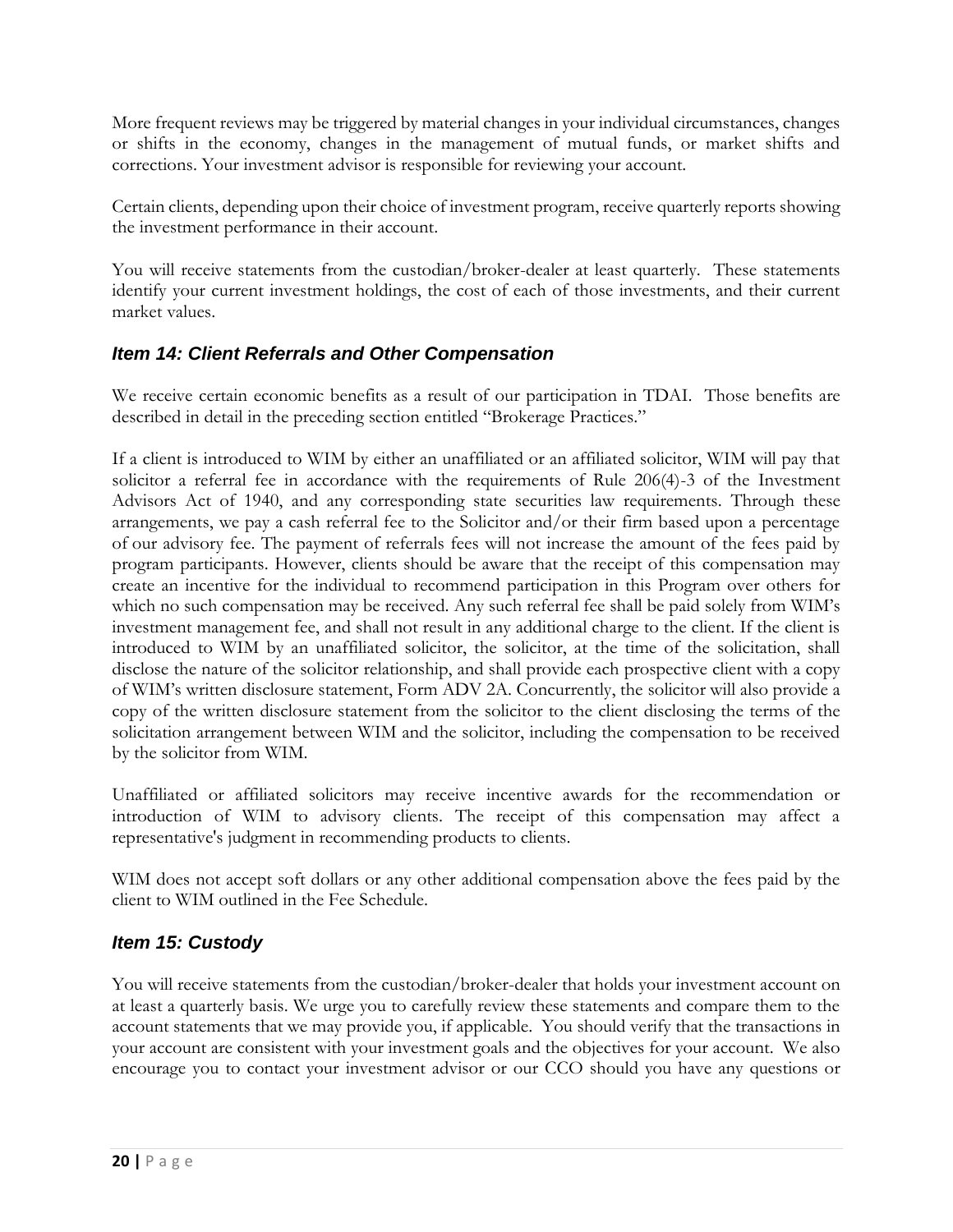concerns regarding your account. We will adhere to all safeguards to ensure the proper custody of your investment assets.

You must authorize us to have the custodian/broker-dealer pay us directly by charging your account. This authorization must be provided in writing. Fees are deducted quarterly in advance.

The custodian/broker-dealer provides you with statements that show the amount paid directly to us. You should review and verify the calculation of our fees. The custodian/broker-dealer does not verify the accuracy of fee calculations.

WIM will send a detailed statement that itemizes your quarterly fee. The itemization will include the formula used to calculate the fee, the value of the assets under management on which the fee is based, and the time period covered by the fee.

Certain clients of WIM are also clients of American Fiduciary Services (AFS) (see Item 19) in these cases WIM is deemed to have custody of these assets since WIM and AFS are affiliated entities. There is full written disclosure of this relationship to each of the WIM/AFS client. The CCO will approve all deposit and withdrawal transactions in these accounts. In addition, there will be a surprise audit by an outside CPA for all accounts where WIM is deemed to have custody with results reported to the IARD.

## *Item 16: Investment Discretion*

We offer our advisory services on a discretionary and non-discretionary basis.

For *discretionary accounts*, a Limited Power of Attorney (LPOA) is executed by the client, giving WIM the authority to carry out various activities in the account, generally including the following: investment decisions – securities to be bought and sold, amount of securities to be bought and sold, broker dealer to be used to execute the purchase or sale of securities; the ability to request checks on behalf of the client; and, the withdrawal of advisory fees directly from the account. The fees/commissions earned by the broker dealer are discussed in Item 5. (The client may limit the terms of the LPOA to the extent consistent with the client's investment advisory agreement with WIM and the requirements of the client's custodian.)

For *non-***discretionary** *accounts*, the client also generally executes an LPOA, which allows WIM to carry out trade recommendations and approved actions in the portfolio. However, in accordance with the investment advisory agreement between WIM and the client, WIM does not implement trading recommendations or other actions in the account unless and until the client has approved the recommendation or action. As with discretionary accounts, clients may limit the terms of the LPOA, subject to WIM's agreement with the client and the requirements of the client's custodian.

## *Item 17: Voting Client Securities*

You will receive proxies and other solicitations directly from the custodian or transfer agent. We do not take any action or give any advice with respect to voting of proxies solicited by or with respect to the issuers of securities in which your accounts may be invested. In addition, we do not take any action or give any advice with respect to any securities held in any accounts that are named in or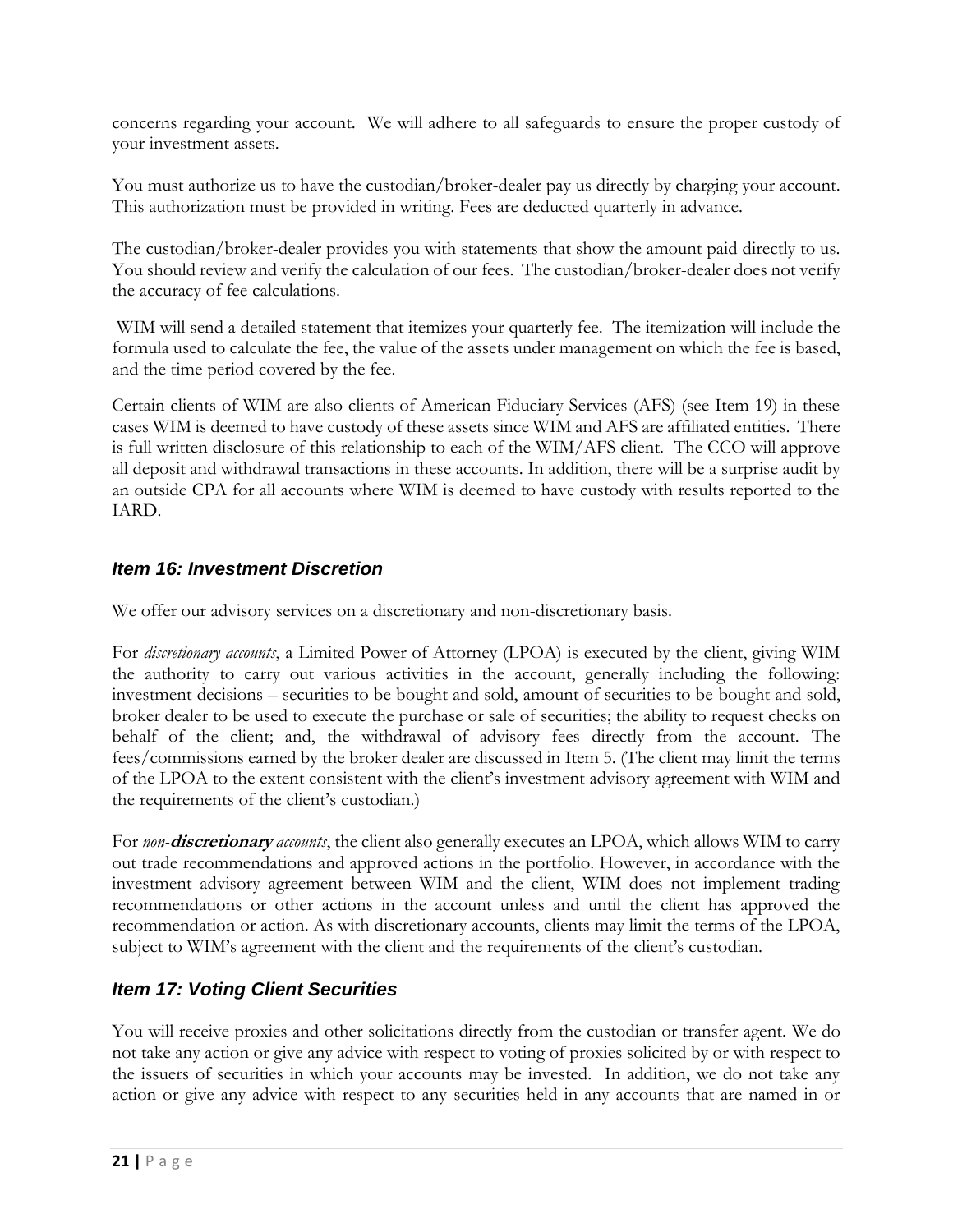subject to class action lawsuits. We will, however, forward to you any information received by us regarding proxies and class action legal matters involving any securities held in your accounts. You may contact our office at 609-654-9700 with questions about a particular solicitation.

## *Item 18: Financial Information*

Registered investment advisors are required in this Item to provide you with certain financial information or disclosures about our financial condition. We do not require prepayment of more than \$500 in fees per client, six months or more in advance. WIM has no financial commitment that impairs its ability to meet contractual and fiduciary commitments to clients and has not been the subject of a bankruptcy proceeding.

## *Item 19: Requirements for State Registered Advisors*

## **Michael Woloshin (CRD# 732640) is the principal owner and Managing Director of WIM**.

*Year of birth*: 1956

Education Background and Business Experience

*Formal education:* University of Delaware: BS Economics, 1980

### *Business background:*

- Managing Director, Advisor, Woloshin Investment Management, LLC (04/2004 Present)
- Registered Representative, Summit Brokerage (11/2015 04/2016)
- Registered Representative, JP Turner & Co., Inc. (04/2004-11/2015)
- Senior Vice President, Registered Representative, Oppenheimer & Co., Inc. (02/1993 03/2004)

Mr. Woloshin is the founder and Managing Director of WIM. He is a senior member of the portfolio management team, contributing to asset allocation and security selection of the WIM portfolios.

## **Other Business Activities**:

Our advisory representatives are licensed with various insurance companies. Commissions may be earned by our financial advisors if insurance products are purchased through these insurance companies. Mr. Woloshin holds an insurance license in the following states: New Jersey, Pennsylvania, Massachusetts, Florida, Connecticut, and Georgia.

We may receive benefits such as assistance with conferences and educational meetings from product sponsors.

The above arrangements present a conflict of interest because they create an incentive to make recommendations based upon the amount of compensation we receive rather than based upon your needs. We will explain the specific costs associated with any recommended investments with you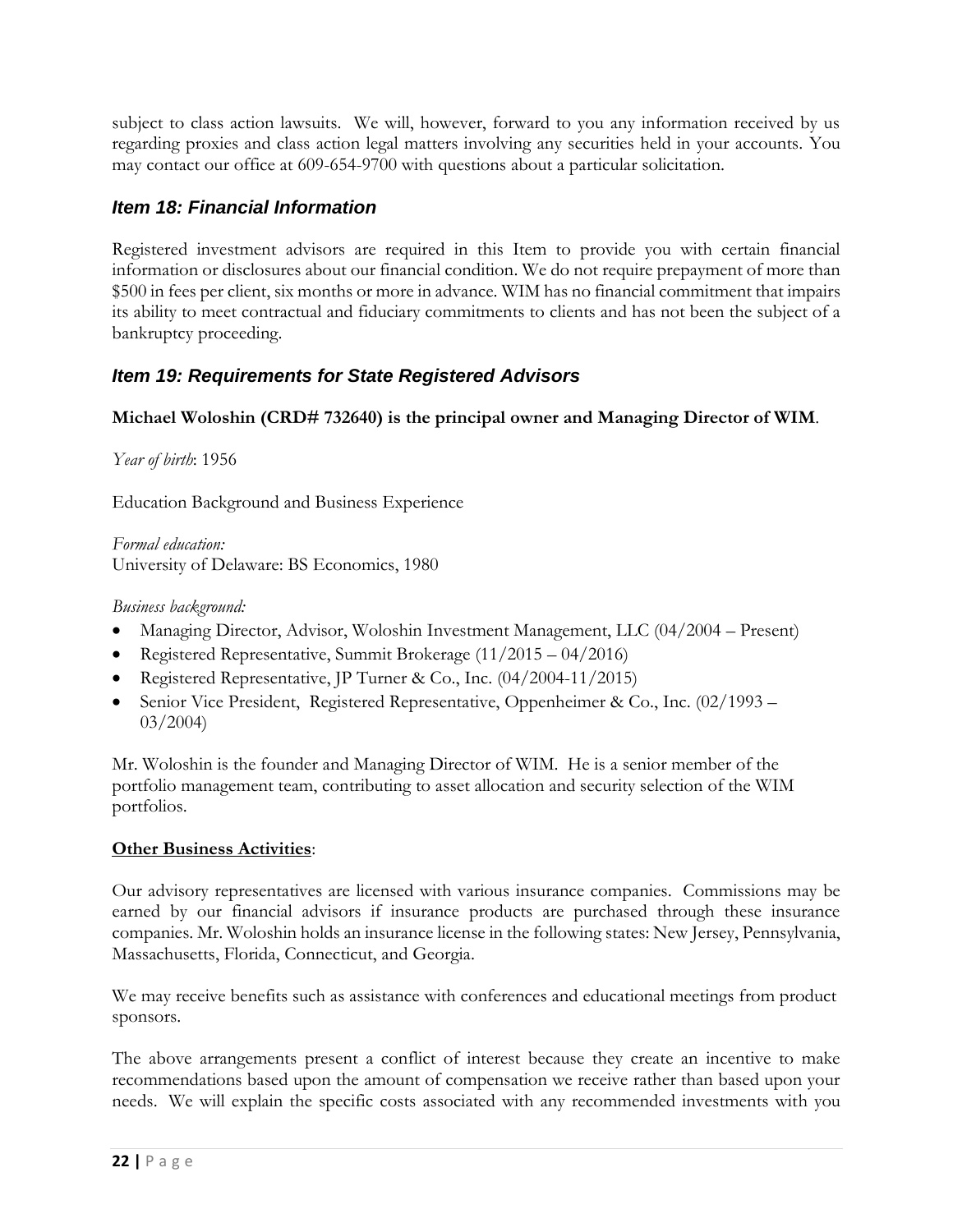upon request. We also recommend no-load and load-waived mutual funds to further reduce conflicts of interest. Additionally, you have the option to purchase investment and insurance products through other brokers or agents who are not affiliated with us. All material conflicts have been disclosed.

Performance-based fees are designed to give a portion of the returns of an investment to the investment advisor as a reward for positive performance. The fee is generally a percentage of the profits made on the investments. We do not charge performance-based fees on any of our client accounts.

In addition to his responsibilities at WIM, Mr. Woloshin is the Director of Advanced Educational Services. This outside business is handled outside of the hours and business of WIM.

Mr. Woloshin is the founder, owner, and General Partner of American Fiduciary Services, LLC (AFS).

AFS provides trust and trust-related services for trusts that are used for a Deferred Sales Trust™ (DST) strategy. The use of a Deferred Sales Trust may allow for the deferral of taxes on the sale of real estate or business assets in certain circumstances. AFS is not an accounting or law firm and does not offer legal or tax advice. AFS does not offer financial or planning advice, and it does assess investment recommendations.

Certain clients of American Fiduciary Services, LLC are also clients of the WIM. Our advisory services are separate and distinct from the compensation paid to AFS for providing trust and trustee services. Providing non-advisory services presents a potential conflict of interest because Mr. Woloshin or our IARs may have a financial incentive to recommend the services of AFS to you. While AFS believes that fees charged for their trust and trustees services are competitive, their fees may be higher than fees charged by other firms providing the same service. You are under no obligation to use AFS' trustee services. You may obtain comparable services and/or lower fees through other firms.

AFS and WIM are affiliated entities. Both firms are owned wholly by Michael Woloshin.

Disciplinary Information:

Mr. Woloshin has been in the following events that are deemed reportable: Arbitration claims above \$2,500:

- 9/24/2001 Client Alleged unsuitable transactions for \$100,000. Customer Dispute Settled for \$19,000. Broker contribution \$9,520
- 3/1/2000 Client alleged broker hired money manager unsuitable transactions for \$74,974. Customer Dispute Settled for \$14,000. Broker contribution \$7,000.
- 12/8/1993 Customer Alleged Churning \$56,500. Smith Barney settled. No Broker contribution.

Self-Regulatory Organization proceedings:

- 10/29/1990 NASD: Broker failed to offer mutual fund break points. Broker was censured, fined \$5,000 and customer restitution of \$10,000.
- 8/29/1997 NASD: Lacking reasonable basis for recommendations. Broker was censured, fined \$10,000 and suspended for five business days.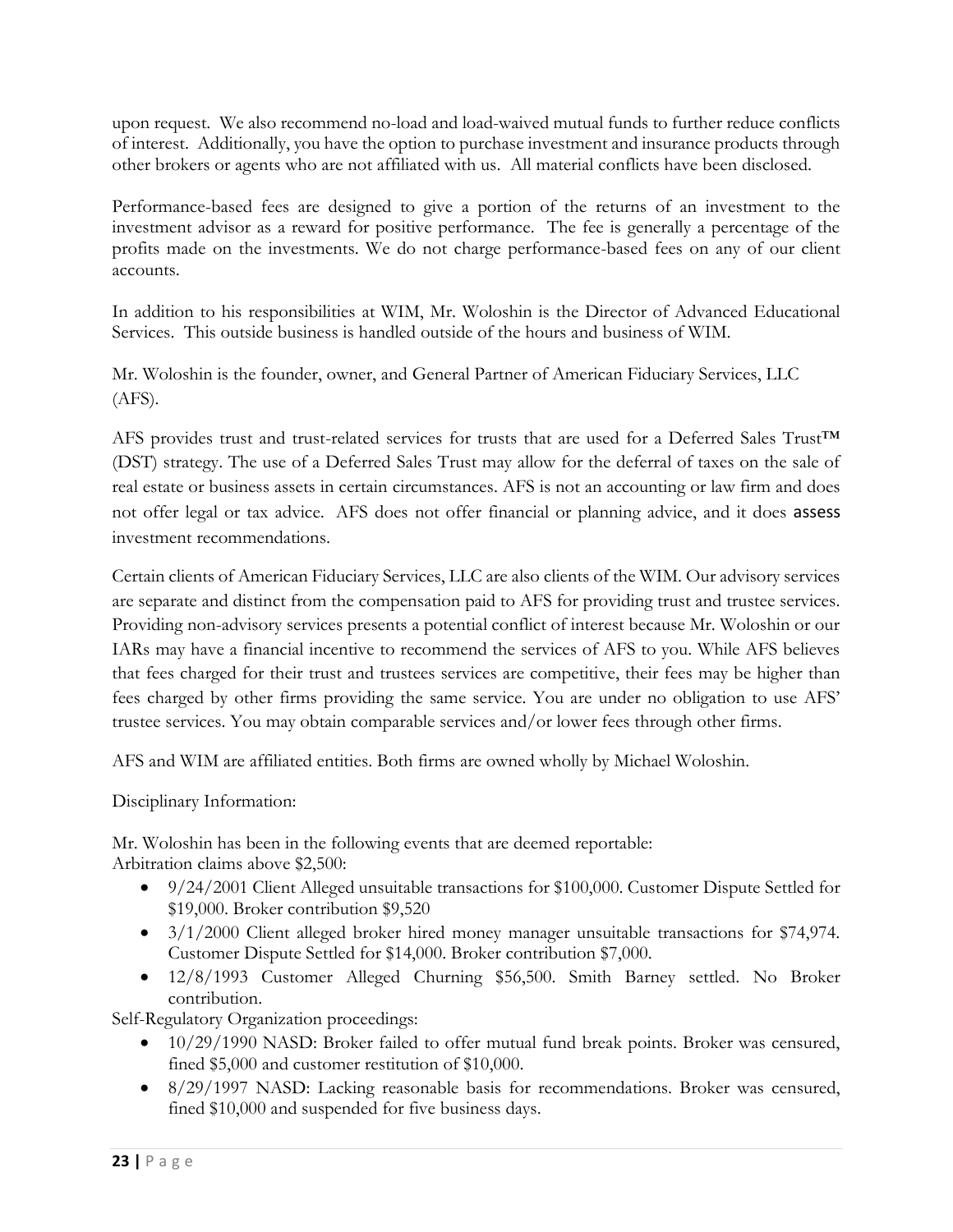### **Susan B. Egan, Senior Portfolio Manager and CCO**

#### *Year of birth:* 1965

*Formal education:* BS in Business - Finance Concentration, Marymount College, Tarrytown, NY, 1986 MBA – Finance Concentration, Fordham University, Bronx, NY 1995

#### *Business background:*

- Advisor, Woloshin Investment Management, LLC (03/2007 Present)
- Registered Representative, Summit Brokerage (11/2015 04/2016)
- Registered Representative, JP Turner & Co., Inc. (07/2006-11/2015)

Ms. Egan, senior portfolio manager, is a member of the portfolio management team contributing to the asset allocation and security selection of the WIM portfolios. In addition, as CCO she is responsible to ensure compliance to WIM's Code of Ethics.

#### *Disciplinary Information:*

Susan B. Egan has not been the subject of any legal or disciplinary event.

#### *Other Business Activities:*

Our advisory representatives are also licensed with various insurance companies. Commissions may be earned by our financial advisors if insurance products are purchased through these insurance companies. Ms. Egan holds an insurance license in the state of New Jersey.

We may receive benefits such as assistance with conferences and educational meetings from product sponsors.

The above arrangements present a conflict of interest because they create an incentive to make recommendations based upon the amount of compensation we receive rather than based upon your needs. We will explain the specific costs associated with any recommended investments with you upon request. We also recommend no-load and load-waived mutual funds to further reduce conflicts of interest. Additionally, you have the option to purchase investment and insurance products through other brokers or agents who are not affiliated with us.

In addition to her responsibilities at WIM, Ms. Egan is the business manager of Eagle Manor Farm. This outside business is handled outside of the hours and business of WIM.

#### **Business Continuity Plan (BCP):**

WIM has a written BCP in place to ensure that in the event that there are business interruptions we are able to meet our obligations to our clients.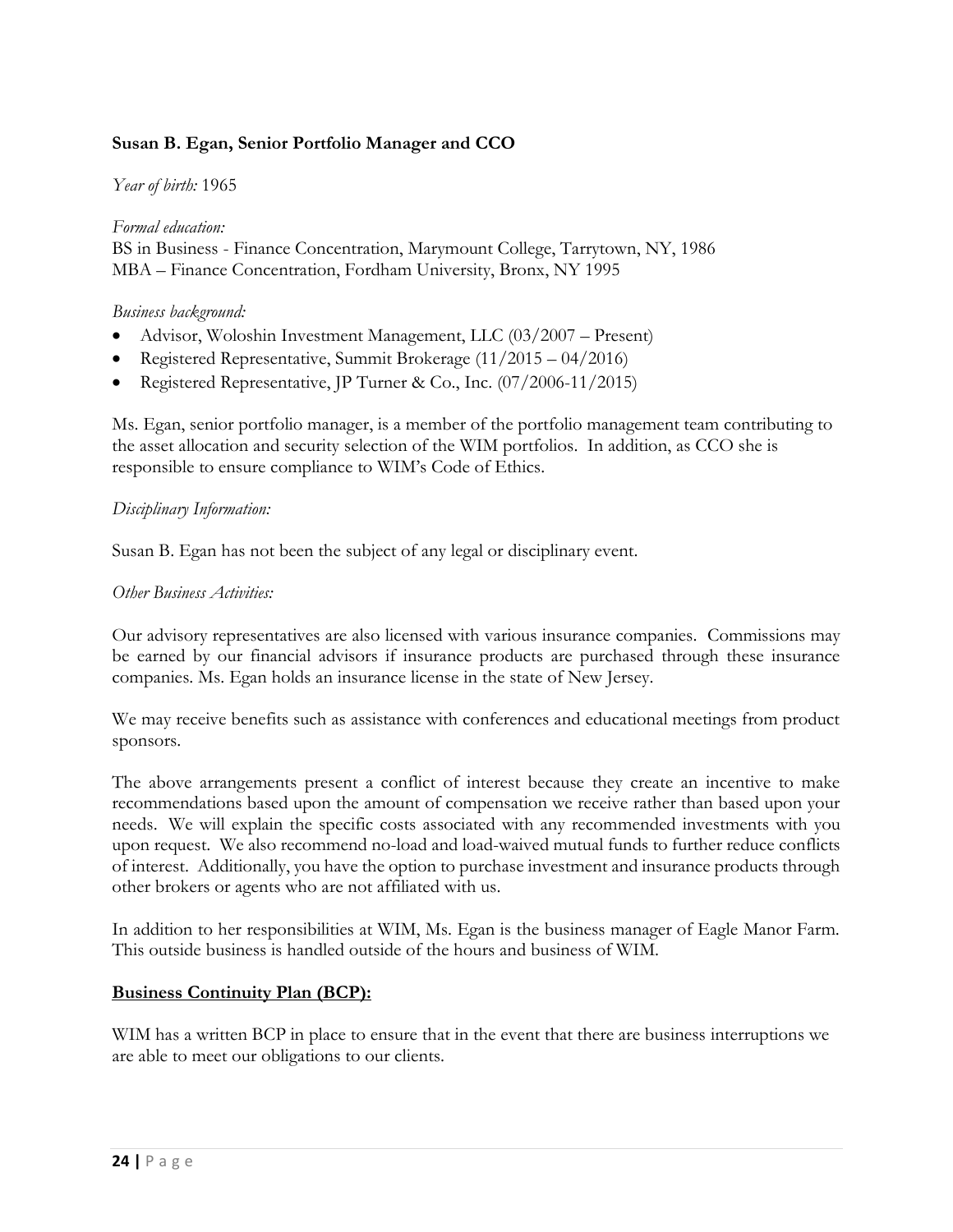

# **Woloshin Investment Management, LLC**

**40 North Main Street Medford, NJ 08055 609-654-9700**

**www.woloshinllc.com**

**Wrap Fee Program Brochure Form ADV – Part 2A Appendix 1**

## **March 18, 2022**

## *Item 1: Cover Page*

This wrap fee program brochure provides information about the qualifications and business practices of Woloshin Investment Management, LLC. If you have any questions about the contents of this brochure, please contact us at 609.654.9700. The information in this brochure has not been approved or verified by the United States Securities and Exchange Commission or by any state securities authority.

Woloshin Investment Management, LLC is a registered investment advisor. Registration of an investment advisor does not imply any level of skill or training. The oral and written communications of an advisor provide you with information about which you determine to hire or retain an advisor.

Additional information about Woloshin Investment Management, LLC also is available on the SEC's website at [www.adviserinfo.sec.gov](http://www.adviserinfo.sec.gov/)

CRD# 132346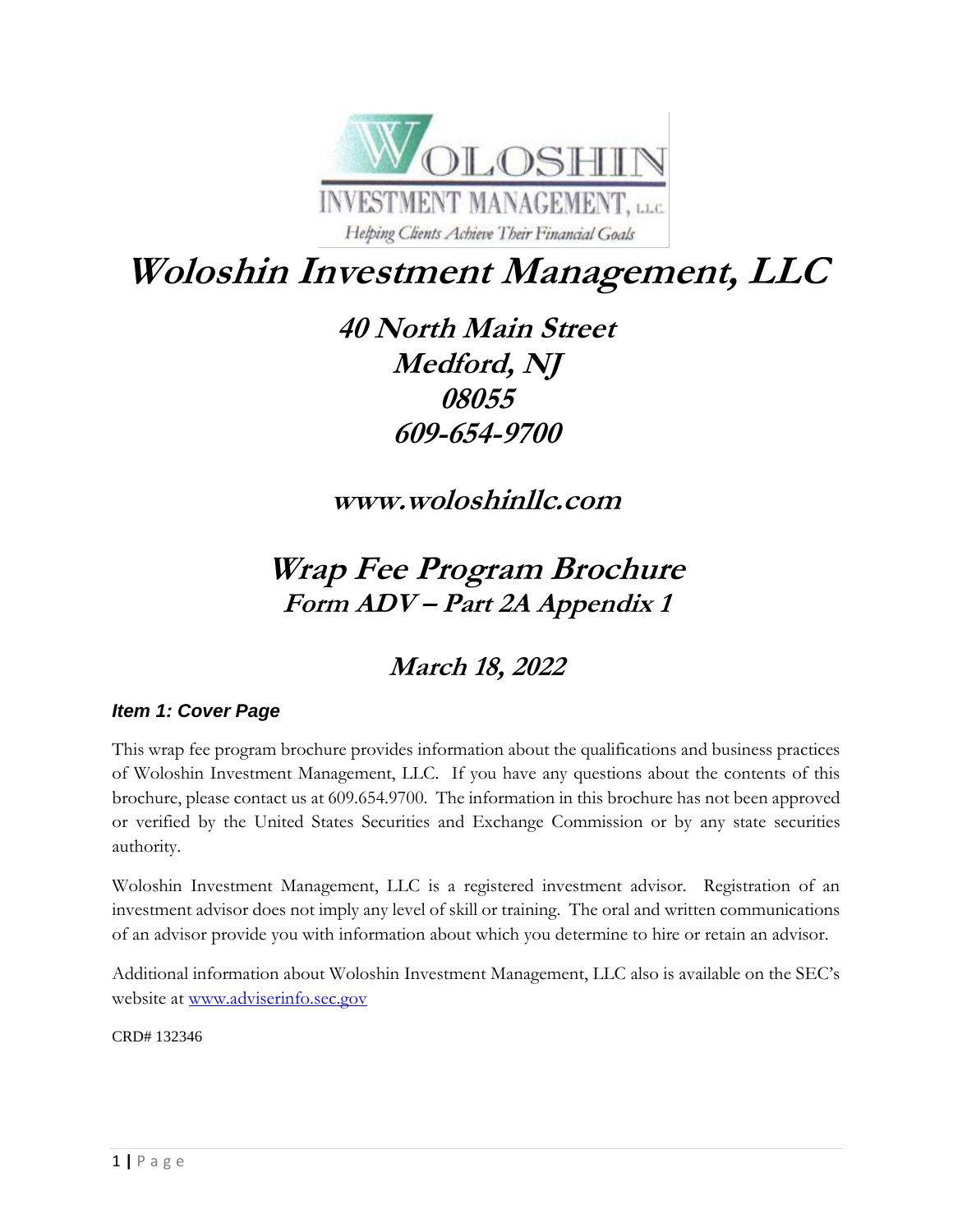## *Item 2: Material Changes*

Material Changes Since March 22, 2021, Update:

None.

Currently, our brochure may be requested by contacting Michael Woloshin at 609.654.9700 or  $mike@$ woloshinllc.com. Our brochure is also available on our website [http://www.woloshinllc.com.](http://www.woloshinllc.com/)

Additional information about our company is also available via the SEC's website: [www.adviserinfo.sec.gov.](http://www.adviserinfo.sec.gov/)

The SEC's website also provides information about any persons affiliated with Woloshin Investment Management (WIM) who are registered as investment advisor representatives of WIM. Information on our investment advisor representatives who work with your account can be found in our brochure supplements on the page shown in the table of contents to the right of this column.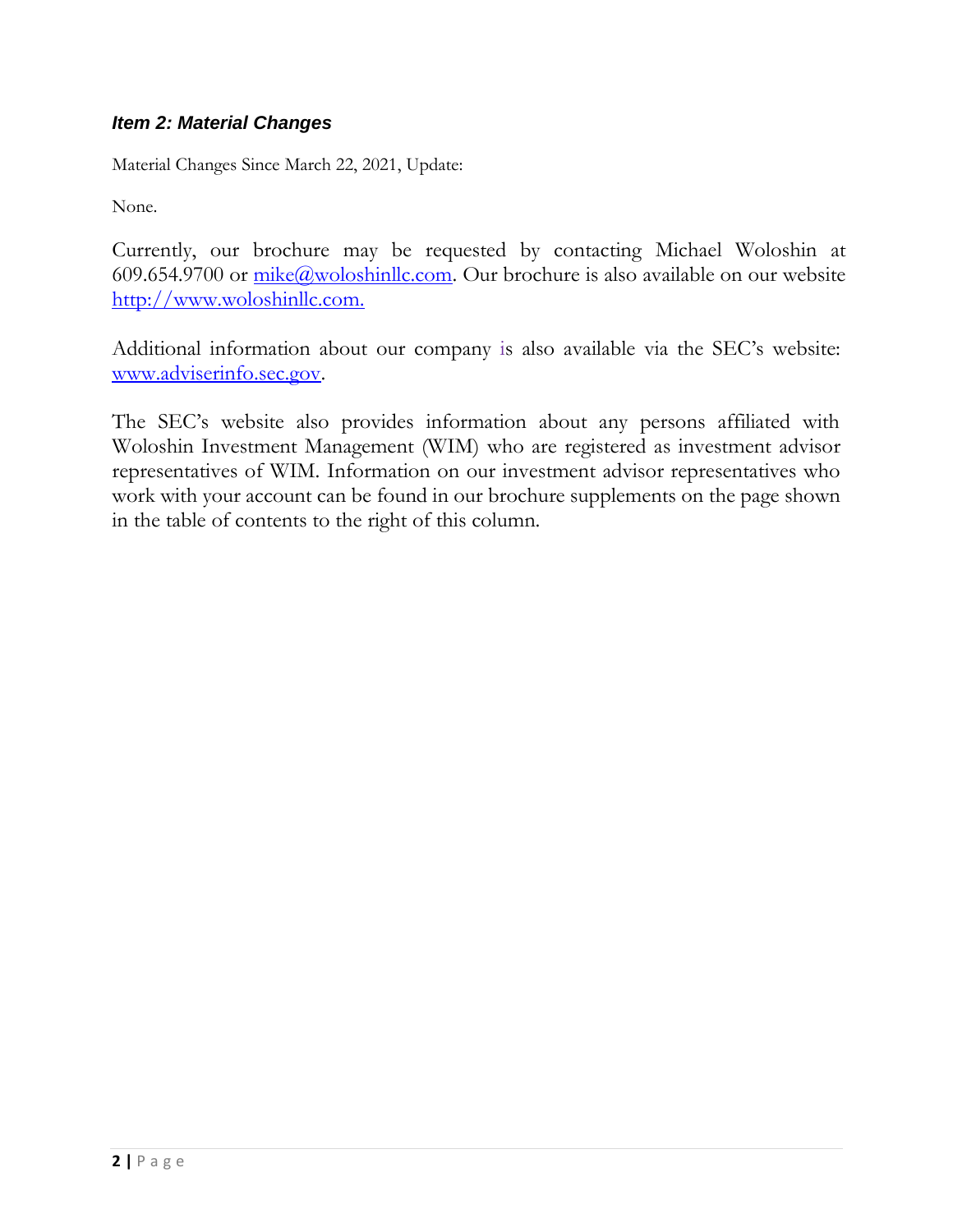## **Table of Contents**

| Item 1: Cover Page                                       |    |
|----------------------------------------------------------|----|
| Item 2: Material Changes                                 | 2  |
| Item 3: Table of Contents                                | 3  |
| Item 4: Service Fees & Compensation                      | 4  |
| Item 5: Account Requirements and Types of Clients        | 8  |
| Item 6: Portfolio Manager Selection and Evaluation       | 8  |
| Item 7: Client Information Provided to Portfolio Manager | 13 |
| Item 8: Client Contact with Portfolio Managers           | 13 |
| Item 9: Additional Information                           | 13 |
| Item 10: Requirements for State Registered Advisors      | 16 |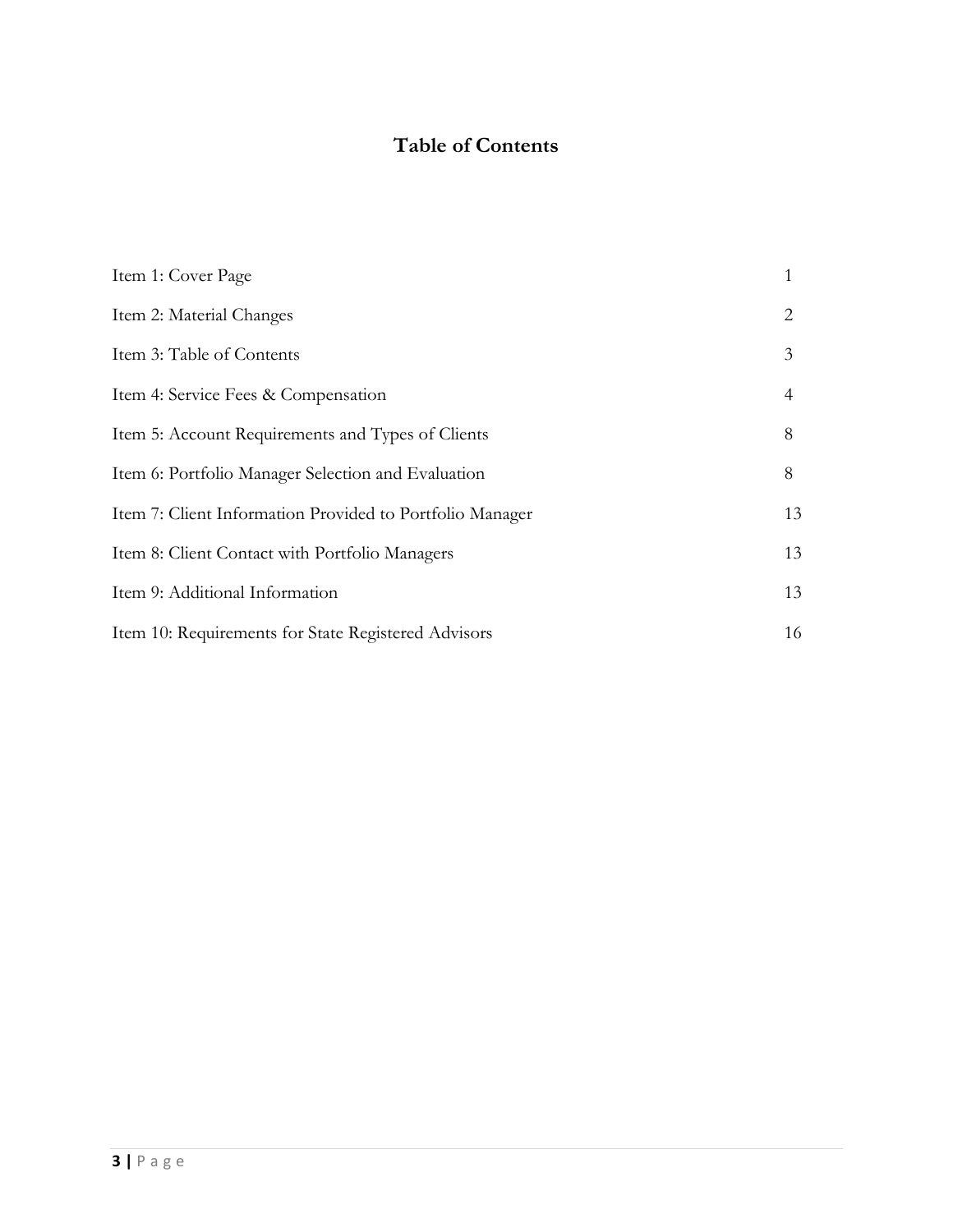## *Item 4: Service, Fees and Compensation*

Overview of Woloshin Investment Management (WIM)

WIM is a Limited Liability Company organized under the laws of New Jersey. Michael Woloshin founded the Medford, NJ-based investment advisory firm in 2004. Michael Woloshin is the principal owner. WIM is a NJ, CA, PA, GA, FL, , VA, TX, and MA registered investment advisory firm.

WIM provides discretionary and non-discretionary investment management services to individuals, trusts, estates, foundations, retirement plans and corporations. WIM also serves as the sub-advisor to clients who are also clients of wealth managers not affiliated with WIM.

Assets under the direct management of WIM are held at independent custodians including TDAmeritrade Institutional (TDAI). WIM does not serve as a custodian of client assets.

As of December 31, 2021, WIM managed approximately \$ 116,458,400.00all on a discretionary basis and no assets on a non-discretionary basis.

#### **SERVICES PROVIDED**

#### *Asset Management Services for Private Clients of WIM (WIM Managed Accounts)*

WIM provides advice as to the allocation of client portfolios and the investment of client assets. Investment advice is tailored to the individual needs of each client. WIM evaluates the client's personal and financial circumstances at the onset of the relationship, and periodically thereafter. Each client is advised that it remains his responsibility to promptly notify WIM when there is any change in his/her financial situation and/or financial objectives for the purpose of reviewing, evaluating or revising previous recommendations or services. Managed Accounts will typically be invested in one of the four strategies described in Item 6 of this Brochure.

WIM will manage the client's investment portfolio on a discretionary or a non-discretionary basis. As a discretionary investment advisor, WIM will have the authority to supervise and direct the portfolio without prior consultation with the client. Clients who choose a non-discretionary arrangement must be contacted prior to the execution of any trade in the account(s) under management. This may result in a delay in executing recommended trades, which could adversely affect the performance of the portfolio. This delay also normally means the affected account(s) will not be able to participate in block trades, a practice designed to enhance the execution quality, timing and/or cost for all accounts included in the block. In a non-discretionary arrangement, the client retains the responsibility for the final decision on all actions taken with respect to the portfolio.

Clients may impose restrictions on investing in certain securities or types of securities. This must be executed in writing and signed by the client, WIM and any third-party manager if applicable.

The advisory engagement requires execution of a written contract and includes implementation of recommendations accepted by the client, unlimited telephone support, meetings as required, on-going communication and provision of periodic performance and portfolio reports.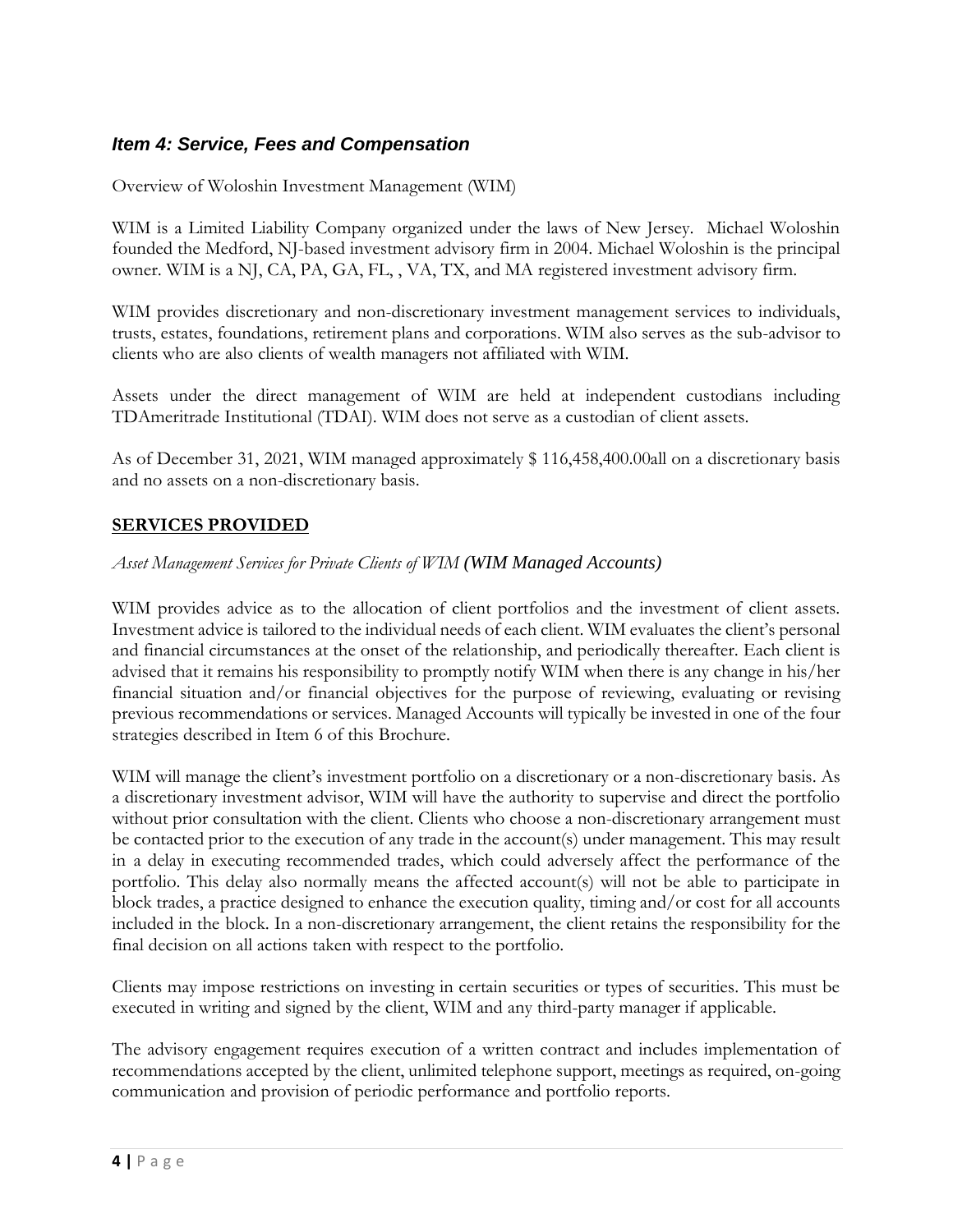## *Sub-Advisory Services (Asset Management for Clients of other Investment Professionals)*

Other registered investment advisors and investment professionals (the "primary advisors") may hire WIM to manage their clients' assets. In these arrangements, WIM will implement and manage an investment strategy in the client's account; however, WIM does not serve as the primary advisor to the client. The primary advisor will retain direct contact with the client and will manage the client relationship. The primary advisor's client will typically enter into an advisory contract directly with WIM or alternatively, depending on the contractual arrangement the client has with his primary advisor, WIM may contract directly with the primary advisor to provide the client investment advisory services.

WIM will have exclusive investment discretion as to which securities shall be purchased or sold in the sub-advised client's account in a manner consistent with the client's selected product, investment objectives, policies and restrictions (if any) and the capabilities of the broker-dealer.

Accounts will typically be invested in one of the four strategies described in Item 6 of this Brochure. In order to determine whether the strategy is suitable for a client, the primary advisor and the client are responsible for ascertaining the goals and objectives of the portfolio in question. In addition, WIM will obtain initial documentation of the client's risk parameters and investment objectives. However, it is the responsibility of the primary advisor and/or the client to promptly notify WIM of any changes in financial condition of the client that would necessitate a change in the client's investment objective.

### *Management of Wrap Accounts*

The WIM Managed Accounts for direct clients and to Sub-Advisory Services may be offered on a wrap fee basis. The fee you pay in this program covers our advisory fee and all brokerage commissions and other trading costs of transactions placed through the custodian. We receive a portion of the wrap fee for our services. The amount you pay for your wrap account may cost you more or less than purchasing such services separately. If purchased separately, there would be trading and transaction fees and commissions and mark-ups for each transaction.

## **Fees and Compensation**

We offer our services on a fee-only basis. Our fee is calculated based upon the market value of the assets in your account on the last day of the previous quarter. There is a minimum quarterly fee of \$25 per account.

Broker-dealers and other financial institutions that hold client accounts are referred to as custodians ("custodian/broker-dealer"). Your custodian/broker-dealer determines the values of the assets in your portfolio.

Fees for the initial quarter are based on the value of your cash and securities on the date the custodian/broker-dealer receives them and are prorated based upon the number of calendar days in the calendar quarter that our agreement is initiated.

*Asset Management Fees for Direct Clients of WIM*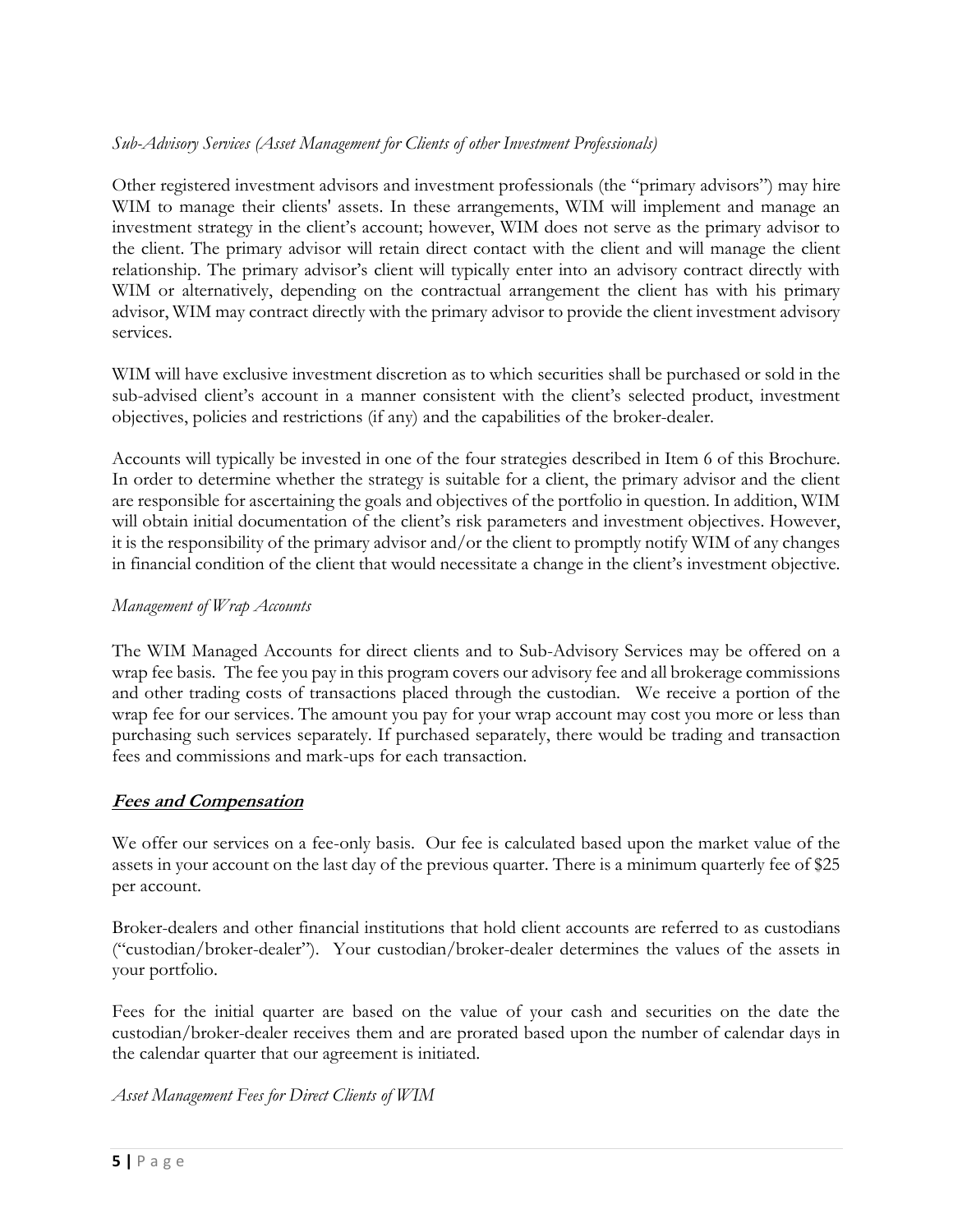Direct Clients participating in WIM Managed Accounts are only available with a wrapped pricing option. Wrap pricing structures allow the client to pay an all-inclusive fee for management, brokerage, clearance, custody and administrative services. Ancillary charges such as account fees or transfer costs are not included in the wrap fee.

| <b>Assets Under</b><br>Management | <b>WIM</b><br><b>Advisory</b><br>Fee | Execution,<br>Custodial<br>&<br>Clearing<br>Fee* | Total<br>Annual<br><b>Advisory</b><br>Fee** |
|-----------------------------------|--------------------------------------|--------------------------------------------------|---------------------------------------------|
| Up to \$500,000                   | 1.80%                                | $0.17\%$                                         | $1.97\%$                                    |
| Next \$500,000                    | $1.70\%$                             | 0.17%                                            | 1.87%                                       |
| $$1,000,001$ to<br>\$2,000,000    | 1.60%                                | $0.17\%$                                         | $1.77\%$                                    |
| $$2,000,001$ to<br>\$3,000,000    | $1.50\%$                             | 0.17%                                            | 1.67%                                       |
| $$3,000,001$ to<br>\$4,000,000    | $1.40\%$                             | 0.17%                                            | $1.57\%$                                    |
| $$4,000,001$ to<br>\$5,000,000    | $1.30\%$                             | 0.17%                                            | $1.47\%$                                    |
| Over \$5,000,000                  | $1.20\%$                             | 0.17%                                            | $1.37\%$                                    |

Our Wrap fee schedule is described below:

*\* WIM Managed Assets Program execution, custodial, and clearing fee is included in Maximum Total Annual Advisory Fee. A portion of this fee will be retained by WIM.* 

*\*\*All fees are negotiable at our sole discretion.*

*\*\*\* There is a minimum quarterly fee of \$25 per account.*

You must authorize us to have the custodian/broker-dealer pay us directly by charging your account. This authorization must be provided in writing. Fees are deducted quarterly in advance.

The custodian/broker-dealer provides you with statements that show the amount paid directly to us. You should review and verify the calculation of our fees. The custodian/broker-dealer does not verify the accuracy of fee calculations.

WIM may agree to direct billing of fees in certain circumstances. Both the client and WIM must agree to this arrangement in writing. The client agreement will generally serve as the memorializing document but WIM in its sole discretion may agree to such an arrangement in other written formats.

In addition to our fee, you may be required to pay other charges such as: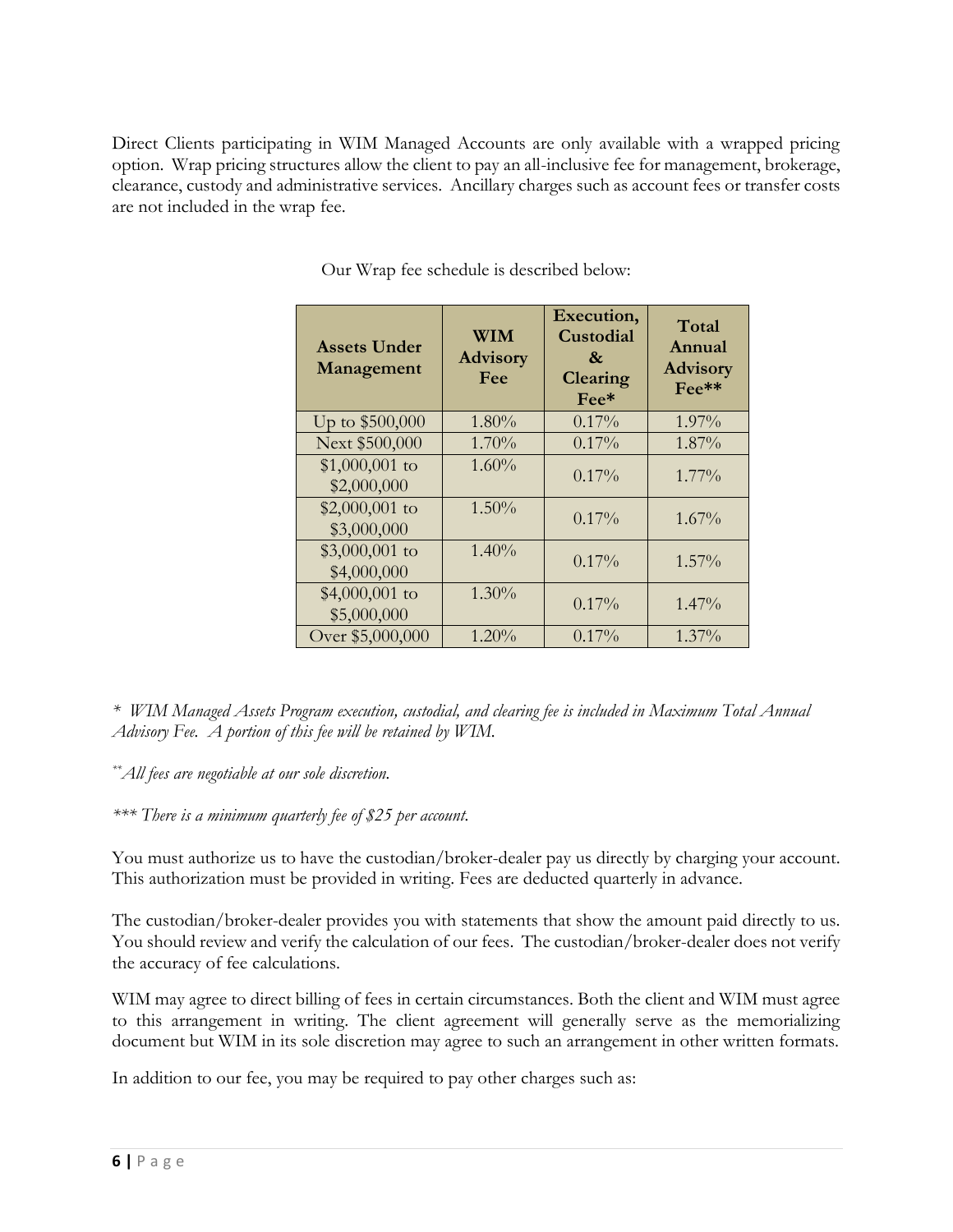- $\blacktriangleright$  custodial fees.
- ➢ brokerage commissions,
- ➢ transaction fees,
- ➢ SEC fees,
- ➢ internal fees and expenses charged by mutual funds or exchange traded funds ("ETFs"), and
- ➢ other fees and taxes on brokerage accounts and securities transactions.

Mutual fund companies, ETFs, and variable annuity issuers charge internal fees and expenses for their products. These fees and expenses are in addition to any advisory fees charged by us. Complete details of these internal fees and expenses are explained in the prospectuses for each investment. You are strongly encouraged to read these explanations before investing any money. You may ask us any questions you have about fees and expenses.

If you purchase mutual funds through the custodian/broker-dealer, you may pay a transaction fee that would not be charged if the transactions were made directly through the mutual fund company. Also, mutual funds held in accounts at brokerage firms may pay internal fees that are different from funds held at the mutual fund company.

While you may purchase shares of mutual funds directly from the mutual fund company without a transaction fee, those investments would not be part of our advisory relationship with you. This means that they would not be included in our investment strategies, investment performance monitoring, or portfolio reallocations.

Please be sure to read the section in the Disclosure Brochure - Item 12 entitled "Brokerage Practices."

Advisory fees are charged in advance on a quarterly basis. Should you terminate the advisory agreement we have entered into within five (5) business days from the date the agreement is executed, you will receive a full refund of any fees paid.

Should either one of us terminate the advisory agreement we have entered into before the end of a billing period, any unearned fees that were deducted from your account will be returned to you by us. The amount refunded to you is calculated by dividing the most recent advisory fee you paid by the total number of days in the quarter. This daily fee is then multiplied by the number of calendar days in the quarter that our agreement was in effect. This amount, which equals the amount we earned for the partial quarter, is subtracted from the total fee you paid in advance to determine your refund.

## *Sub-Advisory Services Fees (Asset Management for Clients of Other Investment Professionals)*

When other advisors and investment professionals (i.e., the primary advisors) hire WIM to manage their clients' accounts, there are three components that comprise the fee/pricing structure in the subadvisory relationship: the primary advisor's management fee, WIM's management fee, and the brokerdealer's fee for brokerage and custody services. WIM's fee is 0.75% per annum based on the client's assets under management. (For more information about how WIM's calculates and charges its fees, please see the previous section "Fees and Compensation.) WIM's minimum sub-advised account size is \$125,000. At the discretion of WIM, minimum amounts to open accounts may be lowered and some clients may negotiate a lesser management fee. The client should see his primary advisor's Form ADV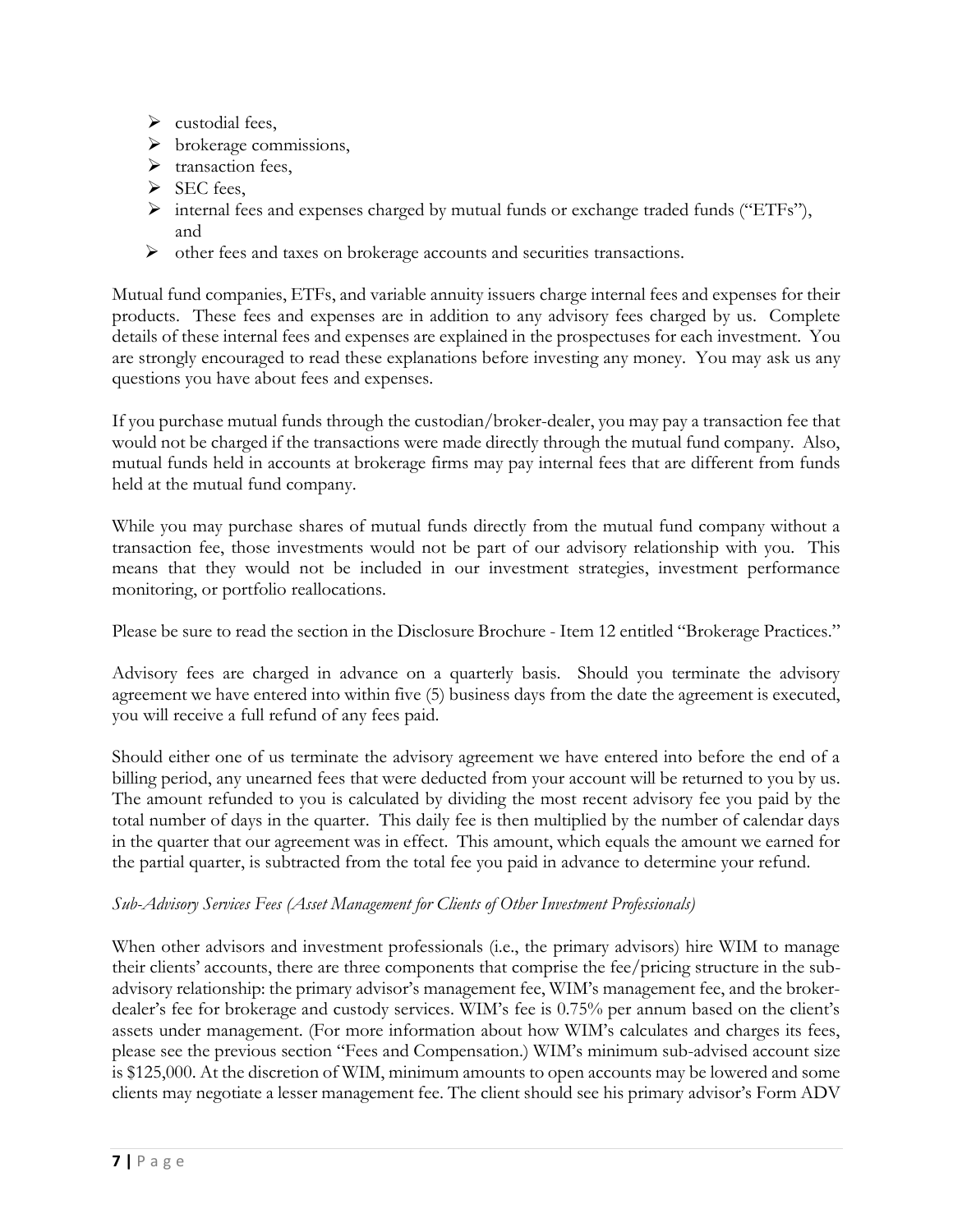Part 2A for more information regarding the advisor's fees, as they will vary by advisor. For brokerage and custody services, the broker-dealer will charge a transaction fee on trades executed in the client's account and may also charge custodial and other fees.

Advisors recommending our wrap program to you are compensated based on the assets under management of your account. Depending on your account size and trading activity, as well as other brokerage fees, the compensation to the advisor may be more or less if it was not in our wrap account. Therefore, there are some cases the recommendation of this program could present a conflict of interest because it creates an incentive to make recommendations based upon the amount of compensation your advisory representative can receive rather than based upon your needs.

We do not charge performance-based fees on any of our client accounts. Performance-based fees are designed to give a portion of the [returns](http://www.investorwords.com/4244/return.html) of an [investment](http://www.investorwords.com/2599/investment.html) to the investment [advisor](http://www.investorwords.com/2937/manager.html) as a [reward](http://www.businessdictionary.com/definition/reward.html) for [positive](http://www.investorwords.com/10659/positive.html) [performance.](http://www.investorwords.com/3665/performance.html) The fee is generally a [percentage](http://www.businessdictionary.com/definition/percentage.html) of the [profits](http://www.investorwords.com/3880/profit.html) made [on](http://www.investorwords.com/9376/cut_down_on.html) the investments.

## *Item 5: Account Requirements and Types of Clients*

We provide advisory services primarily to high net worth individuals, including their trusts, estates and retirement accounts. We also provide services to corporations or business entities including their pension and profit sharing plans. As a condition for starting and maintaining an advisory relationship, we generally require the following:

## *Minimum Investment for Private Clients*

WIM requires a minimum investment for a new client household (i.e., a client's aggregate accounts under management) in the amount of \$200,000 for private asset management services. These minimums may be waived or reduced at WIM's discretion.

#### *Minimum Investment for Clients of Other Investment Professionals (i.e., Sub-Advised Accounts)*

WIM requires a minimum investment in the amount of \$125,000 for each sub-advised account. The minimum investment may be waived at WIM's discretion. WIM does not serve as the primary advisor in these arrangements.

## *Item 6: Portfolio Management Selection and Evaluation*

WIM acts as portfolio manager for your wrap-fee account. In managing your investment account we consider your:

- ➢ Financial situation,
- ➢ Risk tolerance,
- ➢ Investment time horizon,
- $\blacktriangleright$  Liquidity needs.
- > Tax considerations,
- ➢ Investment objectives; and
- ➢ Other issues important to your state of affairs

Acting as portfolio manager for the wrap program could be a conflict of interest. We mitigate the risk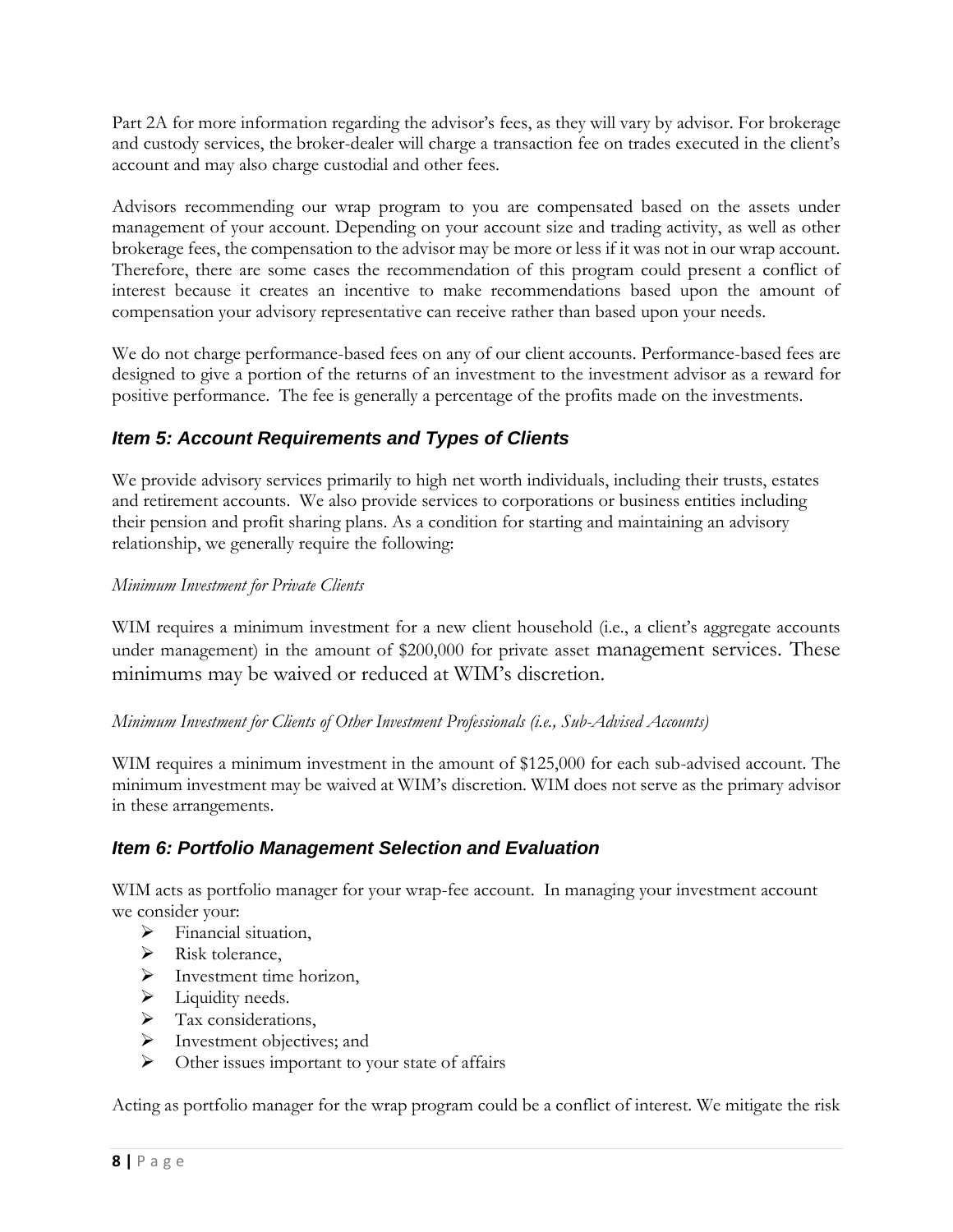by managing by committee with each member having equal say in the management of each portfolio. All investments are reviewed to ensure they meet the strategy of the model. We have our performance attested to by a third party. Also our reviews with you, the client, ensure that we continue to meet the objectives of your individual account.

We select specific investments for your portfolio through the use of fundamental, cyclical, and technical analysis, as well as charting. Each method of analysis has associated risk and all are based on interpretation which is why we utilized multiple methods in making investment decisions to mitigate some of the risk.

**Fundamental analysis** is a method of evaluating a company that has issued a security by attempting to measure the value of its underlying assets. It entails studying overall economic and industry conditions as well as the financial condition and the quality of the company's management. Earnings, expenses, assets, and liabilities are all important in determining the value of a company. The value is then compared to the current price of the issuing company's security to determine whether to purchase, sell or hold the security. The risks associated with fundamental analysis include that the information analyzed could be incorrect, misinterpreted, or flawed in some way.

**Cyclical analysis** is a form of fundamental analysis that involves the process of making investment decisions based on the different stages of an industry at a given point in time. The risks associated with cyclical analysis include that the information analyzed could be incorrect, misinterpreted or flawed in some way.

**Technical analysis** is a method of evaluating securities by analyzing statistics generated by market activity, such as past prices and volume. Technical analysts do not attempt to measure a security's intrinsic value, but instead use charts and other tools to identify patterns that can suggest future activity. The risks associated with technical analysis included that it is limited to the time frame of the analysis, and does not take into account fundamental information.

**Charting** involves identifying patterns that can suggest future activity in price movements. A chart pattern is a distinct formation on a stock chart that creates a trading signal or a sign of future price movements. Chartists use these patterns to identify current trends and trend reversals to trigger buy and sell signals. Some of the chart types are Line Charts, Bar Charts, Candlestick, Point and Figure, etc. Charting is a type of technical analysis and the risks include that it is limited to the time frame of the analysis, and does not take in to account fundamental information.

## **Where We Obtain Information**

Primary sources of information include Bloomberg, Morningstar, Zephyr, fund prospectuses, financial newspapers, company press releases and magazines, research materials prepared by others and annual reports. Investment Policy Committee members also conduct on and off-site visits with funds and portfolio managers, participate in conference calls, and attend industry conferences.

## **Types of Investments**

WIM typically invests client assets in the following types of securities:

• No-load mutual funds;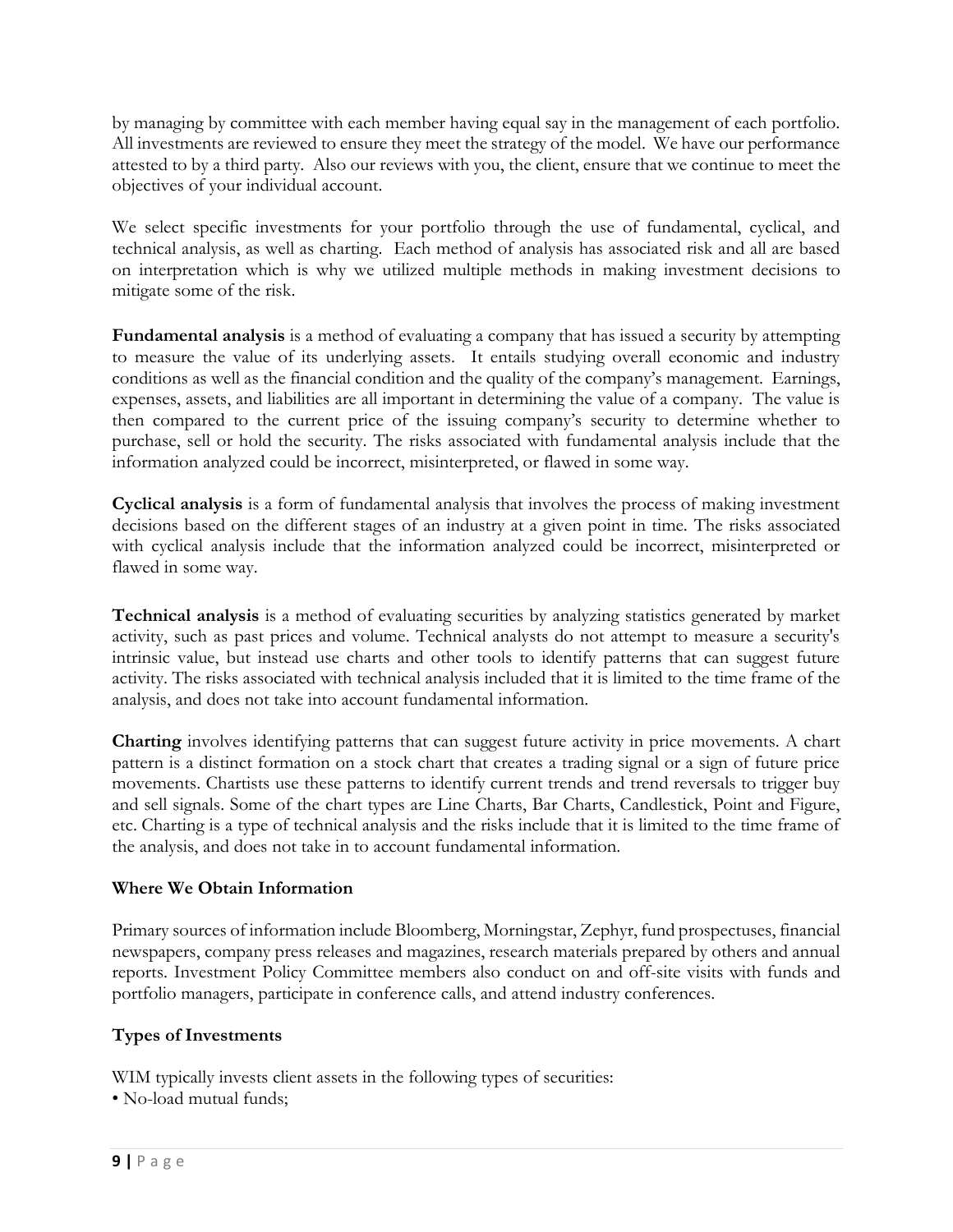- Closed-End Funds
- Exchange traded funds (ETFs);
- Equities;
- Corporate Bonds;

• Certificates of deposit; and WIM may also hire unrelated third-party separate account managers with expertise in certain investment techniques or styles to sub-advise its clients' accounts.

## **Investment Strategies**

WIM uses strategic asset allocation as its primary investment strategy for its clients. Like many others, our philosophy centers on the preservation and growth of capital. However, we employ a flexible and adaptive approach in our investment practice - flexible in the types of investment sub-styles and strategies we pursue and adaptive in our ability to be nimble and capitalize on changing market conditions.

## **Model Portfolios**

WIM has developed model portfolios for four investment strategies. Each strategy is designed to target a different investment time horizon, risk tolerance and potential for return.

**WIM Income Portfolio**: The income portfolio is managed with a goal to produce a high level of current income. Income is available to be paid out to clients. The high level of income is achieved through the active management of a portfolio of stocks, mutual funds and corporate bonds. The portfolio is actively managed and adheres to a buy and sell policy as prescribed by the Investment Policy Committee. Securities are selected through a disciplined repeatable investment process combining intensive screening and rigorous first-hand analysis. The portfolio is not limited to country, industry or security concentrations. If the Investment Policy Committee deems necessary, due to adverse market conditions, the portfolio will increase its cash position.

**WIM Growth and Income Portfolio:** The growth and income portfolio is managed with a balanced approach to provide moderate capital appreciation and a moderate level of current income. Goals are achieved through the active management of a portfolio of equity and fixed income securities. The portfolio is actively managed and adheres to a buy and sell policy as prescribed by the Investment Policy Committee. Securities are selected through a disciplined repeatable investment process combining intensive screening and rigorous first-hand analysis. The portfolio is not limited to country, industry or security concentrations. If the Investment Policy Committee deems necessary, due to adverse market conditions, the portfolio will increase its cash position.

**WIM Growth Portfolio**: The growth portfolio is managed with a goal to produce long term capital appreciation at or above the overall market. Goals are achieved through the active management of a portfolio of equity securities regardless of company size or industry. The portfolio is actively managed and adheres to a buy and sell policy as prescribed by the Investment Policy Committee. Securities are selected through a disciplined repeatable investment process combining intensive screening and rigorous first-hand analysis. The portfolio is not limited to country, industry or security concentrations. If the Investment Policy Committee deems necessary, due to adverse market conditions, the portfolio will increase its cash position.

**WIM Conservative Portfolio:** The conservative portfolio is managed with a goal of capital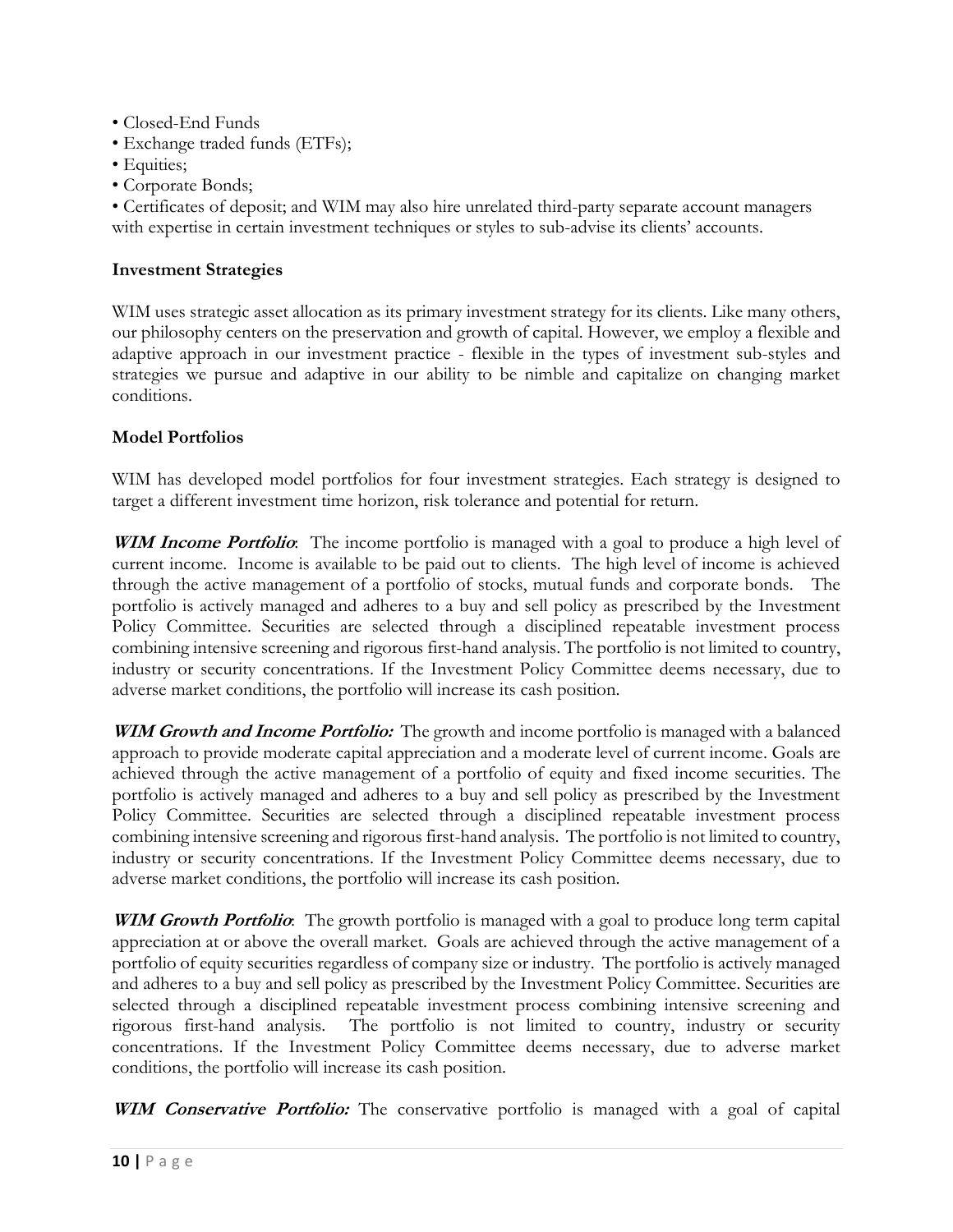preservation with a secondary goal of current income. Goals are achieved through the active management of a portfolio of equity and fixed income securities. The portfolio is actively managed and adheres to a buy and sell policy as prescribed by the Investment Policy Committee. Securities are selected through a disciplined repeatable investment process combining intensive screening and rigorous first-hand analysis. The portfolio is not limited to country, industry or security concentrations. If the Investment Policy Committee deems necessary, due to adverse market conditions, the portfolio will increase its cash position.

## **Risk of Loss**

Clients must understand that past performance is not indicative of future results. Therefore, current and prospective clients should never assume that future performance of any specific investment or investment strategy will be profitable. Investing in securities (including stocks, mutual funds, and bonds) involves risk of loss. Further, depending on the different types of investments, there may be varying degrees of risk. Clients and prospective clients should be prepared to bear investment loss including loss of original principal.

## **Principal Risks**

• *Market Risk* – Either the stock market as a whole, or the value of an individual company, goes down resulting in a decrease in the value of client investments. This is also referred to as systemic risk.

• *Equity (Stock) Market Risk* – Common stocks are susceptible to general stock market fluctuations and to volatile increases and decreases in value as market confidence in and perceptions of their issuers change. If you held common stock, or common stock equivalents, of any given issuer, you would generally be exposed to greater risk than if you held preferred stocks and debt obligations of the issuer.

• *Company Risk* – When investing in stock positions, there is always a certain level of company or industry specific risk that is inherent in each investment. This is also referred to as unsystematic risk and can be reduced through appropriate diversification. There is the risk that the company will perform poorly or have its value reduced based on factors specific to the company or its industry. For example, if a company's employees go on strike or the company receives unfavorable media attention for its actions, the value of the company may be reduced.

• *ETF and Mutual Fund Risk* – When the client is invested in a an ETF or mutual fund, it will bear additional expenses based on its pro rata share of the ETFs or mutual fund's operating expenses, including the potential duplication of management fees. The risk of owning an ETF or mutual fund generally reflects the risks of owning the underlying securities the ETF or mutual fund holds.

• *Management Risk* – Your investment with WIM varies with the success and failure of our investment strategies, research, analysis and determination of portfolio securities. If our investment strategies do not produced the expected returns, the value of the investment will decrease.

• *ETF Tracking Risk* - ETFs will not be able to replicate exactly the performance of the indices they track because the total return generated by the securities will be reduced by transaction costs incurred in adjusting the actual balance of the securities. In addition, the ETFs incur expenses not incurred by their applicable indices. Certain securities comprising the indices tracked by the ETFs may, from time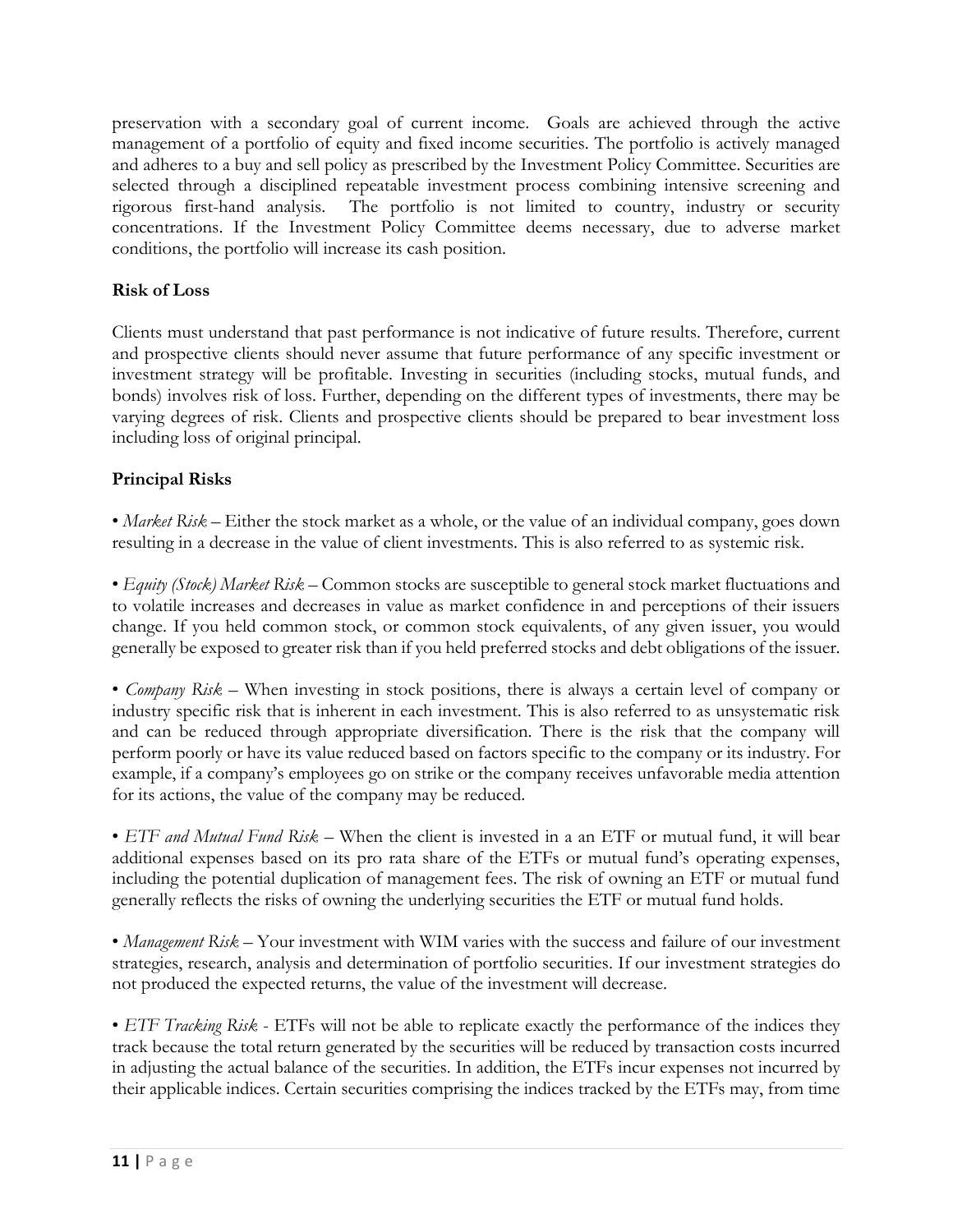to time, temporarily be unavailable, which may further impede the ETFs' ability to track their applicable indices.

• *Foreign Investment Risk* - Foreign investing involves risks not typically associated with U.S. investments, including adverse fluctuations in foreign currency values, adverse political, social and economic developments, less liquidity, greater volatility, less developed or less efficient trading markets, political instability and differing auditing and legal standards. Investing in emerging markets imposes risks different from, or greater than, risks of investing in foreign developed countries.

• *Commodity Risk* - Investing in the commodities markets may subject investors to greater volatility than investments in traditional securities. Commodity prices may be influenced by unfavorable weather, animal and plant disease, geologic and environmental factors as well as changes in government regulation such as tariffs, embargoes or burdensome production rules and restrictions.

• *Credit Risk* - Issuers of fixed-income securities (including ETNs) may default on interest and principal payments. Generally, securities with lower debt ratings have speculative characteristics and carry greater risk that the issuer may default on its obligation. Changes in economic conditions or other circumstances are more likely to lead to a weakened capacity of those issuers to make principal or interest payments, as compared to issuers of more highly rated securities.

• *Interest Rate Risk* - In general, the price of a debt security falls when interest rates rise. Securities with longer maturities tend to be more sensitive to interest rate changes.

• *Lower-Rated Securities Risk* - *S*ecurities rated below investment-grade, sometimes called "high-yield" or "junk" bonds, generally have more credit risk than higher-rated securities. Companies issuing high yield fixed-income securities are not as strong financially as those issuing securities with higher credit ratings. These companies are more likely to encounter financial difficulties and are more vulnerable to changes in the economy, such as a recession or a sustained period of rising interest rates, which could affect their ability to make interest and principal payments.

• *Real Estate Risk* - REIT share prices may decline because of adverse developments affecting the real estate industry and real property values. In general, real estate values can be affected by a variety of factors, including supply and demand for properties, the economic health of the country or of different regions, and the strength of specific industries that rent properties.

• *Smaller Capitalization Securities Risk* - Investments in smaller capitalization companies may be more vulnerable than larger, more established organizations to adverse business or economic developments. In particular, smaller capitalization companies may have limited product lines, markets, and financial resources and may be dependent upon a relatively small management group.

You must also be aware that the use of margin, options and short sales are higher risk strategies. It is possible to lose all of the principal you invest, and sometimes more. In a cash account, your risk is limited to the amount of money that you have invested. In a margin account, your risk includes the amount of money invested plus the amount that has been loaned to you. When you short sell, your losses can be infinite.

## **Voting Client Securities**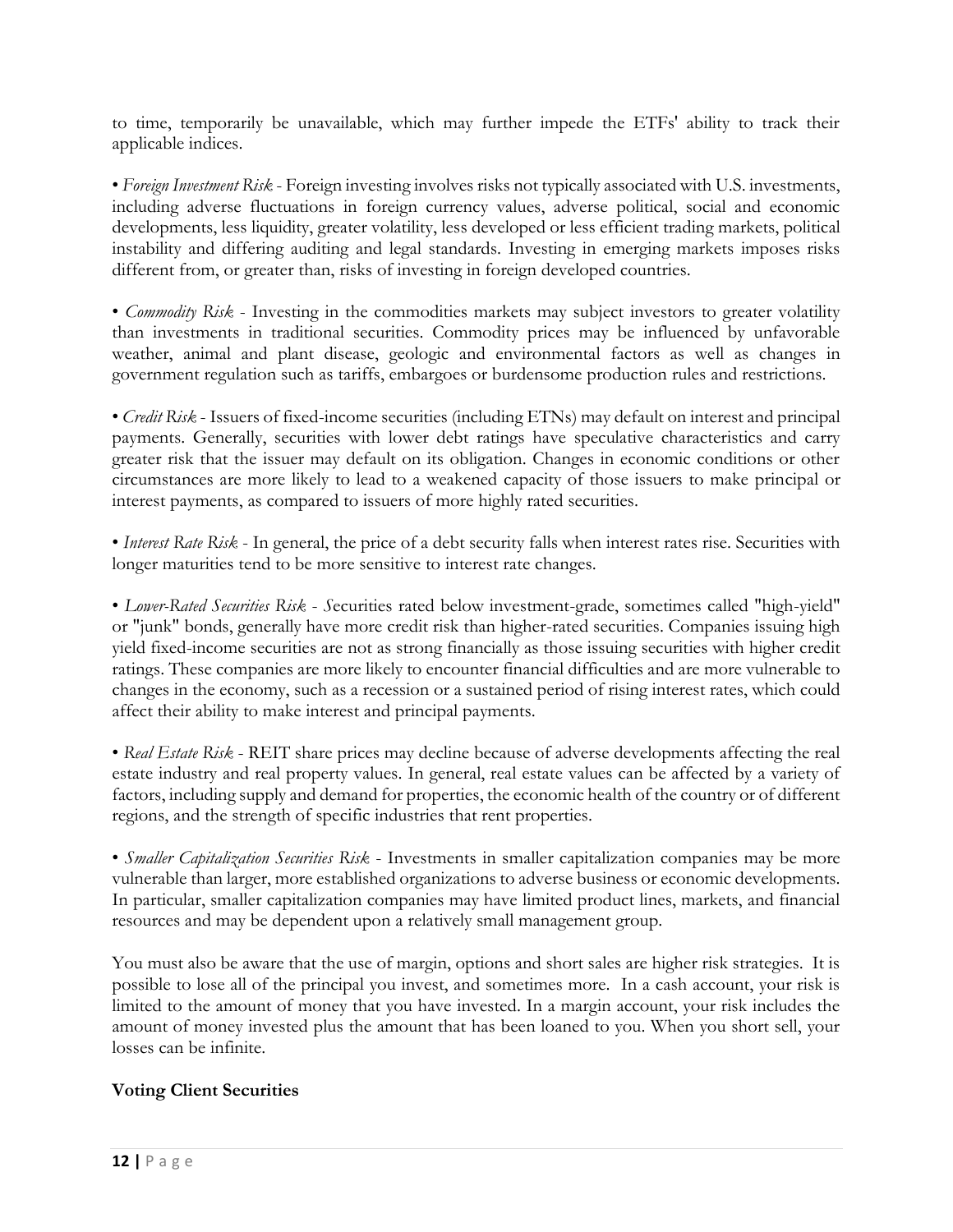You will receive proxies and class action legal matters from the custodian. We do not take any action or give any advice with respect to voting of proxies solicited by or with respect to the issuers of securities in which your accounts may be invested. In addition, we do not take any action or give any advice with respect to any securities held in any accounts that are named in or subject to class action lawsuits. We will, however, forward to you any information received by us regarding proxies and class action legal matters involving any securities held in your accounts.

## *Item 7: Client Information Provided to Portfolio Managers*

We work with you to identify your investment goals and objectives, as well as risk tolerance, in order to provide you with an initial portfolio allocation designed to complement your financial situation and personal circumstances. You may place reasonable restrictions on the strategies to be employed in your portfolio and the types of investments to be held in your portfolio. We obtain this information from you initially, annually, and as you inform us of any changes. Each client is advised that it remains his responsibility to promptly notify WIM when there is any change in his/her financial situation and/or financial objectives for the purpose of reviewing, evaluating or revising previous recommendations or services.

In the event that a third party advisor is used to manage your account we will provide them with your client information including investment goals and objectives, as well as risk tolerance in order for them to design your initial portfolio allocation. We will update the third party manager initially, annually, and as you inform us of any changes.

## *Item 8: Client Contact with Portfolio Managers*

You have ready access to your advisory representative who you have chosen as your portfolio manager. It is recommended that you call ahead to make an appointment to discuss advisory matters. This will help to insure that your advisor is available and prepared for your call.

If you have chosen a third party to manage your assets, your advisory representative can schedule a meeting with your portfolio manager. Third party portfolio managers are not required to be available for unscheduled or unannounced visits or calls by clients. However, portfolio managers are expected to periodically meet with clients and should generally be available to take client telephone calls on advisory related matters.

## *Item 9: Additional Information*

#### *Disciplinary Information*

We are obligated to disclose any disciplinary event that would be material to you when evaluating us when you are considering initiating or continuing a Client/Advisor relationship with us. We do not have any legal, financial or disciplinary information to report to you.

*Other Financial Industry Activities and Affiliations*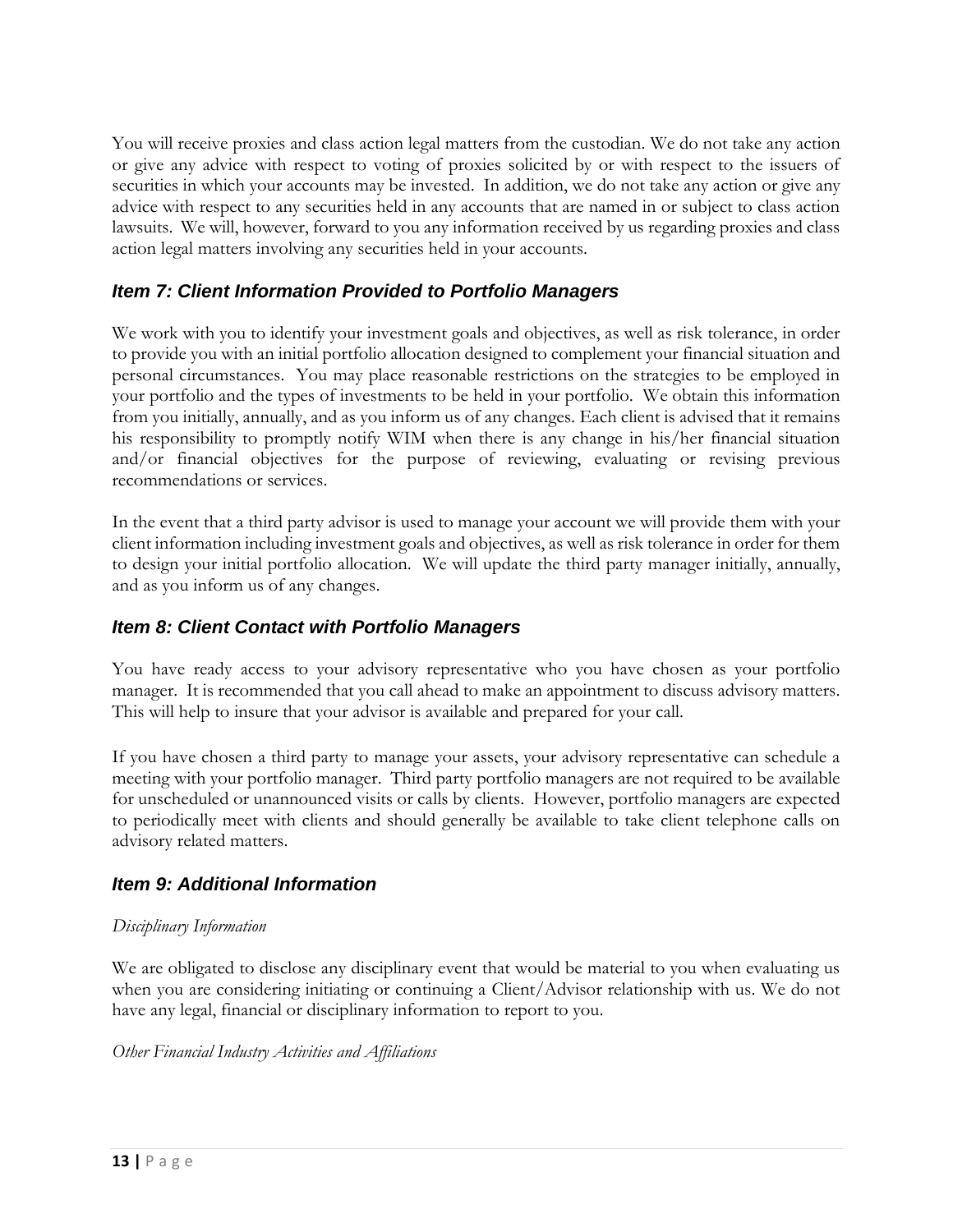As explained under "Fees and Compensation" above, our investment advisors are also licensed as insurance agents with various insurance companies. These arrangements present a conflict of interest because they create an incentive to make recommendations based upon the amount of compensation your advisory representative can receive rather than based upon your needs.

As previously noted, we will explain the specific costs associated with any recommended investments with you upon request. We also recommend no-load and load-waived mutual funds to further reduce conflicts of interest. You have the option to purchase investment and insurance products through other brokers or agents who are not affiliated with us.

## *Code of Ethics; Participation or Interest in Client Transactions and Personal Trading*

WIM has a *Code of Ethics* ("*Code*"), the full text of which is available to you upon request. WIM's Code has several goals. First, the Code is designed to assist WIM in complying with applicable laws and regulations governing its investment advisory business. As a registered investment advisor (RIA), WIM owes fiduciary duties to its clients. Pursuant to these fiduciary duties, the Code requires persons associated with WIM (managers, officers and employees) to act with honesty, good faith and fair dealing in working with clients. In addition, the Code prohibits such associated persons from trading or otherwise acting on insider information.

Next, the Code sets forth guidelines for professional standards for WIM's associated persons. Under the Code's Professional Standards, WIM expects its associated persons to put the interests of its clients first, ahead of personal interests. In this regard, WIM associated persons are not to take inappropriate advantage of their positions in relation to WIM clients.

Third, the Code sets forth policies and procedures to monitor and review the personal trading activities of associated persons. From time to time, WIM's associated persons may invest in the same securities recommended to clients. Under its Code, WIM has adopted procedures designed to reduce or eliminate conflicts of interest that this could potentially cause. The Code's personal trading policies include procedures for limitations on personal securities transactions of associated persons, reporting and review of such trading and pre-clearance of certain types of personal trading activities. These policies are designed to discourage and prohibit personal trading that would disadvantage clients. The Code also provides for disciplinary action as appropriate for violations.

Our investment advisors and employees are permitted to buy or sell the same securities for their personal and family accounts that are bought or sold for your account(s). The personal securities transactions by investment advisor and employees may raise potential conflicts of interest when they trade in a security that is:

- ➢ owned by you; or
- ➢ Considered for purchase or sale for you.

We have adopted policies and procedures that are intended to address these conflicts of interest. These policies and procedures:

➢ receive prior approval from Chief Compliance Office (CCO) prior to the purchase or sale of any security that is included in our model portfolios,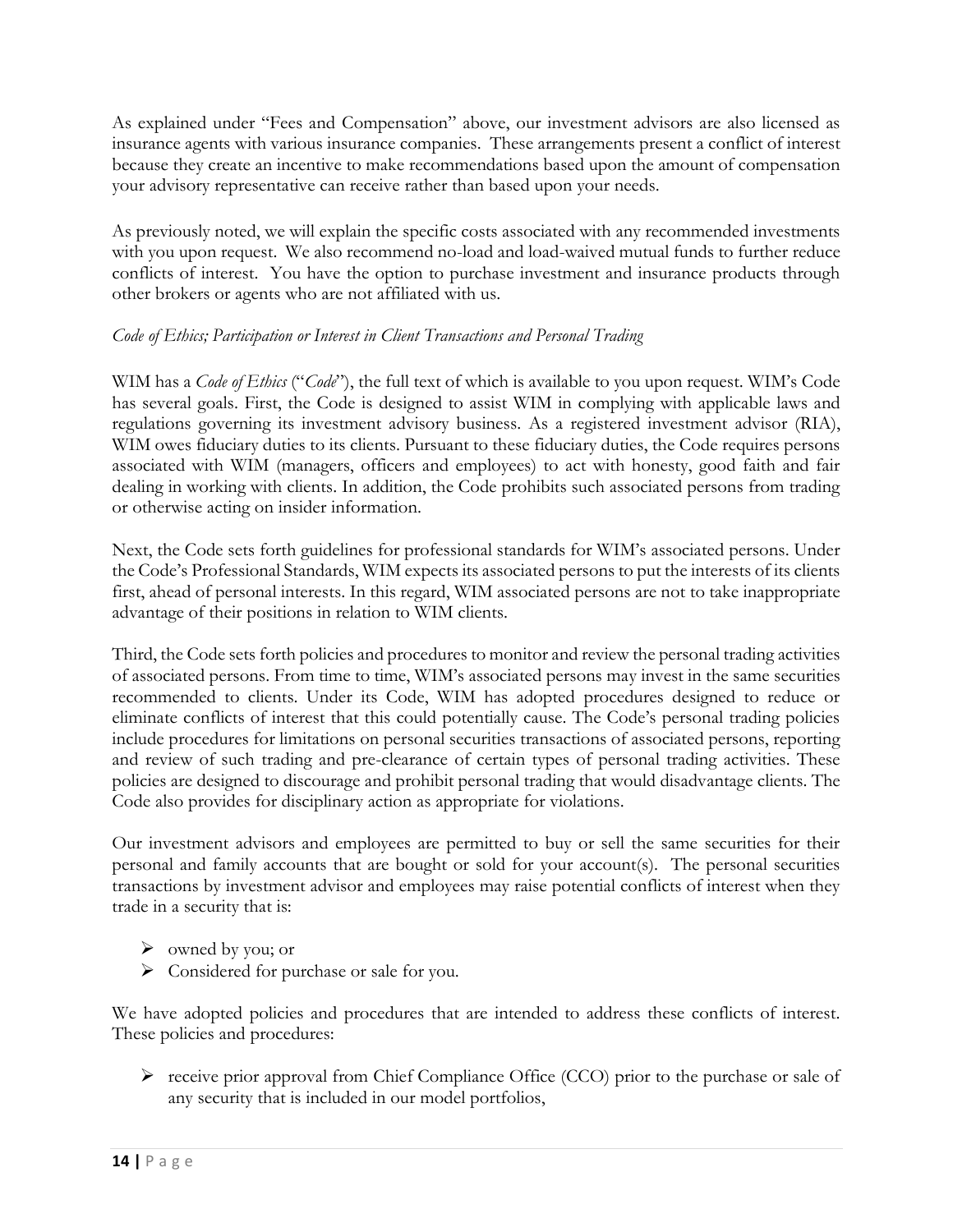- ➢ require our investment advisors and employees to act in your best interest,
- ➢ prohibit favoring one client over another, and
- ➢ provide for the review of transactions to discover and correct any same-day trades that result in an investment advisor or employee receiving a better price than a client.

Additionally, personal securities transactions by access persons are subject to the following trading restrictions:

Access persons are prohibited from acquiring any securities in an initial public offering (IPO) without first obtaining written pre-clearance from the CCO or her designee. The prior approval must take into account, among other factors, whether the investment opportunity should be reserved for clients, and whether the opportunity is being offered to an individual by virtue of their position with WIM.

Upon receiving a request for pre-clearance, the CCO or her designee will review the intended transaction for consideration. The final decision will then be sent in writing to the access person requesting the permission for the IPO. Only upon receipt of the written approval from WIM can the access person then engage in the purchase of the requested IPO. The access person making the request and the CCO or her designee must maintain final written approval or denial for their files.

Access persons are prohibited from acquiring any securities in a limited offering (i.e., private placement) without first obtaining written pre-clearance from the CCO or her designee. The prior approval must take into account, among other factors, whether the investment opportunity should be reserved for clients, and whether the opportunity is being offered to an individual by virtue of their position with WIM.

Investment advisors and employees must follow our procedures when purchasing or selling the same securities purchased or sold for you.

#### *Review of Accounts*

Reviews are performed at a minimum semi-annually more or less often upon your request. We initially review your information to determine whether a particular advisory program or investment strategy is suitable for you. We also review and update your financial status, goals and objectives on an annual basis to document continued suitability.

More frequent reviews may be triggered by material changes in your individual circumstances, changes or shifts in the economy, changes in the management of mutual funds, or market shifts and corrections. Your investment advisor is responsible for reviewing your account.

Certain clients, dependent upon their choice of investment program, receive quarterly reports showing the investment performance in their account.

#### *Client Referrals and Other Compensation*

We receive certain economic benefits as a result of our participation in TDAI. Those benefits are described in detail in the Disclosure Brochure - Item 12 entitled "Brokerage Practices."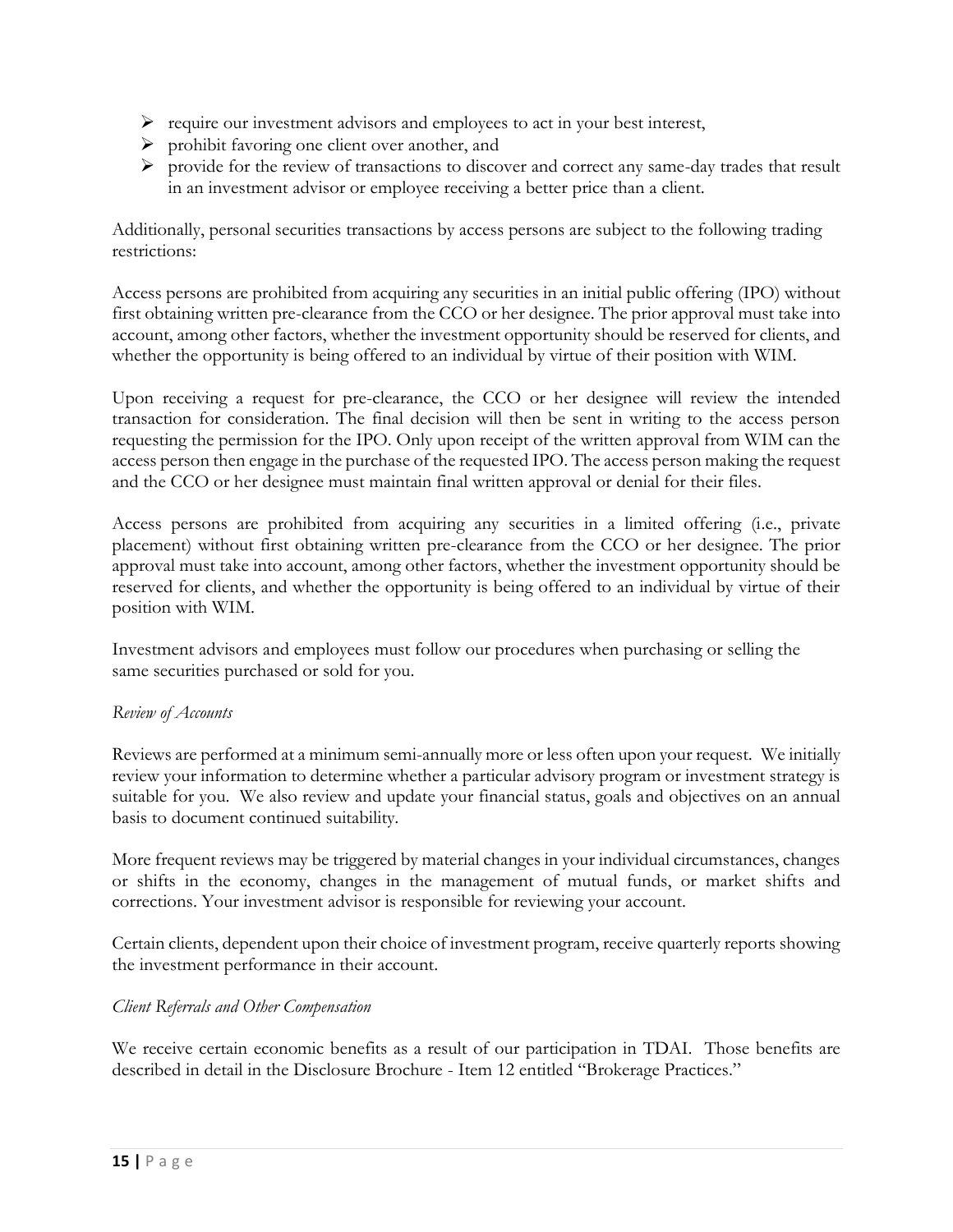If a client is introduced to WIM by either an unaffiliated or an affiliated solicitor, WIM will pay that solicitor a referral fee in accordance with the requirements of Rule 206(4)-3 of the Investment Advisors Act of 1940, and any corresponding state securities law requirements. Through these arrangements, we pay a cash referral fee to the Solicitor and/or their firm based upon a percentage of our advisory fee. The payment of referrals fees will not increase the amount of the fees paid by program participants. However, clients should be aware that the receipt of this compensation may create an incentive for the individual to recommend participation in this Program over others for which no such compensation may be received. Any such referral fee shall be paid solely from WIM's investment management fee, and shall not result in any additional charge to the client. If the client is introduced to WIM by an unaffiliated solicitor, the solicitor, at the time of the solicitation, shall disclose the nature of the solicitor relationship, and shall provide each prospective client with a copy of WIM's written disclosure statement, Form ADV 2A. Concurrently, the solicitor will also provide a copy of the written disclosure statement from the solicitor to the client disclosing the terms of the solicitation arrangement between WIM and the solicitor, including the compensation to be received by the solicitor from WIM.

Unaffiliated or affiliated solicitors may receive incentive awards for the recommendation or introduction of WIM to advisory clients. The receipt of this compensation may affect a representative's judgment in recommending products to clients.

WIM does not accept soft dollars or any other additional compensation above the fees paid by the client to WIM outlined in the Fee Schedule.

#### *Financial Information*

Registered investment advisors are required in Item 9 to provide you with certain financial information or disclosures about our financial condition. WIM has no financial commitment that impairs its ability to meet contractual and fiduciary commitments to clients, and has not been the subject of a bankruptcy proceeding.

#### *Direct Custody*

Certain clients of WIM are also clients of American Fiduciary Services (AFS) (see Item 10) in these cases WIM is deemed to have custody of these assets since WIM and AFS are affiliated entities. There is full written disclosure of this relationship to each of the WIM/AFS client. The CCO will approve all deposit and withdrawal transactions in these accounts. In addition, there will be a surprise audit by an outside CPA for all accounts where WIM is deemed to have custody with results reported to the IARD.

## *Item 10: Requirements for State- Registered Advisors*

Michael Woloshin (CRD# 732640), Principal Owner and Managing Director of WIM.

#### *Year of Birth*: 1956

Education Background and Business Experience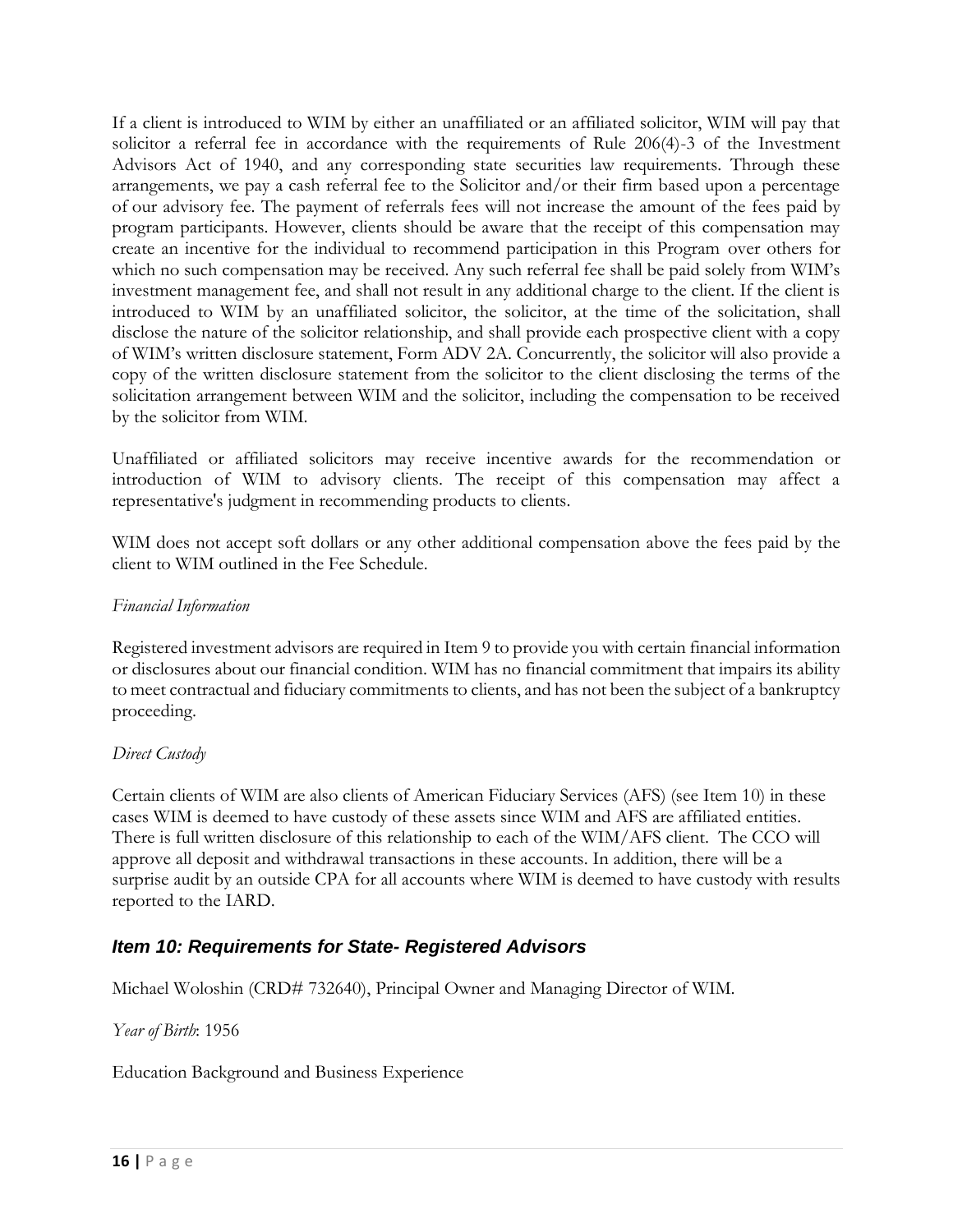#### *Formal education:*

University of Delaware: BS Economics, 1980

#### *Business background:*

- Managing Member, Advisor, Woloshin Investment Management, LLC (04/2004 Present)
- Registered Representative, Summit Brokerage,  $(11/2015 04/2016)$
- Registered Representative, JP Turner & Co., Inc. (04/2004-11/2015)
- Senior Vice President, Registered Representative, Oppenheimer & Co., Inc. (02/1993 03/2004)

Mr. Woloshin is the founder and Managing Director of WIM. He is a senior member of the portfolio management team, contributing to asset allocation and security selection of the WIM portfolios.

Other Business Activities:

Our advisory representatives are also licensed with various insurance companies. Commissions may be earned by our financial advisors if insurance products are purchased through these insurance companies. Mr. Woloshin holds an insurance license in the following states: New Jersey, Pennsylvania, Massachusetts, Florida, Connecticut and Georgia.

We may receive benefits such as assistance with conferences and educational meetings from product sponsors.

The above arrangements present a conflict of interest because they create an incentive to make recommendations based upon the amount of compensation we receive rather than based upon your needs. We will explain the specific costs associated with any recommended investments with you upon request. We also recommend no-load and load-waived mutual funds to further reduce conflicts of interest. Additionally, you have the option to purchase investment and insurance products through other brokers or agents who are not affiliated with us.

Performance-based fees are designed to give a portion of the returns of an investment to the investment advisor as a reward for positive performance. The fee is generally a percentage of the profits made on the investments. We do not charge performance-based fee on any of our client accounts.

In addition to his responsibilities at WIM, Mr. Woloshin is the Director of Advanced Educational Services. This outside business is handled outside of the hours and business of WIM.

Mr. Woloshin is the founder, owner, and General Partner of American Fiduciary Services, LLC (AFS).

AFS provides trust and trust-related services for trusts that are used for a Deferred Sales Trust™ (DST) strategy. The use of a Deferred Sales Trust may allow for the deferral of taxes on the sale of real estate or business assets in certain circumstances. AFS is not an accounting or law firm and does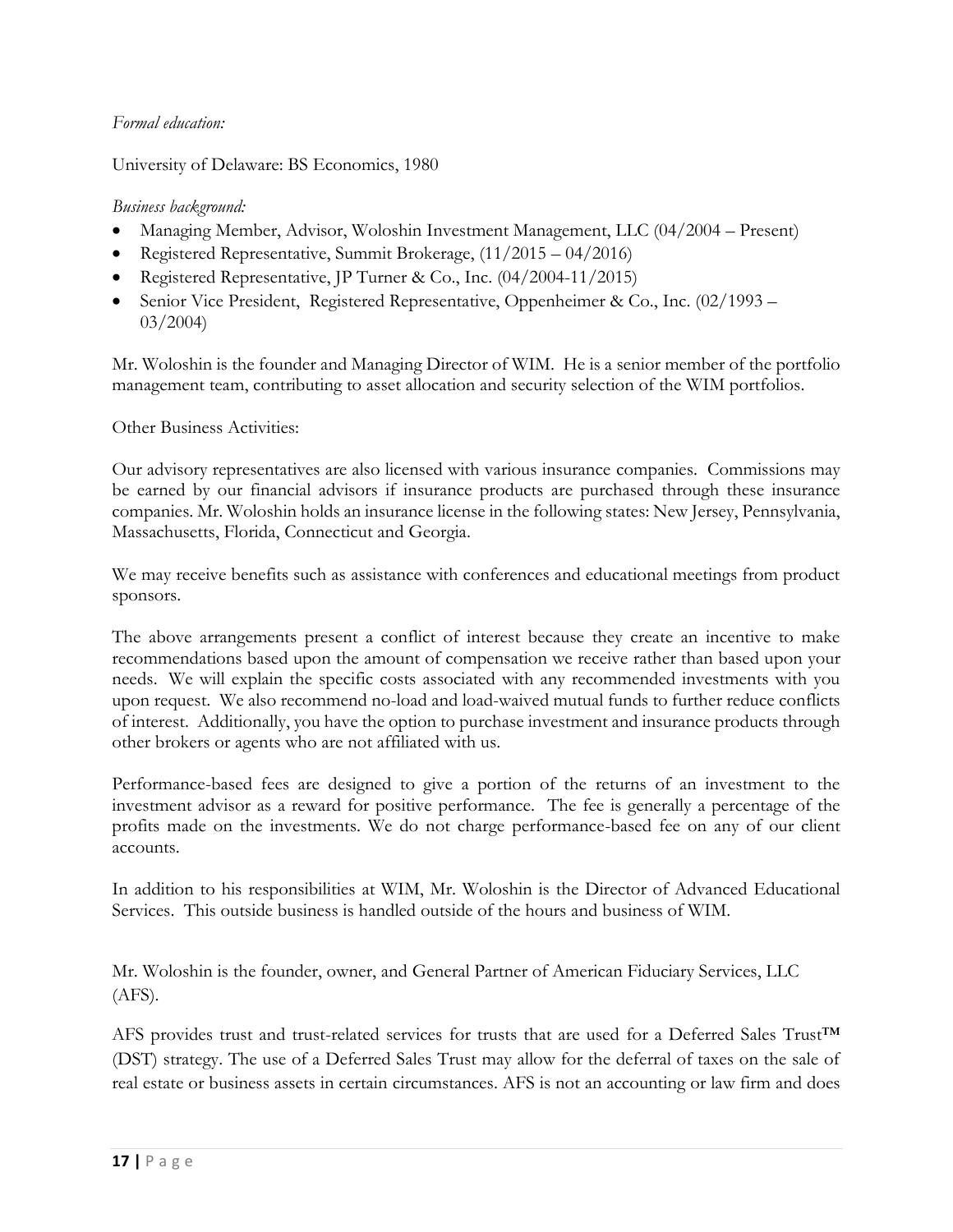not offer legal or tax advice. AFS does not offer financial or planning advice, and it does assess investment recommendations.

Certain clients of American Fiduciary Services, LLC are also clients of the WIM. Our advisory services are separate and distinct from the compensation paid to AFS for providing trust and trustees services. Providing non-advisory services presents a potential conflict of interest because Mr. Woloshin or our IARs may have a financial incentive to recommend the services of AFS to you. While AFS believes that fees charged for their trust and trustees services are competitive, their fees may be higher than fees charged by other firms providing the same service. You are under no obligation to use AFS' trustee services. You may obtain comparable services and/or lower fees through other firms.

AFS and WIM are affiliated entities. Both firms are owned wholly by Michael Woloshin.

## *Disciplinary Information*

Mr. Woloshin has been in the following events that are deemed reportable: Arbitration claims above \$2,500:

- 9/24/2001 Client Alleged unsuitable transactions for \$100,000. Customer Dispute Settled for \$19,000. Broker contribution \$9,520
- 3/1/2000 Client alleged broker hired money manager unsuitable transactions for \$74,974. Customer Dispute Settled for \$14,000. Broker contribution \$7,000.
- 12/8/1993 Customer Alleged Churning \$56,500. Smith Barney settled. No Broker contribution.

Self-Regulatory Organization proceedings:

- 10/29/1990 NASD: Broker failed to offer mutual fund break points. Broker was censured, fined \$5000 and customer restitution of \$10,000.
- 8/29/1997 NASD: Lacking reasonable basis for recommendations. Broker was censured, fined \$10,000 and suspended for five business days.

Susan B. Egan, Senior Portfolio Manager and CCO

*Year of birth:* 1965

*Formal education:* BS in Business - Finance Concentration, Marymount College, Tarrytown, NY, 1986 MBA – Finance Concentration, Fordham University, Bronx, NY 1995

#### *Business background:*

- Advisor, Woloshin Investment Management, LLC (03/2007 Present)
- Registered Representative, Summit Brokerage (11/2015 04/2016)
- Registered Representative, JP Turner & Co., Inc. (07/2006-11/2015)

Ms. Egan, senior portfolio manager, is a member of the portfolio management team contributing to the asset allocation and security selection of the WIM portfolios. In addition, as CCO she is responsible to ensure compliance to WIM's Code of Ethics.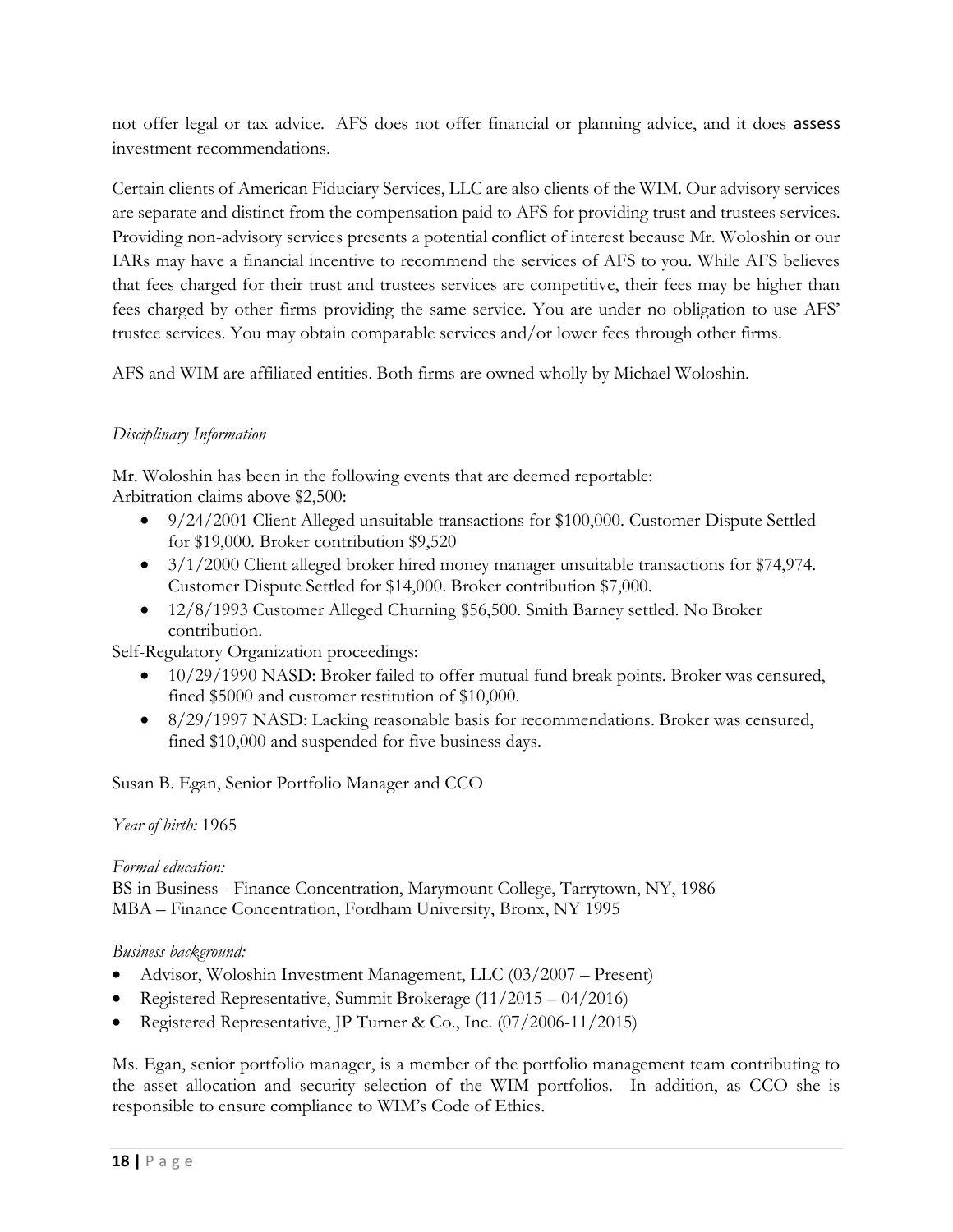#### *Disciplinary Information:*

Susan B. Egan has not been the subject of any legal or disciplinary event.

#### **Other Business Activities**

Our advisory representatives are also licensed with various insurance companies. Commissions may be earned by our financial advisors if insurance products are purchased through these insurance companies. Ms. Egan holds an insurance license in the state of New Jersey.

We may receive benefits such as assistance with conferences and educational meetings from product sponsors.

The above arrangements present a conflict of interest because they create an incentive to make recommendations based upon the amount of compensation we receive rather than based upon your needs. We will explain the specific costs associated with any recommended investments with you upon request. We also recommend no-load and load-waived mutual funds to further reduce conflicts of interest. Additionally, you have the option to purchase investment and insurance products through other brokers or agents who are not affiliated with us.

In addition to her responsibilities at WIM, Ms. Egan is the business manager of Eagle Manor Farm. This outside business is handled outside of the hours and business of WIM.

#### **Business Continuity Plan (BCP):**

WIM has a written BCP in place to ensure that in the event that there are business interruptions we are able to meet our obligations to our clients.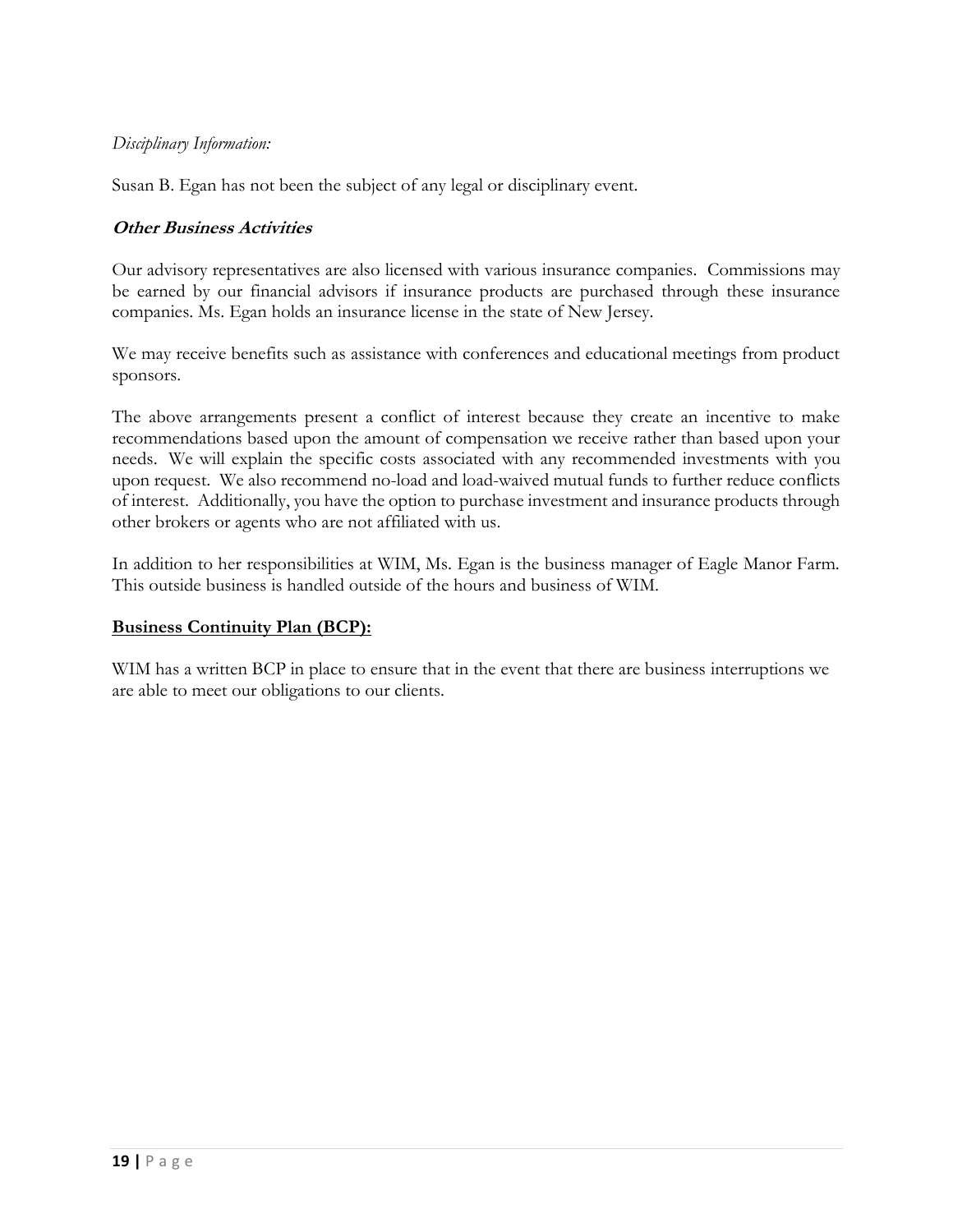# Susan B. Egan

*CRD#: 5188244*

# **Woloshin Investment Management, LLC**

# **40 North Main Street Medford, NJ 08055 609-654-9700**

# Brochure Supplement

*March 18, 2022*

**This brochure supplement provides information about Susan B. Egan that supplements the Woloshin Investment Management brochure. You should have received a copy of that brochure. Please contact Michael Woloshin, Managing Director, if you did not receive Woloshin Investment Management's brochure or if you have any questions about the contents of this supplement.** 

**Additional information about Susan Egan is available on the SEC's website at**  [www.adviserinfo.sec.gov](http://www.adviserinfo.sec.gov/)**.**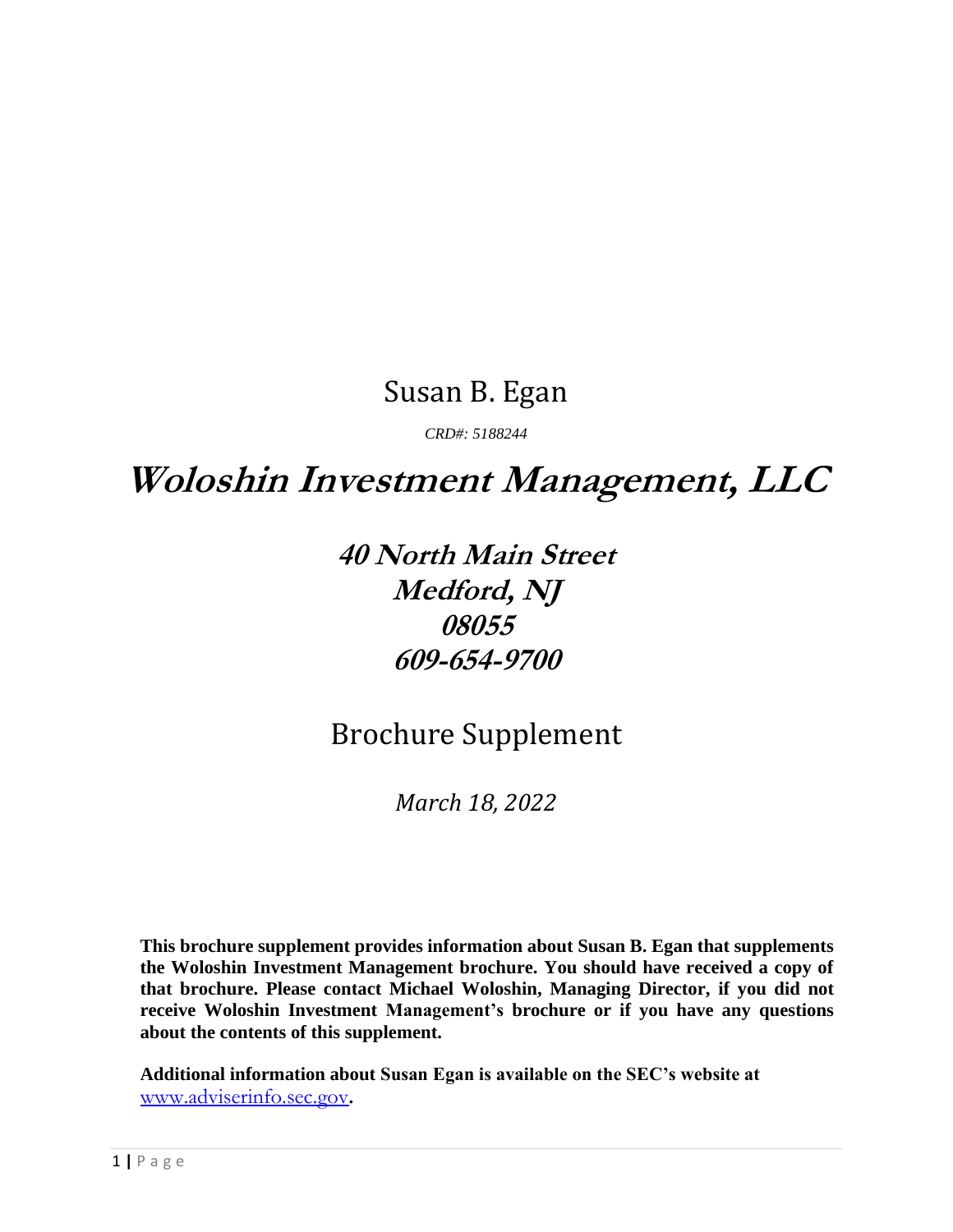## *Educational Background and Business Experience*

Susan B. Egan, Senior Portfolio Manager and CCO

*Year of birth:* 1965

*Formal education:*

BS in Business - Finance Concentration, Marymount College, Tarrytown, NY, 1986 MBA – Finance Concentration, Fordham University, Bronx, NY 1995

*Business background:* 

- Advisor, Woloshin Investment Management, LLC (03/2007 Present)
- Registered Representative, Summit Brokerage (11/2015 04/2016)
- Registered Representative, JP Turner & Co., Inc. (07/2006-11/2015)

Ms. Egan, senior portfolio manager, is a member of the Investment Management Committee contributing to the asset allocation and security selection of the WIM portfolios. In addition, as CCO she is responsible to ensure compliance to WIM's Code of Ethics.

## *Disciplinary Information*

Susan B. Egan has not been the subject of any legal or disciplinary event.

## *Other Business Activities*

Our advisory representatives are also licensed with various insurance companies. Commissions may be earned by our financial advisors if insurance products are purchased through these insurance companies. Ms. Egan holds an insurance license in the state of New Jersey.

We may receive benefits such as assistance with conferences and educational meetings from product sponsors.

The above arrangements present a conflict of interest because they create an incentive to make recommendations based upon the amount of compensation we receive rather than based upon your needs. We will explain the specific costs associated with any recommended investments with you upon request. We also recommend no-load and load-waived mutual funds to further reduce conflicts of interest. Additionally, you have the option to purchase investment and insurance products through other brokers or agents who are not affiliated with us.

In addition to her responsibilities at WIM, Ms. Egan is the business manager of Eagle Manor Farm. This responsibility is outside of the hours and business of WIM.

#### **Additional Compensation**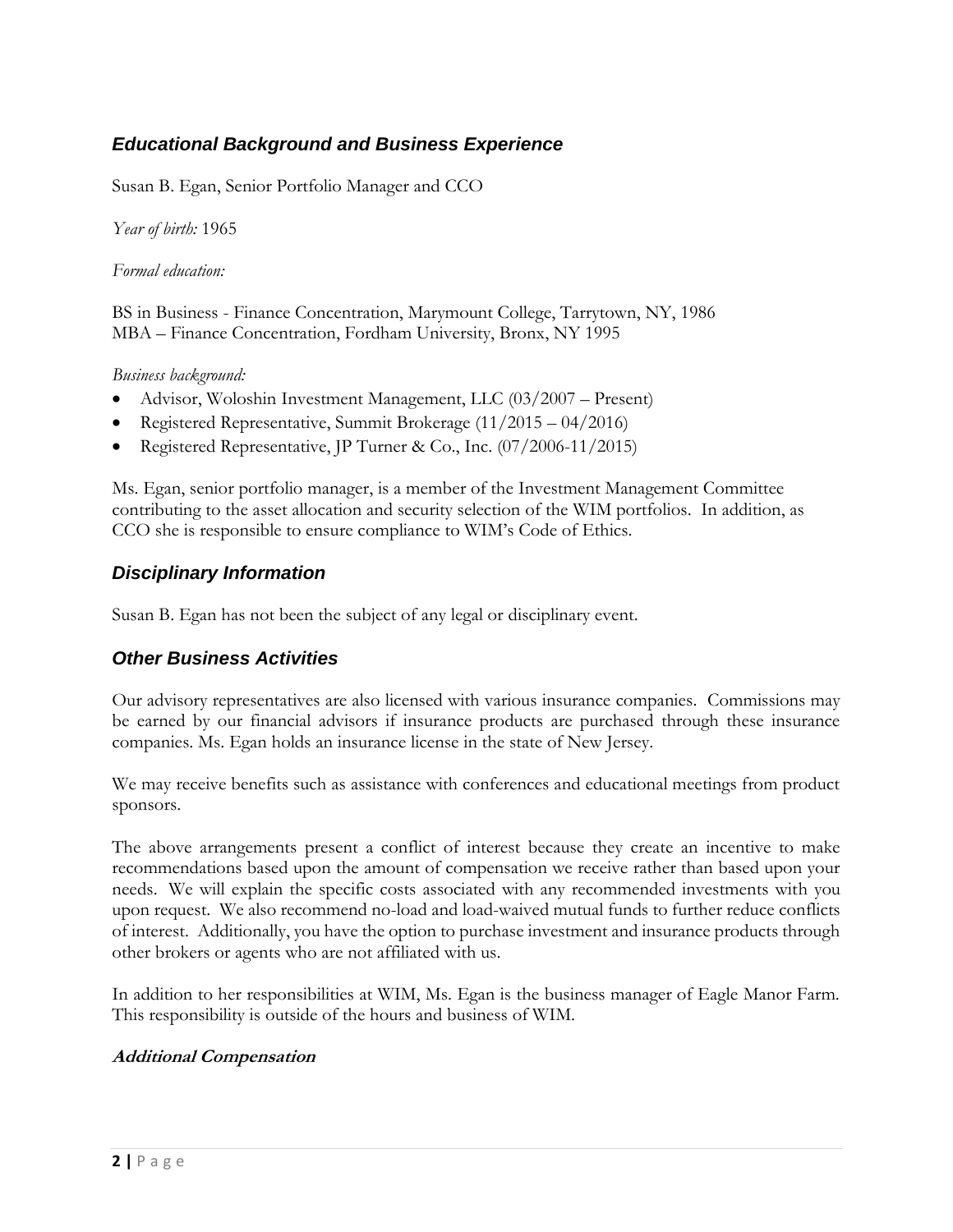Ms. Egan does not receive any additional compensation related to the advisory services provided to you.

## **Requirements for State-Registered Advisors**

Ms. Egan does not have any reportable events to disclosed nor subject to a bankruptcy petition.

### **Supervision**

Ms. Egan is supervised by Michael Woloshin, Managing Director, Woloshin Investment Management. Mr. Woloshin can be reached at 609-654-9700.

We supervise Ms. Egan by requiring that she adhere to our processes and procedures as described in our firm's Code of Ethics. We will monitor the advice that Ms. Egan gives to you by performing the following reviews:

- ➢ A review of relevant account opening documentation when the relationship is established,
- ➢ A daily review of account transactions,
- ➢ Review custodial information on a quarterly basis to assess account activity,
- ➢ Perform annual oversight so that Ms. Egan is aware of your current financial situation, objectives, and individual investment needs,
- ➢ A review of client correspondence on an as needed basis.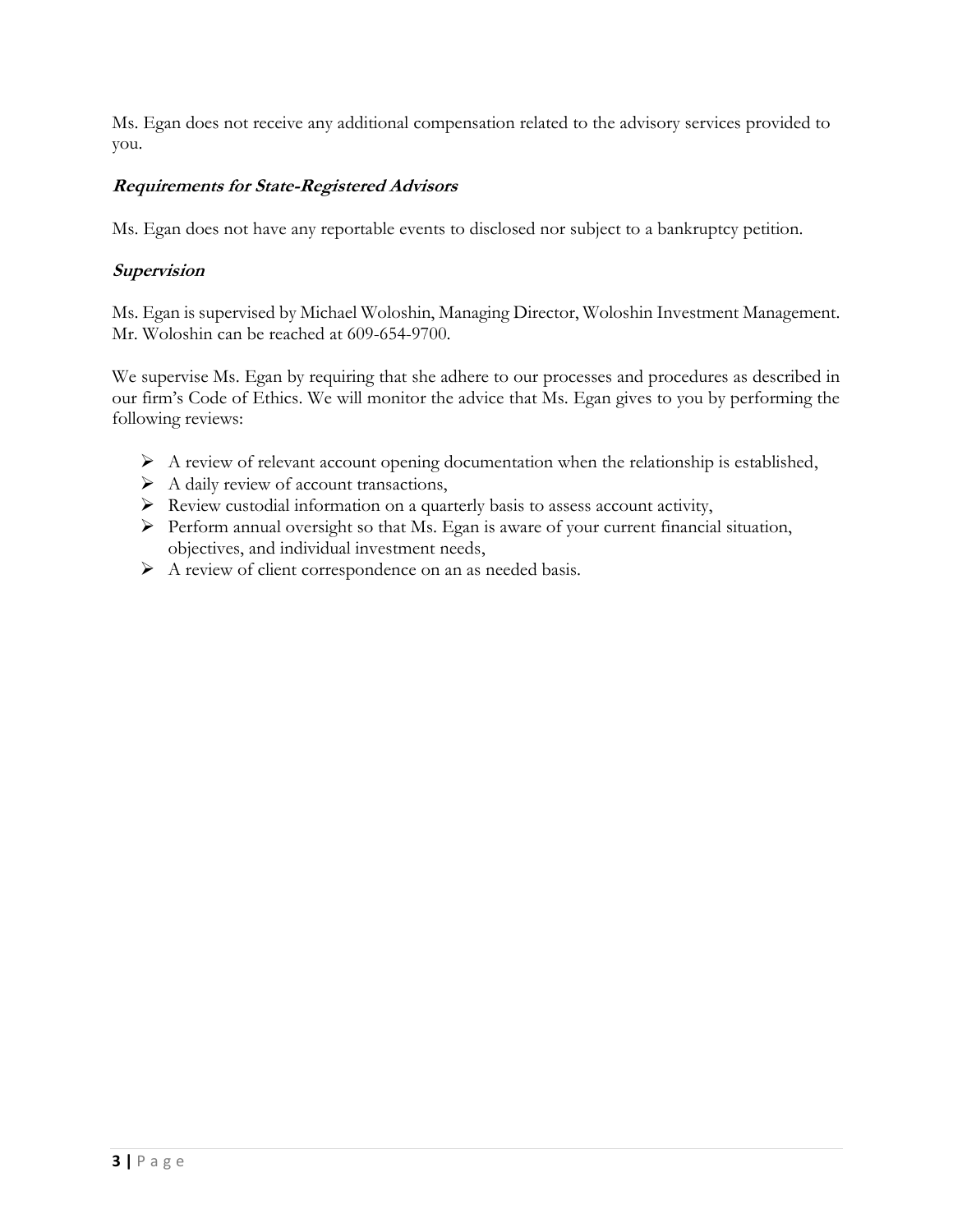# Katie Woloshin Corsetto

*CRD#: 6063553*

# **Woloshin Investment Management, LLC**

**40 North Main Street Medford, NJ 08055 609-654-9700**

Brochure Supplement

March 16, 2022

**This brochure supplement provides information about Katie Woloshin Corsetto that supplements the Woloshin Investment Management brochure. You should have received a copy of that brochure. Please contact Michael Woloshin, Managing Director, if you did not receive Woloshin Investment Management's brochure or if you have any questions about the contents of this supplement.** 

**Additional information about Katie Woloshin Corsetto is available on the SEC's website at** [www.adviserinfo.sec.gov](http://www.adviserinfo.sec.gov/)**.**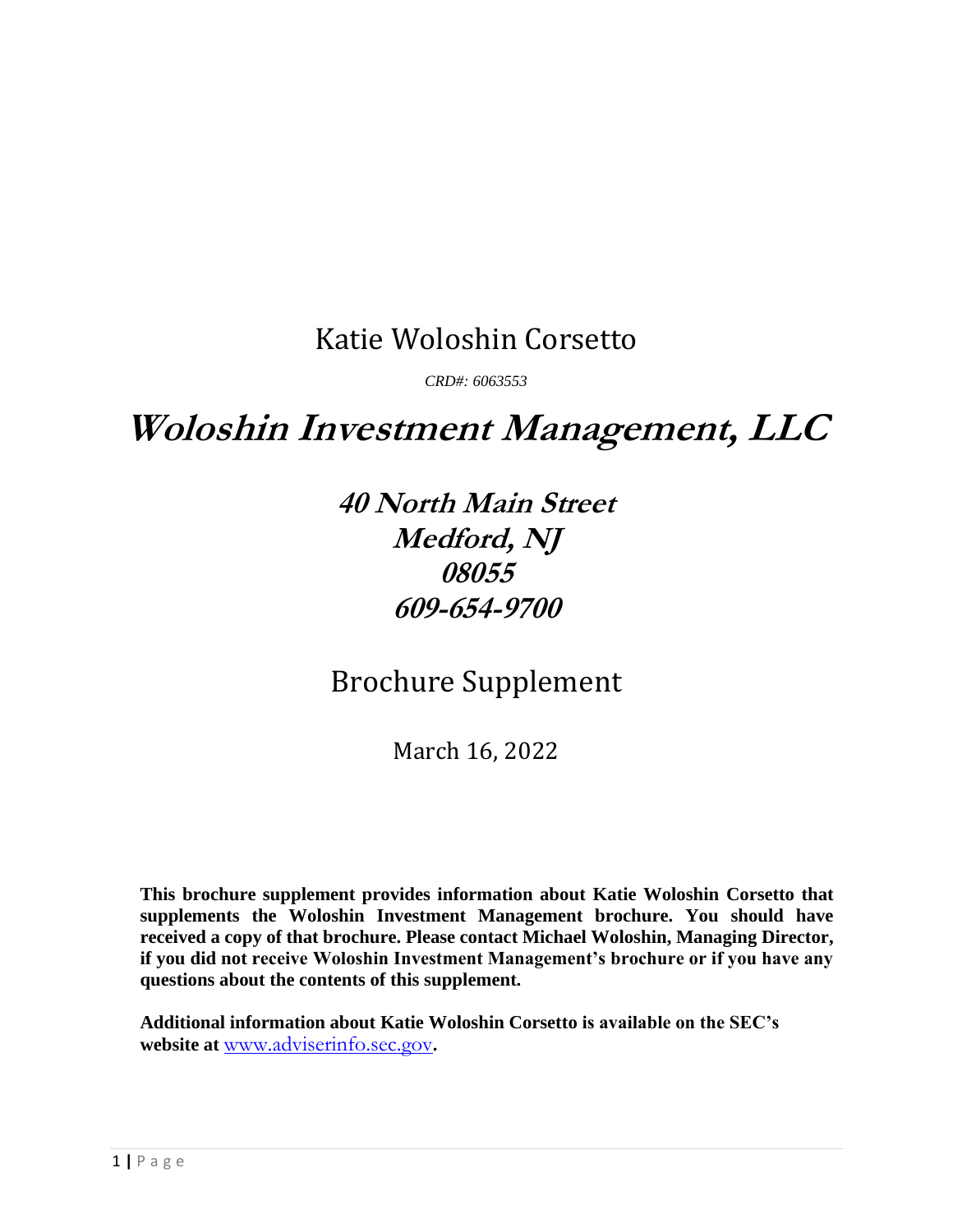## *Educational Background and Business Experience*

Katie Woloshin Corsetto, Advisor and Portfolio Management Team Member

*Year of birth:* 1990

*Formal education:* BS – Writing, Rhetoric and Technical Communication – James Madison University, Harrisonburg, VA 2012

*Business background:* 

- Advisor, Woloshin Investment Management, LLC (04/2015 Present)
- Registered Representative, Summit Brokerage (11/2015 04/2016)
- Registered Representative, JP Turner & Co., Inc. (04/2015-11/2015)
- Advisor, McAdam, LLC  $(10/2014 03/2015)$
- Registered Representative, Pershe Kaplan Sterling (10/2014 03/2015)
- Advisor and Registered Representative, Voya Financial Advisors (05/2012 10/2014)

Ms. Corsetto is a member of the Investment Policy Committee contributing to the asset allocation and security selection of the WIM portfolios.

## *Disciplinary Information*

Ms. Corsetto has not been the subject of any legal or disciplinary event.

## *Other Business Activities*

Our advisory representatives are also licensed with various insurance companies. Commissions may be earned by our financial advisors if insurance products are purchased through these insurance companies. Ms. Corsetto holds an insurance licenses in the states of New Jersey, Virginia, Maryland, and Pennsylvania.

We may receive benefits such as assistance with conferences and educational meetings from product sponsors.

The above arrangements present a conflict of interest because they create an incentive to make recommendations based upon the amount of compensation we receive rather than based upon your needs. We will explain the specific costs associated with any recommended investments with you upon request. We also recommend no-load and load-waived mutual funds to further reduce conflicts of interest. Additionally, you have the option to purchase investment and insurance products through other brokers or agents who are not affiliated with us.

## **Additional Compensation**

Ms. Corsetto does not receive any additional compensation related to the advisory services provided to you.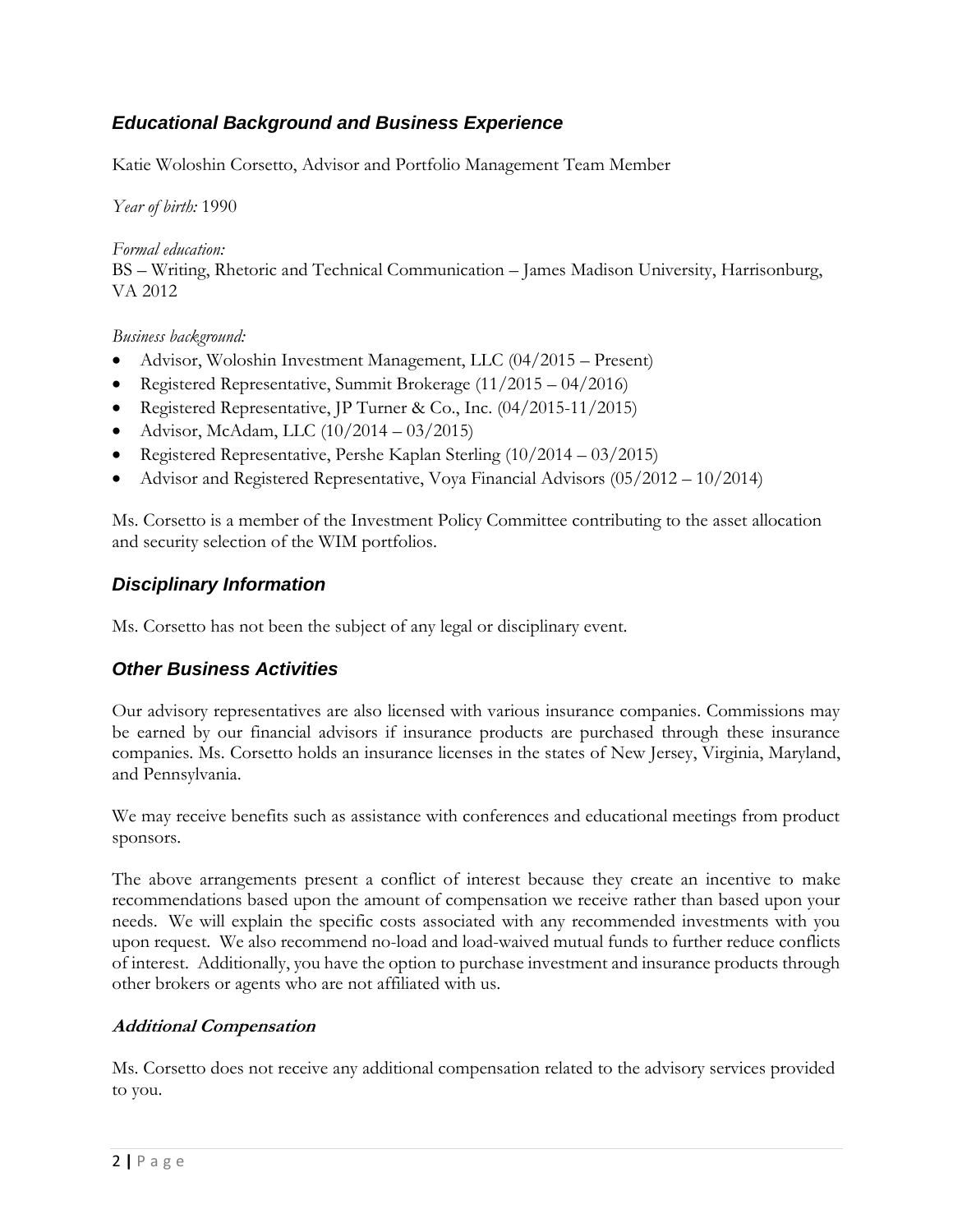### **Requirements for State-Registered Advisors**

Ms. Corsetto does not have any reportable events to disclose nor subject to a bankruptcy petition.

#### **Supervision**

Ms. Corsetto is supervised by Michael Woloshin, Managing Director, Woloshin Investment Management. Mr. Woloshin can be reached at 609-654-9700.

We supervise Ms. Corsetto by requiring that she adhere to our processes and procedures as described in our firm's Code of Ethics. We will monitor the advice that Ms. Corsetto gives to you by performing the following reviews:

- ➢ A review of relevant account opening documentation when the relationship is established,
- ➢ A daily review of account transactions,
- ➢ Review custodial information on a quarterly basis to assess account activity,
- ➢ Perform annual oversight so that Ms. Corsetto is aware of your current financial situation, objectives, and individual investment needs,
- ➢ A review of client correspondence on an as needed basis.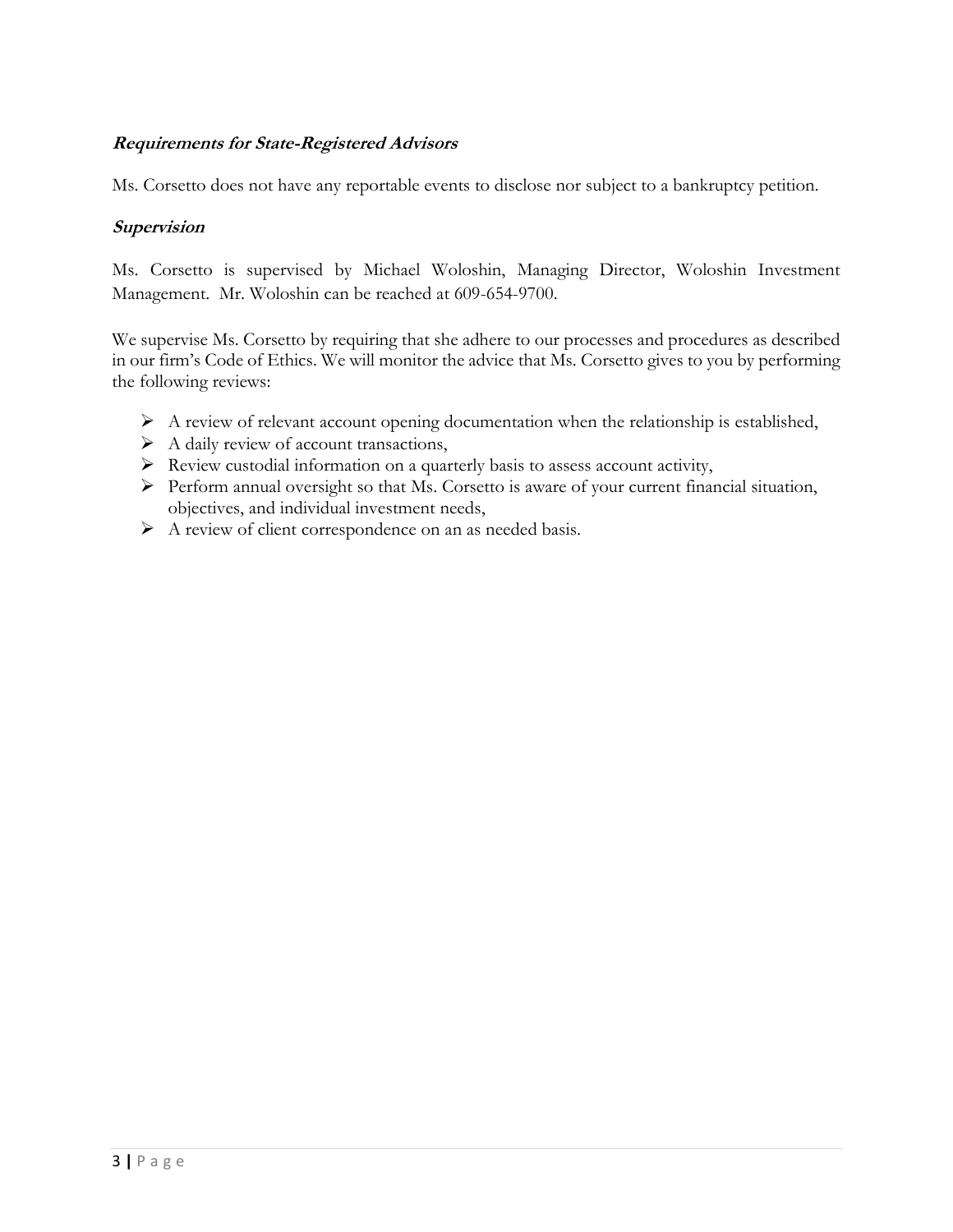# Michael A. Woloshin

*CRD#: 732640*

# **Woloshin Investment Management, LLC**

**40 North Main Street Medford, NJ 08055 609-654-9700**

# Brochure Supplement

March 16, 2022

**This brochure supplement provides information about Michael A. Woloshin that supplements the Woloshin Investment Management brochure. You should have received a copy of that brochure. Please contact Michael Woloshin, Managing Director, if you did not receive Woloshin Investment Management's brochure or if you have any questions about the contents of this supplement.** 

**Additional information about Michael Woloshin is available on the SEC's website at**  [www.adviserinfo.sec.gov](http://www.adviserinfo.sec.gov/)**.**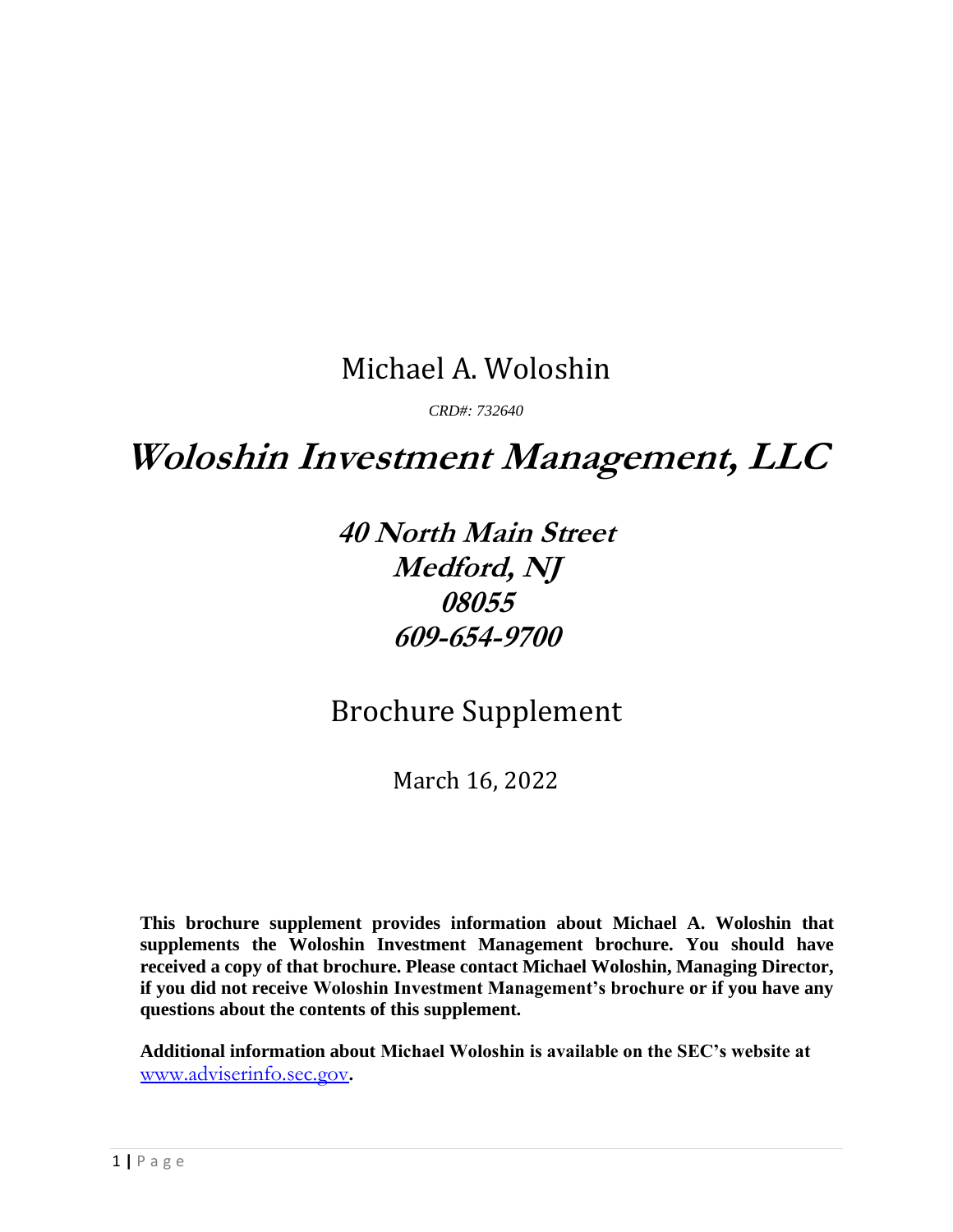## *Educational Background and Business Experience*

Michael A. Woloshin, Managing Director

*Year of birth:* 1956

*Formal education:* University of Delaware: BS Economics, 1980

#### *Business background:*

- Managing Director, Advisor, Woloshin Investment Management, LLC (04/2004 Present)
- Registered Representative, Summit Brokerage (11/2015 04/2016)
- Registered Representative, JP Turner & Co., Inc. (04/2004-11/2015)
- Senior Vice President, Registered Representative, Oppenheimer & Co., Inc. (02/1993 03/2004)

Mr. Woloshin is the founder and Managing Director of WIM. He is a senior member of the Investment Management Committee, contributing to asset allocation and security selection for the WIM Portfolios.

## *Disciplinary Information*

Mr. Woloshin has been in the following events that are deemed reportable: Arbitration claims above \$2,500:

- 9/24/2001 Client Alleged unsuitable transactions for \$100,000. Customer Dispute Settled for \$19,000. Broker contribution \$9,520
- 3/1/2000 Client alleged broker hired money manager unsuitable transactions for \$74,974. Customer Dispute Settled for \$14,000. Broker contribution \$7,000.
- 12/8/1993 Customer Alleged Churning \$56,500. Smith Barney settled. No Broker contribution.

Self-Regulatory Organization proceedings:

- 10/29/1990 NASD: Broker failed to offer mutual fund break points. Broker was censured, fined \$5,000 and customer restitution of \$10,000.
- 8/29/1997 NASD: Lacking reasonable basis for recommendations. Broker was censured, fined \$10,000 and suspended for five business days.

## *Other Business Activities*

Our advisory representatives are also licensed with various insurance companies. Commissions may be earned by our financial advisors if insurance products are purchased through these insurance companies. Mr. Woloshin holds an insurance license in the states of New Jersey, Pennsylvania, Massachusetts, Connecticut, North Carolina, Florida, and Georgia.

We may receive benefits such as assistance with conferences and educational meetings from product sponsors.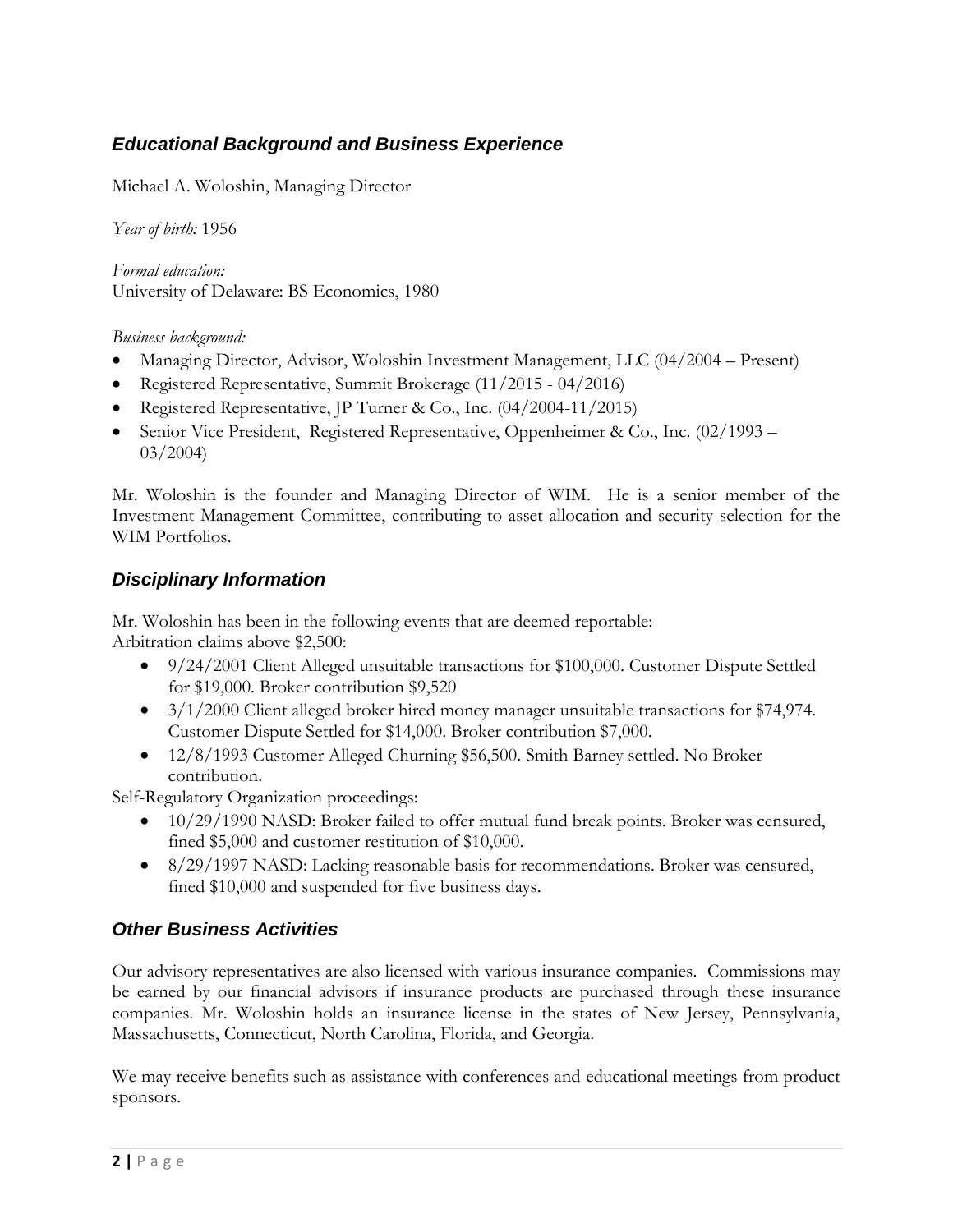The above arrangements present a conflict of interest because they create an incentive to make recommendations based upon the amount of compensation we receive rather than based upon your needs. We will explain the specific costs associated with any recommended investments with you upon request. We also recommend no-load and load-waived mutual funds to further reduce conflicts of interest. Additionally, you have the option to purchase investment and insurance products through other brokers or agents who are not affiliated with us.

In addition to his responsibilities at WIM Mr. Woloshin is the Director of Advanced Educational Services. This outside business is handled outside of the hours and business of WIM.

Mr. Woloshin is the founder, owner, and General Partner of American Fiduciary Services, LLC (AFS).

AFS provides trust and trust-related services for trusts that are used for a Deferred Sales Trust™ (DST) strategy. The use of a Deferred Sales Trust may allow for the deferral of taxes on the sale of real estate or business assets in certain circumstances. AFS is not an accounting or law firm and does not offer legal or tax advice. AFS does not offer financial or planning advice, and it does assess investment recommendations.

Certain clients of American Fiduciary Services, LLC are also clients of the WIM. Our advisory services are separate and distinct from the compensation paid to AFS for providing trust and trustee services. Providing non-advisory services presents a potential conflict of interest because Mr. Woloshin or our IARs may have a financial incentive to recommend the services of AFS to you. While AFS believes that fees charged for their trust and trustees services are competitive, their fees may be higher than fees charged by other firms providing the same service. You are under no obligation to use AFS' trustee services. You may obtain comparable services and/or lower fees through other firms.

AFS and WIM are affiliated entities. Both firms are owned wholly by Michael Woloshin.

## *Additional Compensation*

Mr. Woloshin does not receive any additional compensation related to the advisory services provided to you.

## *Requirements for State-Registered Advisors*

Mr. Woloshin's reportable events are listed above. He is not subject to a bankruptcy petition.

## *Supervision*

Mr. Woloshin is supervised by Susan Egan, Chief Compliance Officer, Woloshin Investment Management. Ms. Egan can be reached at 609-654-9700.

We supervise Mr. Woloshin by requiring that he adhere to processes and procedures as described in our firm's Code of Ethics. We will monitor the advice that Mr. Woloshin gives to you by performing